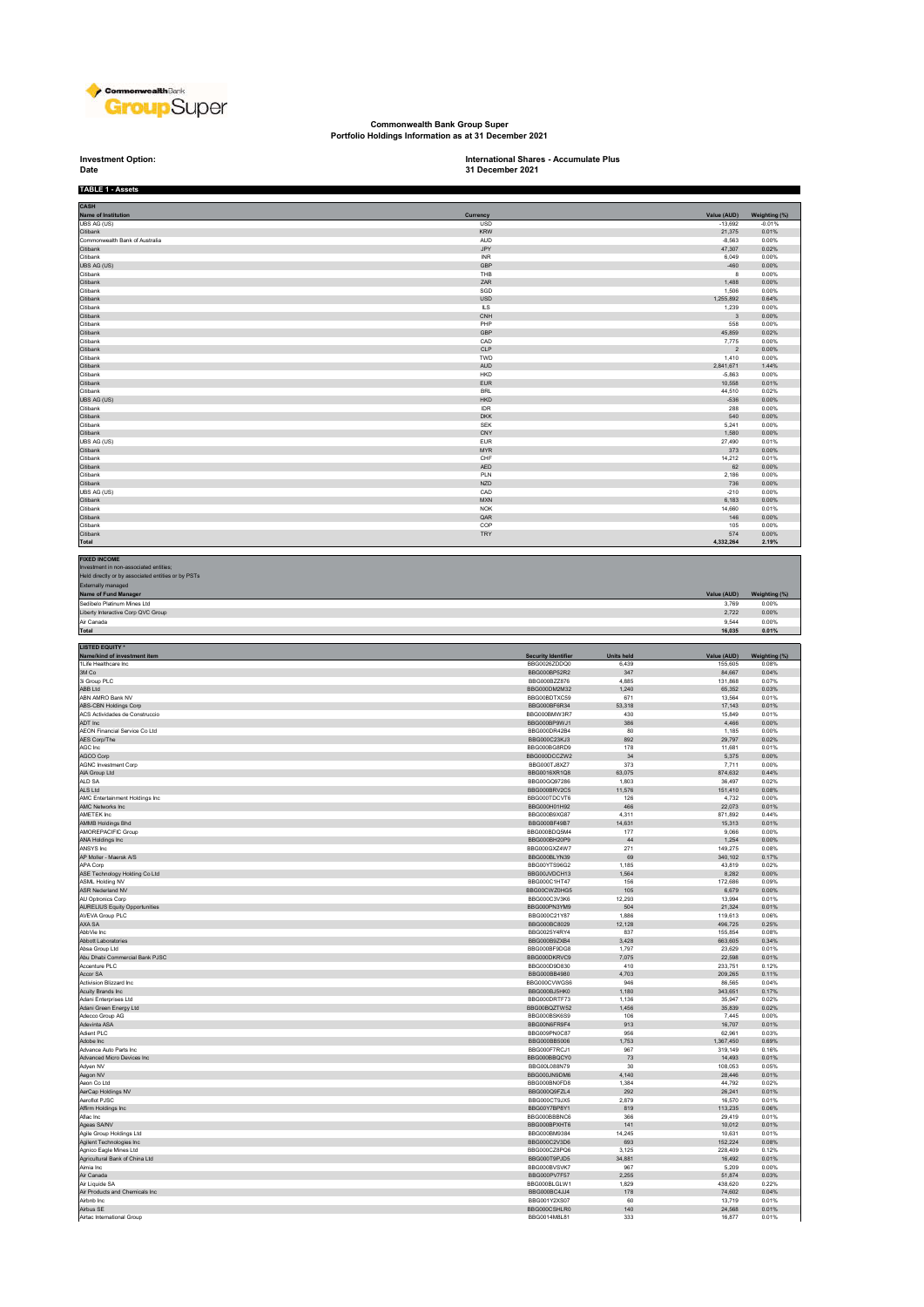| Aisin Corp                                                         | BBG000BMCGL6                 | 399              | 20.996             | 0.01%          |
|--------------------------------------------------------------------|------------------------------|------------------|--------------------|----------------|
| Aitken Spence PLC                                                  | BBG000FPCT37                 | 36,603           | 20,457             | 0.01%          |
| Ajinomoto Co Inc<br>Akamai Technologies Inc.                       | BBG000BJ8LL7<br>BBG000BJQWD2 | 1,009<br>-7      | 42,165<br>1.072    | 0.02%<br>0.00% |
| Akbank TAS                                                         | BBG000BV9XY9                 | 8,016            | 5,978              | 0.00%          |
| Aker RP ASA                                                        | BBG000QJ5Q24                 | 1.283            | 54.335             | 0.03%          |
| Akzo Nobel NV                                                      | BBG000BW45W5                 | 1,589            | 239,875            | 0.12%          |
| Albemarle Corp<br>Albertsons Cos Inc.                              | BBG000BJ26K7<br>BBG009KG1750 | 97<br>1.286      | 31,099<br>53.414   | 0.02%<br>0.03% |
| Alcoa Corp                                                         | BBG00B3T3HD3                 | 2,285            | 187,273            | 0.09%          |
| Alcon Inc                                                          | BBG00NPWGYJ9                 | 144              | 17,565             | 0.01%          |
| Alfa SAB de CV                                                     | BBG000BQC6W7                 | 7,526            | 7,598              | 0.00%          |
| Alibaba Group Holding Ltd<br>Alian Technology Inc.                 | BBG000NZ2MN0<br>BBG000BRNLL2 | 26,450<br>180    | 758,780<br>162.444 | 0.38%<br>0.08% |
| Alimentation Couche-Tard Inc                                       | BBG000DMT4D2                 | 1,122            | 64,735             | 0.03%          |
| Alleghany Corp                                                     | BBG000BX6BJ3                 | $\overline{a}$   | 3.545              | 0.00%          |
| Alliance Data Systems Corp                                         | BBG000BFNR17                 | 138              | 12,635             | 0.01%          |
| Allianz SE<br><b>Allison Transmission Holdings</b>                 | BBG000BBF8T7<br>BBG001KY3845 | 337<br>320       | 109,378<br>15.975  | 0.06%<br>0.01% |
| Allstate Corp/The                                                  | BBG000BVMGF2                 | 312              | 50,552             | 0.03%          |
| Ally Financial Inc                                                 | BBG000BC2R71                 | 213              | 13,949             | 0.01%          |
| Alpargatas SA                                                      | BBG000BC1CL9                 | 1,098            | 10,041             | 0.01%          |
| Alphabet Inc                                                       | BBG009S39JX6                 | 936              | 3,726,448          | 1.89%          |
| Alstom SA<br>Alteogen Inc                                          | BBG000DQ7884<br>BBG007H0XZW6 | 77<br>162        | 3.741<br>14,185    | 0.00%<br>0.01% |
| Altice USA Inc.                                                    | BBG00GFMPRK0                 | 1.516            | 33.739             | 0.02%          |
| Altius Minerals Corp                                               | BBG000BW8GN7                 | 1.468            | 27.824             | 0.01%          |
| Alumina Ltd                                                        | BBG000C0Y6Y7                 | 15,617           | 29,126             | 0.01%          |
| Aluminum Corp of China Ltd<br>Amadeus IT Group SA                  | BBG000CN0Y73<br>BBG000QSDXN7 | 2,796<br>436     | 2.126<br>40,636    | 0.00%<br>0.02% |
| Amazon.com Inc                                                     | BBG000BVPV84                 | 841              | 3,855,182          | 1.95%          |
| Ambey SA                                                           | BBG000BN5VZ4                 | 26.139           | 99.787             | 0.05%          |
| Ambuja Cements Ltd                                                 | BBG000CRXFR7                 | 2,306            | 16,108             | 0.01%          |
| Amcor PLC                                                          | BBG00LNJRQ09                 | 1.837            | 30.349             | 0.02%          |
| Amdocs Ltd<br>American Airlines Group Inc.                         | BBG000C3MXG5<br>BBG005P7Q881 | 50<br>4.070      | 5,119<br>100.544   | 0.00%<br>0.05% |
| American Express Co                                                | BBG000BCQZS4                 | 5,171            | 1.163.577          | 0.59%          |
| American Financial Group Inc/O                                     | BBG000DPKKK0                 | 34               | 6,387              | 0.00%          |
| American International Group I                                     | BBG000BBDZG3<br>BBG000BP7BR0 | 4.511            | 352.787            | 0.18%          |
| Americanas SA<br>Ameriprise Financial Inc                          | BBG000G3QLY3                 | 3,307<br>52      | 25,788<br>21,709   | 0.01%<br>0.01% |
| AmerisourceBergen Corp                                             | BBG000MDCOC2                 | 59               | 10.865             | 0.01%          |
| Amgen Inc                                                          | BBG000BBS2Y0                 | 465              | 143,937            | 0.07%          |
| Amorepacific Corp                                                  | BBG000M38MQ3                 | 159              | 30.780             | 0.02%          |
| Amphenol Corp<br>Amundi SA                                         | BBG000B9YJ35<br>BBG009F4JBN5 | 1,590<br>63      | 191,255<br>7.101   | 0.10%<br>0.00% |
| Anadolu Efes Biracilik Ve Malt                                     | BBG000BGCSN1                 | 3.481            | 10.678             | 0.01%          |
| Analog Devices Inc                                                 | BBG000BB6G37                 | 652              | 157,698            | 0.08%          |
| Anglo American PLC                                                 | BBG000BWF7M0                 | 7,584            | 426.132            | 0.22%          |
| Anglo American Platinum Ltd                                        | BBG000BTXNT5                 | 298<br>2.049     | 46,713             | 0.02%          |
| Anheuser-Busch InBev SA/NV<br>Anhui Conch Cement Co Ltd            | BBG00DQ4YZ45<br>BBG000BVKWW0 | 9.181            | 170,438<br>63.088  | 0.09%<br>0.03% |
| Anthem Inc                                                         | BBG000BCG930                 | 306              | 194,847            | 0.10%          |
| Antofagasta PLC                                                    | BBG000BD4SC9                 | 6,440            | 160.579            | 0.08%          |
| Aon PLC                                                            | BBG00SSQFPK6                 | 859              | 355,028            | 0.18%          |
| Apple Inc<br>Applied Materials Inc.                                | BBG000B9XRY4<br>BBG000BBPFB9 | 4.068<br>1.172   | 993.491<br>253,630 | 0.50%<br>0.13% |
| Aptiv PLC                                                          | BBG001QD41M9                 | 3,381            | 767,098            | 0.39%          |
| Arca Continental SAB de CV                                         | BBG000BJPM18                 | 723              | 6,342              | 0.00%          |
| ArcelorMittal SA                                                   | BBG000BYLJ52                 | 1,625            | 71,529             | 0.04%          |
| Arch Capital Group Ltd                                             | BBG000HXNN20<br>BBG000BB6WG8 | 133<br>400       | 8,160<br>37.180    | 0.00%          |
| Archer-Daniels-Midland Co.<br>Argenx SE                            | BBG006MF2DW2                 | 188              | 92,741             | 0.02%<br>0.05% |
| Arkema SA                                                          | BBG000KJS442                 | 35               | 6.744              | 0.00%          |
| Aroundtown SA                                                      | BBG00B6S34Y8                 | 1,218            | 10,139             | 0.01%          |
| Arrow Electronics Inc.                                             | BBG000BCD3D5                 | 128              | 23,616             | 0.01%          |
| Arthur J Gallagher & Co.<br>Asahi Group Holdings Ltd               | BBG000BBHXQ3<br>BBG000BFVY31 | 30<br>1,023      | 7.084<br>54,670    | 0.00%<br>0.03% |
| Asahi Intecc Co Ltd                                                | BBG000BYXN05                 | 479              | 14,145             | 0.01%          |
| Asahi Kasei Corp                                                   | BBG000BFYC09                 | 917              | 11,836             | 0.01%          |
| Ashtead Group PLC                                                  | BBG000BD42C6                 | 6,057            | 670,451            | 0.34%          |
| Asian Paints I td                                                  | BBG000CNL074<br>BBG000BGRY70 | 705<br>1,754     | 44.105<br>73,607   | 0.02%<br>0.04% |
| Assa Abloy AB<br>Assicurazioni Generali SpA                        | BBG000BC1V91                 | 2,044            | 59.548             | 0.03%          |
| Associated British Foods PLC                                       | BBG000BD3SC0                 | 977              | 36,560             | 0.02%          |
| Assurant Inc.                                                      | BBG000BZX1N5                 | 34               | 7,306              | 0.00%          |
| Assured Guaranty Ltd<br>Astellas Pharma Inc                        | BBG000CQB185<br>BBG000BCLDW3 | 113<br>29,619    | 7,791<br>661,719   | 0.00%<br>0.33% |
| Astra International Tbk PT                                         | BBG000BDMXJ1                 | 20,756           | 11,417             | 0.01%          |
| AstraZeneca PLC                                                    | BBG000C0YGH4                 | 5,986            | 967,799            | 0.49%          |
| Asustek Computer Inc                                               | BBG000HPV974                 | 467              | 8,731              | 0.00%          |
| Atacadao SA                                                        | BBG000BPWJV0                 | 3.235            | 12.183             | 0.01%          |
| Atlas Copco AB<br>Atlassian Corp PLC                               | BBG000BB5SQ7<br>BBG00BDQ1H13 | 846<br>266       | 73,190<br>139.626  | 0.04%<br>0.07% |
| Atos SE                                                            | BBG000BHPQX8                 | 62               | 3,609              | 0.00%          |
| Auto Trader Group PLC                                              | BBG0086LKMG1                 | 990              | 13.648             | 0.01%          |
| AutoNation Inc.                                                    | BBG000BBXLW4                 | 238              | 38,247             | 0.02%          |
| AutoZone Inc<br>Autodesk Inc                                       | BBG000C7LMS8<br>BBG000BM7HL0 | 207<br>13        | 597,281<br>5,149   | 0.30%<br>0.00% |
| Autohellas Tourist and Trading                                     | BBG000C1XKH4                 | 819              | 11,586             | 0.01%          |
| Autoliv Inc                                                        | BBG000BVLRY8                 | $41\,$           | 5,889              | 0.00%          |
| Automatic Data Processing Inc.                                     | BBG000JG0547                 | 65               | 21.876             | 0.01%          |
| Avantor Inc<br>Avenue Supermarts Ltd                               | BBG00G2HHYD7<br>BBG002PWG795 | 14,999<br>90     | 869,352<br>7,814   | 0.44%<br>0.00% |
| Avery Dennison Corp                                                | BBG000BCQ4P6                 | $70$             | 20,899             | 0.01%          |
| Avis Budget Group Inc                                              | BBG000FLPRH1                 | 212              | 60,510             | 0.03%          |
| Aviva PLC                                                          | BBG000DCK9D2                 | 6,108            | 46.697             | 0.02%          |
| Avnet Inc<br>Axis Bank I td                                        | BBG000BCPB71<br>BBG000BD5ZZ7 | 106<br>1,314     | 5,983<br>16,495    | 0.00%<br>0.01% |
| Axis Capital Holdings Ltd                                          | BBG000FLF615                 | 60               | 4,488              | 0.00%          |
| B3 SA - Brasil Bolsa Balcao                                        | BBG000FYRGX7                 | 177,591          | 488,524            | 0.25%          |
| <b>BAE Systems PLC</b>                                             | BBG000BD5TW4                 | 1.643            | 16.826             | 0.01%          |
| <b>BAIC Motor Corp Ltd</b><br><b>BASE SE</b>                       | BBG007PQF8H7<br>BBG000BBVT77 | 73,822<br>1,043  | 43,629<br>100.765  | 0.02%<br>0.05% |
| BB Seguridade Participacoes SA                                     | BBG004DK6P91                 | 2,936            | 15,042             | 0.01%          |
| <b>BBMG Corp</b>                                                   | BBG000GMYY92                 | 28,424           | 6,068              | 0.00%          |
| <b>BGF</b> retail Co Ltd                                           |                              | 67               | 11,330             | 0.01%          |
| <b>BHP Group Ltd</b>                                               | BBG00GW74856                 |                  | 130,124            | 0.07%<br>0.07% |
| <b>BIM Birlesik Magazalar AS</b><br>BJ's Wholesale Club Holdings I | BBG000D0D358                 | 3,136            |                    |                |
| BNP Paribas SA                                                     | BBG000BWQN43<br>BBG00FQ8T4G3 | 22,553<br>1,551  | 143,189<br>142,852 | 0.07%          |
| <b>BOC Hong Kong Holdings Ltd</b>                                  | BBG000BBXJ95                 | 1,257            | 119,479            | 0.06%          |
|                                                                    | BBG000F6F1G3                 | 3.395            | 15.303             | 0.01%          |
| BP PLC                                                             | BBG000BT4FC2                 | 40,298           | 431,934            | 0.22%          |
| <b>BPER Banca</b>                                                  | BBG000BJ5FG9                 | 1,699            | 4.843              | 0.00%          |
| BRF SA<br>BYD Co Ltd                                               | BBG000BGPWS3<br>BBG000G6RLL9 | 3,335<br>166     | 18,546<br>7,827    | 0.01%<br>0.00% |
| Baidu Inc                                                          | BBG000Q1VPS8                 | 3.734            | 336.834            | 0.17%          |
| Bajaj Auto Ltd                                                     | BBG000CKDY02                 | 257              | 15,444             | 0.01%          |
| Bajaj Finance Ltd                                                  | BBG000DBLZQ1                 | 166              | 21,416             | 0.01%          |
| Baker Hughes Co                                                    | BBG00GBVBK51                 | 1,172            | 38,771             | 0.02%          |
| Balkrishna Industries Ltd<br><b>Ball Corp</b>                      | BBG000CNXZC8<br>BBG000BDDNH5 | 347<br>291       | 14,898<br>38,589   | 0.01%<br>0.02% |
| <b>Baloise Holding AG</b>                                          | BBG000BVQZ75                 | 24               | 5,334              | 0.00%          |
| Banca IFIS SpA                                                     | BBG000BDNHG8                 | 1,348            | 36,000             | 0.02%          |
| Banco BPM SpA                                                      | BBG00FN3C910                 | 10,994           | 45,396             | 0.02%          |
| Banco BTG Pactual SA<br>Banco Bilbao Vizcaya Argentari             | BBG00FZW5NH3<br>BBG000H90QG6 | 4,029<br>9.038   | 20,895<br>74.221   | 0.01%<br>0.04% |
| Banco Bradesco SA                                                  | BBG000BBKQT1                 | 13,182           | 62,528             | 0.03%          |
| Banco Santander Brasil SA                                          | BBG000QP1F00                 | 3,772            | 27,926             | 0.01%          |
| Banco Santander Chile                                              | BBG000BCZQ13                 | 181              | 4,051              | 0.00%          |
| Banco Santander SA<br>Banco de Chile                               | BBG000K65GY5<br>BBG000BHC3Z1 | 22,394<br>33.909 | 102,997<br>3.644   | 0.05%<br>0.00% |
| Banco de Sabadell SA                                               | BBG000BC1543                 | 3,526            | 3,264              | 0.00%          |
| Banco do Brasil SA<br>Bandai Namco Holdings Inc                    | BBG000BG5VC4<br>BBG000BKJ7P9 | 685<br>13        | 4,882<br>1,430     | 0.00%<br>0.00% |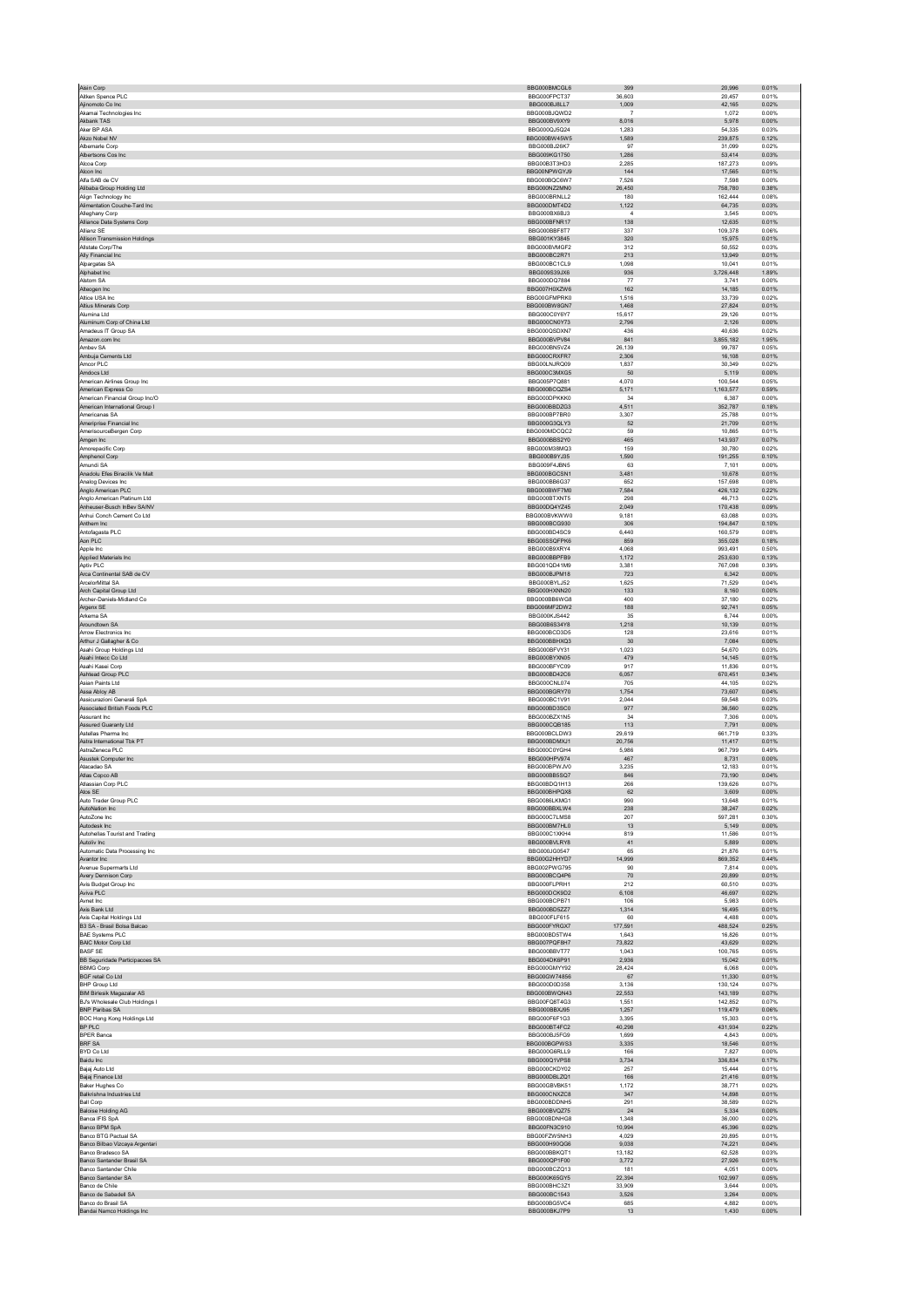| Bang & Olufsen A/S                                              | BBG000BSFT05                 | 3,465            | 20,328             | 0.01%          |
|-----------------------------------------------------------------|------------------------------|------------------|--------------------|----------------|
| Bangkok Bank PCL<br>Bank Central Asia Tbk PT                    | BBG000BDGM57<br>BBG000CC3P00 | 7,487<br>152.471 | 37,299<br>107.413  | 0.02%<br>0.05% |
| Bank Hapoalim BM                                                | BBG000F23M06                 | 599              | 8,501              | 0.00%          |
| Bank Leumi Le-Israel BM                                         | BBG000BXB0V7                 | 1,497            | 22.122             | 0.01%          |
| Bank Mandiri Persero Tbk PT                                     | BBG000CGNY64                 | 62,123           | 42,115             | 0.02%          |
| Bank Negara Indonesia Persero<br>Bank Polska Kasa Opieki SA     | BBG000HNGYH0<br>BBG000F714H9 | 32,345<br>385    | 21.069<br>16.027   | 0.01%<br>0.01% |
| Bank Rakyat Indonesia Persero                                   | BBG000MJGQ35                 | 178,680          | 70,870             | 0.04%          |
| <b>Bank of America Corp</b>                                     | BBG000BCTLF6                 | 16,942           | 1,036,753          | 0.52%          |
| Bank of Beijing Co Ltd<br>Bank of China Ltd                     | BBG00709J9F8<br>BBG000NQGF05 | 3,934<br>140,124 | 3,778<br>69.465    | 0.00%<br>0.04% |
| Bank of Communications Co Ltd.                                  | BBG000FTZ082                 | 106.641          | 88.612             | 0.04%          |
| Bank of East Asia Ltd/The                                       | BBG000BDTKJ2                 | 985              | 1,947              | 0.00%          |
| Bank of Georgia Group PLC                                       | BBG00KTG3KG3                 | 112              | 3.477              | 0.00%          |
| Bank of Ireland Group PLC<br><b>Bank of Montreal</b>            | BBG00GDCWJB4<br>BBG000BXSQ97 | 14,659<br>235    | 114,341<br>34.787  | 0.06%<br>0.02% |
| Bank of New York Mellon Corp/T                                  | BBG000BD8PN9                 | 593              | 47.349             | 0.02%          |
| Bank of Nova Scotia/The                                         | BBG000BXSXH3                 | 546              | 53,226             | 0.03%          |
| Bank of Shanghai Co Ltd<br>Barclays PLC                         | BBG00GVXBQZ9<br>BBG000C04D57 | 686<br>33,471    | 1,057<br>116,602   | 0.00%<br>0.06% |
| <b>Barratt Developments PLC</b>                                 | BBG000BD6DG6                 | 454              | 6,329              | 0.00%          |
| <b>Barrick Gold Corp</b>                                        | BBG000BB07P9<br>BBG000C35LZ9 | 313              | 8.176              | 0.00%          |
| Barry Callebaut AG<br>Bath & Body Works Inc.                    | BBG000BNGTQ7                 | 31<br>173        | 103,981<br>16.614  | 0.05%<br>0.01% |
| Bausch Health Cos Inc                                           | BBG000DC8RC7                 | 393              | 14,942             | 0.01%          |
| Baxter International Inc                                        | BBG000BCVJ77                 | 252              | 29,803             | 0.02%          |
| Bayer AG<br>Bayerische Motoren Werke AG                         | BBG000BBWDG1<br>BBG000BBX8Q0 | 678<br>771       | 49.832<br>106,684  | 0.03%<br>0.05% |
| BeNext-Yumeshin Group Co                                        | BBG000CYN6W7                 | 912              | 18,441             | 0.01%          |
| Becton Dickinson and Co                                         | BBG000BCZYD3                 | 1,633            | 564,947            | 0.29%          |
| Bed Bath & Beyond Inc<br>BeiGene Ltd                            | BBG000CSY9H9<br>BBG00B6WF7T5 | 3,732<br>33      | 74,833<br>12.403   | 0.04%<br>0.01% |
| <b>Beiersdorf AG</b>                                            | BBG000BBKL21                 | 350              | 49,508             | 0.03%          |
| Berkeley Group Holdings PLC                                     | BBG000BD7064                 | 12               | 1.060              | 0.00%          |
| Berkshire Hathaway Inc<br>Best Buy Co Inc                       | BBG000DWG505<br>BBG000BCWCG1 | 2,336<br>215     | 960,815<br>30,046  | 0.49%<br>0.02% |
| <b>Bharat Electronics Ltd</b>                                   | BBG000CP4T57                 | 5.756            | 22.362             | 0.01%          |
| <b>Bharat Forge Ltd</b>                                         | BBG000CP4ZP1                 | 571              | 7,378              | 0.00%          |
| Bharat Petroleum Corp Ltd<br><b>Bid Corp Ltd</b>                | BBG000CP6CT6<br>BBG00CP99BP5 | 1,674<br>7,024   | 11,941<br>197,582  | 0.01%<br>0.10% |
| Bidvest Group Ltd/The                                           | BBG000BFBR74                 | 702              | 11,467             | 0.01%          |
| <b>Bio-Rad Laboratories Inc.</b>                                | BBG000DY28W5                 | 291              | 302.020            | 0.15%          |
| Biogen Inc<br><b>BlackRock</b> Inc.                             | BBG000C17X76<br>BBG000C2PW58 | 1,005<br>63      | 331,613<br>79,132  | 0.17%<br>0.04% |
| Blackstone Inc                                                  | BBG000BH0106                 | 308              | 54,732             | 0.03%          |
| <b>Block Inc</b>                                                | BBG0018SLC07                 | 546              | 121,246            | 0.06%          |
| Boeing Co/The<br><b>Boliden AB</b>                              | BBG000BCSST7<br>BBG000C2VT85 | 143<br>616       | 39.685<br>32,778   | 0.02%<br>0.02% |
| <b>Bollore SE</b>                                               | BBG000BNKMR6                 | 971              | 7,470              | 0.00%          |
| Booking Holdings Inc                                            | BBG000BLBVN4                 | 495              | 1,632,609          | 0.83%          |
| BorgWarner Inc<br><b>Boston Scientific Corp</b>                 | BBG000BJ49H3<br>BBG000C0LW92 | 112<br>12,600    | 6,933<br>736.213   | 0.00%<br>0.37% |
| Bouygues SA                                                     | BBG000BBXV34                 | 726              | 35,774             | 0.02%          |
| <b>Braskem SA</b>                                               | BBG000BSD386                 | 499              | 7,108              | 0.00%          |
| <b>Brenntag SE</b><br><b>Bridgestone Corp</b>                   | BBG000CVSV53<br>BBG000BG87J7 | 43<br>747        | 5,361<br>44,149    | 0.00%<br>0.02% |
| Brighthouse Financial Inc.                                      | BBG00DYPZ4T0                 | 544              | 38.748             | 0.02%          |
| Bristol-Myers Squibb Co                                         | BBG000DQLV23                 | 8,364            | 717,257            | 0.36%          |
| Broadcom Inc<br>Brookfield Asset Management In                  | BBG00KHY5S69<br>BBG000C9KL89 | 172<br>77        | 157,610<br>6,358   | 0.08%<br>0.00% |
| Brother Industries Ltd                                          | BBG000BLR8D9                 | 439              | 11,602             | 0.01%          |
| Brown-Forman Corp                                               | BBG000BD2NY8                 | 174              | 17.478             | 0.01%          |
| Bunge Ltd<br><b>Bunzl PLC</b>                                   | BBG000DGPR66<br>BBG000BD7MX6 | 368<br>1,938     | 47,312<br>104,140  | 0.02%<br>0.05% |
| <b>Burberry Group PLC</b>                                       | BBG000NSXQ99                 | 94               | 3,198              | 0.00%          |
| <b>Bureau Veritas SA</b>                                        | BBG000LHT4L5                 | 6,843            | 312,302            | 0.16%          |
| <b>Burlington Stores Inc.</b><br>CBRE Group Inc                 | BBG004S641N5<br>BBG000C04224 | 386<br>3,604     | 154.786<br>537,954 | 0.08%<br>0.27% |
| CDW Corp/DE                                                     | BBG001P63B80                 | 27               | 7,500              | 0.00%          |
| CECONOMY AG                                                     | BBG000H4S5W5                 | 2,510            | 14,879             | 0.01%          |
| CF Industries Holdings Inc<br>CGI Inc                           | BBG000BWJFZ4<br>BBG000BYYC35 | 457<br>170       | 44,521<br>20.714   | 0.02%<br>0.01% |
| CGN Power Co Ltd                                                | BBG00732Y4J0                 | 35,946           | 15,030             | 0.01%          |
| CH Robinson Worldwide Inc.                                      | BBG000BTCH57                 | 34               | 5.016              | 0.00%          |
| CIMB Group Holdings Bhd<br>CITIC Ltd                            | BBG000BQFHV1<br>BBG000BF0V40 | 46,831<br>25,199 | 84,264<br>34,231   | 0.04%<br>0.02% |
| CITIC Securities Co Ltd.                                        | BBG001MM1RL0                 | 3.495            | 12.547             | 0.01%          |
| CJ CheilJedang Corp                                             | BBG000RSMDH7                 | 66               | 29,398             | 0.01%          |
| CJ Corp<br>CK Asset Holdings Ltd                                | BBG000BCRJD5<br>BBG007WDD4B5 | 93<br>3,862      | 8,929<br>33,484    | 0.00%<br>0.02% |
| CK Hutchison Holdings Ltd                                       | BBG0087DLDQ6                 | 11,490           | 101,964            | 0.05%          |
| CME Group Inc.                                                  | BBG000BHLYP4                 | 3.759            | 1.181.311          | 0.60%          |
| CNH Industrial NV<br>CNOOC Ltd                                  | BBG005C4M644<br>BBG000DCXP06 | 1,483<br>11,450  | 39,597<br>16,220   | 0.02%<br>0.01% |
| <b>CNP Assurances</b>                                           | BBG000J355V1                 | 657              | 22,343             | 0.01%          |
| CRH PLC                                                         | BBG000BDCN13                 | 13,592           | 988,887            | 0.50%          |
| CRRC Corp Ltd<br>CSN Mineracao SA                               | BBG000BGGR86<br>BBG00DW0M9Q3 | 2.796<br>3,621   | 1.652<br>6,027     | 0.00%<br>0.00% |
| CSPC Pharmaceutical Group Ltd                                   | BBG000C3N3B5                 | 9,948            | 14,865             | 0.01%          |
| CSX Corp                                                        | BBG000BGJRC8                 | 4.350            | 224.946            | 0.11%          |
| CT Holdings PLC<br>CTBC Financial Holding Co Ltd                | BBG000BY1FR8<br>BBG000N1KTQ7 | 14,320<br>7.919  | 16,171<br>10.216   | 0.01%<br>0.01% |
| CVS Health Corp                                                 | BBG000BGRY34                 | 4,768            | 676,591            | 0.34%          |
| Cadence Design Systems Inc                                      | BBG000C13CD9                 | 592              | 151,681            | 0.08%          |
| Caesars Entertainment Inc<br>CaixaBank SA                       | BBG0074Q3NK6<br>BBG000TFZP37 | 268<br>6,970     | 34.494<br>26,316   | 0.02%<br>0.01% |
| Cameco Corp                                                     | BBG000BXYMJ8                 | 1,171            | 35.166             | 0.02%          |
| Campbell Soup Co                                                | BBG000BG4202                 | 87               | 5,177              | 0.00%          |
| Canadian Imperial Bank of Comm<br>Canadian National Railway Co. | BBG000BY34Q2<br>BBG000GLP2C0 | 218<br>258       | 35,024<br>43.631   | 0.02%<br>0.02% |
| Canadian Pacific Railway Ltd                                    | BBG000BCVMH9                 | 429              | 42,490             | 0.02%          |
| Canadian Tire Corp Ltd                                          | BBG000BYD2V9                 | 52               | 10.219             | 0.01%          |
| Canon Inc<br>Capgemini SE                                       | BBG000BBZM32<br>BBG000BBY7M5 | 1,529<br>114     | 51,146<br>38,301   | 0.03%<br>0.02% |
| Capita PLC                                                      | BBG000BDCHL4                 | 22,668           | 15.414             | 0.01%          |
| Capital One Financial Corp<br>Capitaland Investment Ltd/Sing    | BBG000BGKTF9<br>BBG01231SS06 | 1,129<br>5.492   | 225,261<br>19,106  | 0.11%<br>0.01% |
| Capitec Bank Holdings Ltd                                       | BBG000D4HYB1                 | 1,058            | 186,030            | 0.09%          |
| Capri Holdings Ltd                                              | BBG0029SNR63                 | 1,771            | 158,069            | 0.08%          |
| CarMax Inc<br>Cardinal Health Inc                               | BBG000BLMZK6<br>BBG000D898T9 | 31<br>218        | 5.509<br>15,454    | 0.00%<br>0.01% |
| Carlsberg AS                                                    | BBG000BLW5N8                 | 43               | 10.325             | 0.01%          |
| Carnival Corp                                                   | BBG000BF6LY3                 | 566              | 15,658             | 0.01%          |
| Carrefour SA<br>Carrier Global Corp                             | BBG000BBY8X1<br>BBG00RP5HYS8 | 2,244<br>412     | 56,515<br>30.705   | 0.03%<br>0.02% |
| Casino Guichard Perrachon SA                                    | BBG000BBYC08                 | 278              | 10,056             | 0.01%          |
| Catalent Inc                                                    | BBG005XR47P5                 | 60               | 10.550             | 0.01%          |
| Catcher Technology Co Ltd<br>Caterpillar Inc                    | BBG000DB0YY8<br>BBG000BF0K17 | 461<br>852       | 3,583<br>242,176   | 0.00%<br>0.12% |
| Cathay Financial Holding Co Lt                                  | BBG000LMMWC9                 | 7,255            | 22.542             | 0.01%          |
| Cathay Pacific Airways Ltd<br>Celanese Corp                     | BBG000BDTXH6<br>BBG000JYP7L8 | 999<br>181       | 1,126<br>41.915    | 0.00%<br>0.02% |
| Celltrion Healthcare Co Ltd                                     | BBG0027SL6Q1                 | 513              | 47,600             | 0.02%          |
| Celltrion Inc.                                                  | BBG000F7P1Y0                 | 518              | 118,690            | 0.06%          |
| Celltrion Pharm Inc<br>Cemex SAB de CV                          | BBG000L3VNR5<br>BBG000BJK182 | 99<br>45,916     | 14.286<br>168,937  | 0.01%<br>0.09% |
| Cencosud SA                                                     |                              | 2.445            | 5.624              | 0.00%          |
| Centene Corp                                                    | BBG000PPDZT3                 |                  |                    |                |
| Central Japan Railway Co                                        | BBG000BDXCJ5                 | 387              | 43,916             | 0.02%          |
|                                                                 | BBG000JD6QG9                 | 20               | 3,660              | 0.00%          |
| Cerner Corp<br>Ceylon Guardian Investment Tru                   | BBG000BFDLV8<br>BBG000F2GV57 | 223<br>6,948     | 28.502<br>4,901    | 0.01%<br>0.00% |
| Champion Iron Ltd                                               | BBG000R65Y33                 | 4.213            | 22.984             | 0.01%          |
| Charles Schwab Corp/The<br>Charoen Pokphand Foods PCL           | BBG000BSLZY7<br>BBG000BMC8H9 | 9,384<br>3,451   | 1,085,484<br>3,623 | 0.55%<br>0.00% |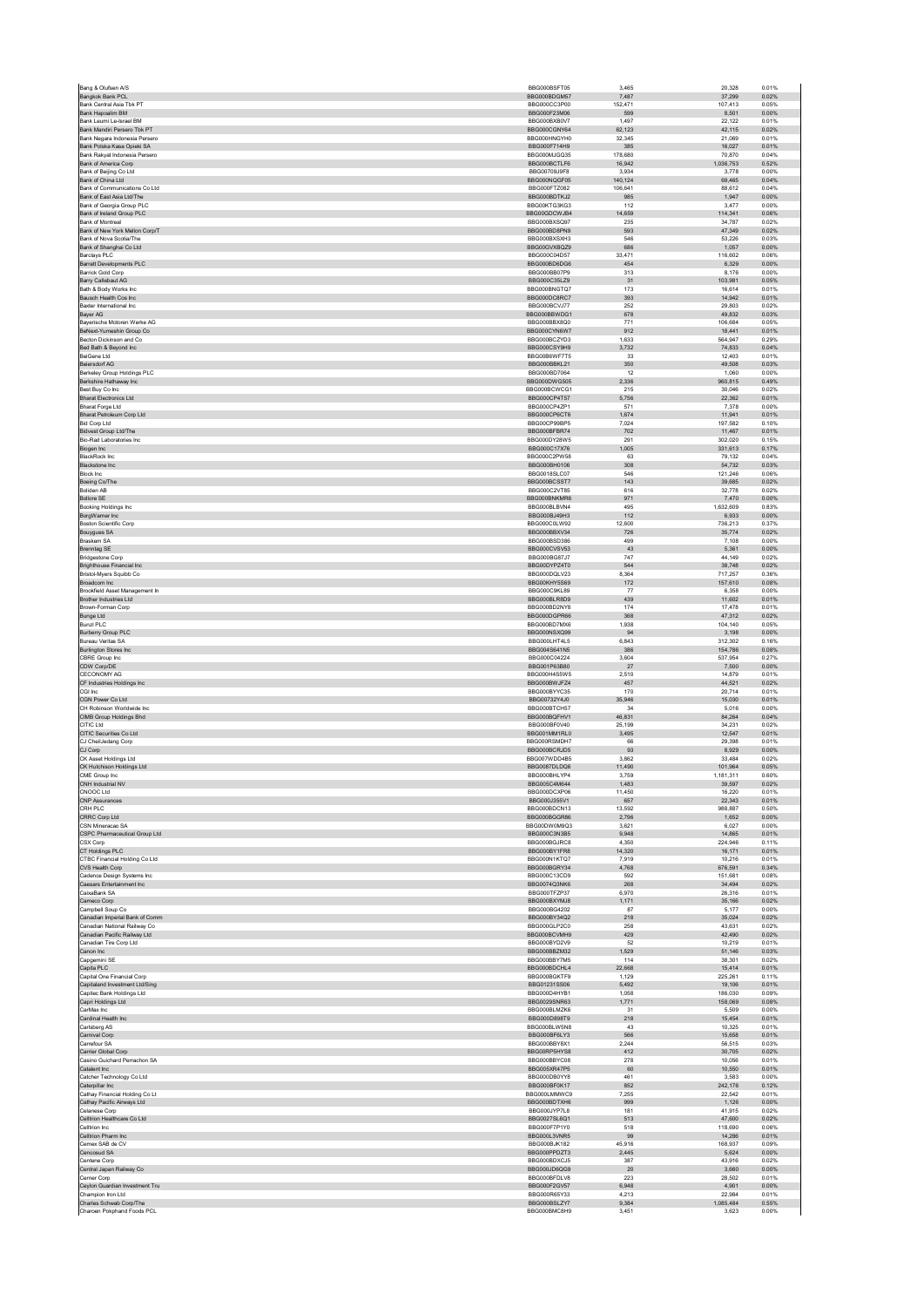| Charter Communications Inc.                                   | BBG000VPGNR2                 | 442             | 396,704           | 0.20%          |
|---------------------------------------------------------------|------------------------------|-----------------|-------------------|----------------|
| Check Point Software Technolog                                | BBG000K82ZT8                 | 3,004           | 481,569           | 0.24%          |
| Chevron Corp                                                  | BBG000K4ND22                 | 2,314           | 373,428           | 0.19%<br>0.00% |
| Chiba Bank Ltd/The                                            | BBG000BHLL18                 | 512             | 4,033             |                |
| Chimera Investment Corp<br>China CITIC Bank Corp Ltd          | BBG000PFLGY2<br>BBG000J7DX33 | 160<br>14.911   | 3,314<br>8.891    | 0.00%<br>0.00% |
| China Cinda Asset Management C                                | BBG005LZHGL0                 | 48,993          | 12,274            | 0.01%          |
| China Coal Energy Co Ltd                                      | BBG000NYJKS4                 | 3.728           | 2.959             | 0.00%          |
| China Communications Construct                                | BBG000M0JS84                 | 7,988           | 5,975             | 0.00%          |
| China Construction Bank Corp                                  | BBG000NW2S18                 | 91,197          | 86,880            | 0.04%          |
| China Eastern Airlines Corp Lt                                | BBG00709HFJ2                 | 9,166           | 10.230            | 0.01%          |
| China Everbright Bank Co Ltd                                  | BBG001R0MC06                 | 22,699          | 11,053            | 0.01%          |
| China Feihe Ltd                                               | BBG00QPY7B08                 | 3,794           | 7,002             | 0.00%          |
| China Galaxy Securities Co Ltd                                | BBG004JC5VD6                 | 3,728           | 2,946             | 0.00%          |
| China Hongqiao Group Ltd                                      | BBG001DMCGS5                 | 7,089           | 10,293            | 0.01%          |
| China Huarong Asset Management                                | BBG00B6CF032                 | 21.368          | 3.845             | 0.00%          |
| China Life Insurance Co Ltd                                   | BBG000FD8023                 | 4,813           | 10,971            | 0.01%          |
| China Longyuan Power Group Cor<br>China Mengniu Dairy Co Ltd  | BBG000P2MRM9                 | 5.658           | 18.168            | 0.01%          |
|                                                               | BBG000PXTGY5                 | 2,064           | 16,091            | 0.01%          |
| China Merchants Bank Co Ltd<br>China Minsheng Banking Corp Lt | BBG000DVPPK1<br>BBG000DHR8R1 | 7,855<br>72.432 | 83,908<br>38,080  | 0.04%<br>0.02% |
| China National Building Materi                                | BBG000BLBWT6                 | 29,023          | 48,950            | 0.02%          |
| China Oilfield Services Ltd                                   | BBG000PH54R1                 | 8,787           | 10,588            | 0.01%          |
| China Overseas Land & Investme                                | BBG000BGD8W4                 | 5,090           | 16,576            | 0.01%          |
| China Pacific Insurance Group                                 | BBG000KVB7C7                 | 6,603           | 24,639            | 0.01%          |
| China Petroleum & Chemical Cor                                | BBG000MQF8G6                 | 126.297         | 83.990            | 0.04%          |
| China Railway Construction Cor                                | BBG000QNN9H7                 | 11,549          | 10,391            | 0.01%          |
| China Railway Group Ltd                                       | BBG000TTDDN6                 | 18.173          | 13.209            | 0.01%          |
| China Resources Beer Holdings                                 | BBG000BKWM80                 | 932             | 10,498            | 0.01%          |
| China Resources Cement Holding                                | BBG000SZV3K8                 | 22,899          | 23,795            | 0.01%          |
| China Resources Land Ltd                                      | BBG000HPNDX5                 | 3.461           | 20.030            | 0.01%          |
| China Resources Power Holdings                                | BBG000C1DC75                 | 3,861           | 17,778            | 0.01%          |
| China Shenhua Energy Co Ltd<br>China Southern Airlines Co Ltd | BBG000BX4MS1<br>BBG00709HBR2 | 11,296<br>8,487 | 39,356<br>12,501  | 0.02%<br>0.01% |
| China State Construction Engin                                | BBG00709JCW2                 | 7,542           | 8,157             | 0.00%          |
| China Steel Corp                                              | BBG000BDBXZ5                 | 12.053          | 21.181            | 0.01%          |
| China Taiping Insurance Holdin                                | BBG000BY28H4                 | 2,713           | 5,121             | 0.00%          |
| China Vanke Co Ltd                                            | BBG006KY4KF4                 | 4.600           | 14,721            | 0.01%          |
| China Yangtze Power Co Ltd                                    | BBG00709J6L7                 | 6,038           | 29,644            | 0.02%          |
| Chipotle Mexican Grill Inc                                    | BBG000QX74T1                 | $\overline{7}$  | 16,007            | 0.01%          |
| Chocoladefabriken Lindt & Spru                                | BBG000BC5J58                 | $\overline{1}$  | 98.225            | 0.05%          |
| Chongqing Rural Commercial Ban                                | BBG0018HRM67                 | 15,577          | 7,612             | 0.00%          |
| Chow Tai Fook Jewellery Group                                 | BBG00299NPM1                 | 9,932           | 24,565            | 0.01%          |
| Chr Hansen Holding A/S                                        | BBG000QTX0M6                 | 523             | 56,711            | 0.03%          |
| Chubb Ltd                                                     | BBG000BR14K5                 | 3,218           | 855,529           | 0.43%          |
| Chugai Pharmaceutical Co Ltd                                  | BBG000BJVLC1                 | 1.068           | 47.645            | 0.02%          |
| Church & Dwight Co Inc<br>Cia Siderurgica Nacional SA         | BBG000BFJT36<br>BBG000BT9WZ5 | 184<br>1,531    | 25,995<br>9,448   | 0.01%<br>0.00% |
| Cie Financiere Richemont SA                                   | BBG000BSJVR7                 | 488             | 100,927           | 0.05%          |
| Cie Generale des Etablissement                                | BBG000BC84V9                 | 97              | 21,808            | 0.01%          |
| Cie de Saint-Gobain                                           | BBG000BCCNZ8                 | 1.511           | 146.201           | 0.07%          |
| Cielo SA                                                      | BBG000QVRYS8                 | 5,573           | 3,138             | 0.00%          |
| Cigna Corp                                                    | BBG00KXRCDP0                 | 316             | 99,719            | 0.05%          |
| Cincinnati Financial Corp                                     | BBG000BFPK65                 | 49              | 7,604             | 0.00%          |
| Cintas Corp                                                   | BBG000H3YXF8                 | 55              | 33,353            | 0.02%          |
| Cisco Systems Inc.                                            | BBG000C3J3C9                 | 9.564           | 833.594           | 0.42%          |
| Citigroup Inc                                                 | BBG000FY4S11                 | 5,770           | 479,229           | 0.24%          |
| Citizens Financial Group Inc.                                 | BBG006Q0HY77                 | 1,716           | 111.507           | 0.06%          |
| Citrix Systems Inc                                            | BBG000FQ6PY6                 | 48              | 6.262             | 0.00%          |
| Clicks Group Ltd                                              | BBG000BWY9T8                 | 1,193           | 32,450            | 0.02%          |
| Clorox Co/The                                                 | BBG000BFS7D3                 | 89              | 21.232            | 0.01%          |
| Cloudflare Inc                                                | BBG001WMKHH5                 | 619             | 111,960           | 0.06%          |
| CoStar Group Inc<br>Coal India Ltd                            | BBG000D7JKW9<br>BBG000C45298 | 133<br>3,125    | 14,472<br>8,446   | 0.01%<br>0.00% |
| Coca-Cola Co/The                                              | BBG000BMX289                 | 14,652          | ,193,210          | 0.60%          |
|                                                               | BBG00B6BFWH9                 |                 |                   | 0.01%          |
|                                                               |                              |                 |                   |                |
| Coca-Cola Europacific Partners                                |                              | 379             | 29.189            |                |
| Coca-Cola Femsa SAB de CV<br>Coca-Cola HBC AG                 | BBG00N86FP14<br>BBG004HJRJ19 | 2,533<br>118    | 19,015<br>5,621   | 0.01%<br>0.00% |
|                                                               | BBG000BBDV81                 | 2,389           | 291.578           | 0.15%          |
| Cognizant Technology Solutions<br>Colgate-Palmolive Co        | BBG000BFQYY3                 | 584             | 68,564            | 0.03%          |
| Colgate-Palmolive India Ltd                                   | BBG000CQ3326                 | 466             | 12.762            | 0.01%          |
| Coloplast A/S                                                 | BBG000BLV8Z0                 | $\sqrt{5}$      | 1,273             | 0.00%          |
| Comcast Corp                                                  | BBG000BFT2L4                 | 7,020           | 485,962           | 0.25%          |
| Comerica Inc.                                                 | BBG000C75N77                 | 97              | 11.582            | 0.01%          |
| Commercial Bank PSQC/The                                      | BBG000FG8ZR2                 | 4,866           | 12,407            | 0.01%          |
| Commerzbank AG                                                | BBG000BBYDZ8                 | 576             | 6.030             | 0.00%          |
| Compass Group PLC                                             | BBG000FNNYW7                 | 353             | 10,851            | 0.01%          |
| Conagra Brands Inc                                            | BBG000BDXGP9                 | 375             | 17,616            | 0.01%          |
| Concordia Financial Group Ltd                                 | BBG00B0HC6V6                 | 706             | 3.523             | 0.00%          |
| ConocoPhillips                                                | BBG000BQQH30<br>BBG000LXWD18 | 3,737<br>33.298 | 371,045           | 0.19%<br>0.00% |
| Consorcio ARA SAB de CV                                       |                              |                 | 9,601             |                |
| Constellation Brands Inc<br>Constellation Software Inc/Can    | BBG000J1QLT0<br>BBG000BMZ5P1 | 91<br>98        | 31,365<br>251,423 | 0.02%<br>0.13% |
| Container Corn Of India Ltd                                   | BBG000DC6HC1                 | 847             | 9.633             | 0.00%          |
| Contemporary Amperex Technolog                                | BBG00MYKWDB3                 | 93              | 11,852            | 0.01%          |
| Continental AG                                                | BBG000BBZ9D0                 | 1.740           | 253.472           | 0.13%          |
| Continental Resources Inc/OK                                  | BBG000BHBGN6                 | 213             | 13,114            | 0.01%          |
| Copa Holdings SA                                              | BBG000C29813                 | 269             | 30,561            | 0.02%          |
| Copart Inc                                                    | BBG000BM9RH1                 | 100             | 20.823            | 0.01%          |
| Corning Inc.                                                  | BBG000BKFZM4                 | 1,244           | 63,682            | 0.03%          |
| Corteva Inc                                                   | BBG00BN969C1                 | 1,379           | 89,698            | 0.05%          |
| Cosan SA                                                      | BBG000QC7H36                 | 2,396<br>95     | 12,835            | 0.01%<br>0.01% |
| Cosmos Pharmaceutical Corp<br>Costco Wholesale Corp.          | BBG000Q2PV82<br>BBG000F6H8W8 | 1.107           | 19,195<br>864.168 | 0.44%          |
| Coterra Energy Inc                                            | BBG000C3GN47                 | 779             | 20,353            | 0.01%          |
| Country Garden Holdings Co Ltd                                | BBG000QQCY41                 | 18.373          | 22.430            | 0.01%          |
| Country Garden Services Holdin                                | BBG00L3B3R02                 | 1,331           | 10,969            | 0.01%          |
| Covestro AG                                                   | BBG009YTYWV7                 | 1,339           | 113,521           | 0.06%          |
| Coway Co Ltd                                                  | BBG000DBD5Z6                 | 111             | 9.529             | 0.00%          |
| Credicorp Ltd                                                 | BBG000FKX7Z8                 | 348             | 58,409            | 0.03%          |
| Credit Agricole SA                                            | BBG000DVJ6L9                 | 1,943           | 38,136            | 0.02%          |
| Credit Saison Co Ltd                                          | BBG000BGVW33                 | 379             | 5,479             | 0.00%          |
| Credit Suisse Group AG                                        | BBG000BVPZL0                 | 1,470           | 19,681            | 0.01%          |
| Crown Holdings Inc.<br>Cummins Inc                            | BBG000BF6756                 | 74              | 11.333            | 0.01%          |
|                                                               | BBG000BGPTV6<br>BBG000Q950P8 | 124<br>12,730   | 37,109<br>27.130  | 0.02%<br>0.01% |
| Currys PLC<br>CyberAgent Inc                                  | BBG000BQZ1C5                 | 3,081           | 70,423            | 0.04%          |
| CyberArk Software Ltd                                         | BBG006Q52QV2                 | 67              | 15,865            | 0.01%          |
| <b>D-MARKET Elektronik Hizmetler</b>                          | BBG0118LTKW0                 | 8,566           | 22.503            | 0.01%          |
| DB Insurance Co Ltd                                           | BBG000BD1BC9                 | 85              | 5,319             | 0.00%          |
| DBS Group Holdings Ltd                                        | BBG000BFDGY6                 | 6,210           | 206,929           | 0.10%          |
| DENTSPLY SIRONA Inc                                           | BBG000BX57K1                 | 33              | 2,554             | 0.00%          |
| <b>DISH Network Corp</b>                                      | BBG000C2YHG9                 | 193             | 8,613             | 0.00%          |
| DMG Mori Co Ltd                                               | BBG000BLJ688                 | 1.039           | 24.525            | 0.01%          |
| DNB Bank ASA                                                  | BBG011M0SYC3                 | 1,475           | 46,478            | 0.02%          |
| DP Eurasia NV                                                 | BBG00GVW8TX1                 | 6,104           | 9.825             | 0.00%          |
| DR Horton Inc                                                 | BBG000DQTXY6                 | 166             | 24,754            | 0.01%          |
| DS Smith PLC                                                  | BBG000BF1LF9                 | 589             | 4,209             | 0.00%          |
| DSV A/S                                                       | BBG000BSNXK5                 | 126             | 40.415            | 0.02%          |
| DXC Technology Co<br>DaVita Inc                               | BBG00FN64XT9                 | 1,616           | 71,533            | 0.04%          |
| Dabur India Ltd                                               | BBG000MQ1SN9                 | 117             | 18,238            | 0.01%          |
| Dai Nippon Printing Co Ltd                                    | BBG000D3C4H8<br>BBG000BMJDM5 | 1,220<br>241    | 13,097<br>8,336   | 0.01%<br>0.00% |
| Dai-ichi Life Holdings Inc.                                   | BBG000HRVPM7                 | 1.025           | 28.474            | 0.01%          |
| Daiichi Sankyo Co Ltd                                         | BBG000BWPLT1                 | 1,871           | 65,350            | 0.03%          |
| Daikin Industries Ltd                                         | BBG000BLNXT1                 | 47              | 14.521            | 0.01%          |
| Daimler Truck Holding AG                                      | BBG012SQ7SX1                 | 980             | 49,497            | 0.03%          |
| Dairy Farm International Holdi                                | BBG000BRMBY1                 | 726             | 2,854             | 0.00%          |
| Daito Trust Construction Co Lt                                | BBG000BNKQL3                 | 1,772           | 278,709           | 0.14%          |
| Daiwa House Industry Co Ltd                                   | BBG000BFTDT2                 | 386             | 15,255            | 0.01%          |
| Daiwa Securities Group Inc                                    | BBG000BGW979                 | 3,622           | 28,061            | 0.01%          |
| Danaher Corp                                                  | BBG000BH3JF8                 | 519             | 234,856           | 0.12%          |
| Danone SA                                                     | BBG000BBY1B0                 | 3,701           | 316,026           | 0.16%          |
| Danske Bank A/S<br>Daqin Railway Co Ltd                       | BBG000BR5TK6<br>BBG00709J7W3 | 1.472<br>14,418 | 34.954<br>19,959  | 0.02%<br>0.01% |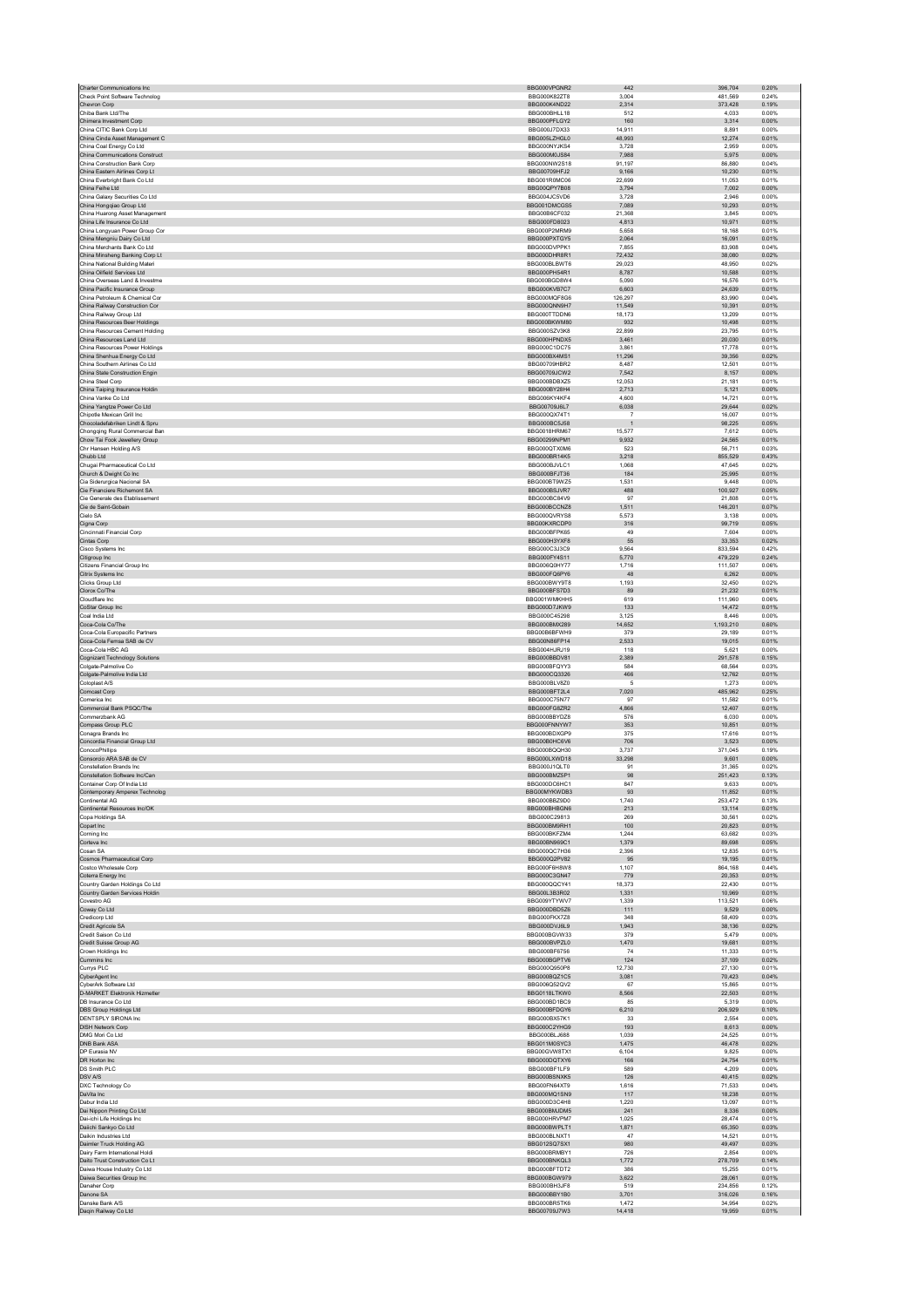| Darden Restaurants Inc                                   | BBG000BBNYF6                        | 31                      | 6,413              | 0.00%          |
|----------------------------------------------------------|-------------------------------------|-------------------------|--------------------|----------------|
| Dassault Aviation SA                                     | BBG000BBR565                        | 27                      | 3.947              | 0.00%          |
| Dassault Systemes SE<br>Datadog Inc                      | BBG000GVXC37<br>BBG003NJHZT9        | 1.395<br>566            | 114.100<br>138,599 | 0.06%<br>0.07% |
| Davide Campari-Milano NV                                 | BBG000G00TW2                        | 4,533                   | 91.137             | 0.05%          |
| Deere & Co                                               | BBG000BH1NH9                        | 113                     | 53,370             | 0.03%          |
| Dell Technologies Inc.                                   | BBG00DW3SZS1                        | 2.711                   | 209.436            | 0.11%          |
| Delta Air Lines Inc<br>Delta Electronics Inc             | BBG000R7Z112<br>BBG000BDXMZ5        | 3.513<br>510            | 188,821<br>6,970   | 0.10%<br>0.00% |
| Denso Corp                                               | BBG000BGN9N1                        | 339                     | 38,639             | 0.02%          |
| Dentsu Group Inc                                         | BBG000BT53Q3                        | 157                     | 7,710              | 0.00%          |
| Deutsche Bank AG                                         | BBG000BBZTH2                        | 2,009                   | 34,627             | 0.02%          |
| Deutsche Boerse AG                                       | BBG000D54HT0                        | 87                      | 19.941             | 0.01%          |
| Deutsche Lufthansa AG<br>Deutsche Post AG                | BBG000BC6K90<br>BBG000LW3MC0        | 266<br>1,682            | 2,576<br>148.781   | 0.00%<br>0.08% |
| Deutsche Wohnen SE                                       | BBG000GM5V54                        | 79                      | 4,563              | 0.00%          |
| Deutz AG                                                 | BBG000BN8Y58                        | 1,339                   | 13.757             | 0.01%          |
| Devon Energy Corp                                        | BBG000BBVJZ8                        | 403                     | 24.433             | 0.01%          |
| Dexcom Inc                                               | BBG000QTF8K1                        | 20                      | 14,749             | 0.01%          |
| Diageo PLC<br>Diamondback Energy Inc                     | BBG000BS69D5<br>BBG002PHSYX9        | 10,841<br>326           | 815,093<br>48,385  | 0.41%<br>0.02% |
| Diana Shipping Inc                                       | BBG000BV1NV2                        | 12,317                  | 65,900             | 0.03%          |
| Dick's Sporting Goods Inc.                               | BBG000F6ZWH2                        | 107                     | 16.845             | 0.01%          |
| Direct Line Insurance Group PL                           | BBG003CZ6DZ9                        | 1,069                   | 5,557              | 0.00%          |
| <b>Discover Financial Services</b><br>Discovery Inc      | BBG000QBR5J5<br>BBG000CHWP52        | 151<br>287              | 24.060<br>9,285    | 0.01%<br>0.00% |
| Discovery Ltd                                            | BBG000DD6054                        | 4,560                   | 56,423             | 0.03%          |
| Dollar General Corp                                      | BBG000NV1KK7                        | 116                     | 37,721             | 0.02%          |
| Dollar Tree Inc                                          | BBG000BSC0K9                        | 874                     | 168,899            | 0.09%          |
| Dollarama Inc                                            | BBG000P87B57                        | 319                     | 22,018             | 0.01%          |
| Domino's Pizza Inc<br>Dongfeng Motor Group Co Ltd        | BBG000P458P3<br>BBG000PCLZV0        | $\overline{7}$<br>2,796 | 5,167<br>3,196     | 0.00%<br>0.00% |
| DoorDash Inc.                                            | BBG005D7QCJ3                        | 40                      | 8.180              | 0.00%          |
| Doosan Co Ltd                                            | BBG000BCX192                        | 47                      | 6,471              | 0.00%          |
| Doosan Heavy Industries & Cons                           | BBG000C4SV53                        | 85                      | 2,002              | 0.00%          |
| Dover Corp                                               | BBG000BHB3M6                        | 29                      | 7,316              | 0.00%          |
| Dow Inc<br>Dr Reddy's Laboratories Ltd.                  | BBG00BN96922<br>BBG000CQNB44        | 1,205<br>111            | 93,981<br>10.039   | 0.05%<br>0.01% |
| DraftKings Inc                                           | BBG00TCBG714                        | 226                     | 8,551              | 0.00%          |
| Drilling Co of 1972 A/S/The                              | BBG00NSHY281                        | 131                     | 7,084              | 0.00%          |
| DuPont de Nemours Inc                                    | BBG00BN961G4                        | 553                     | 61,439             | 0.03%          |
| Dubai Islamic Bank PJSC<br>Dufry AG                      | BBG000BFMXR7<br>BBG000HHBQD9        | 2,268<br>11             | 4,569<br>767       | 0.00%<br>0.00% |
| E-MART Inc                                               | BBG001J399N6                        | 138                     | 24,121             | 0.01%          |
| EDP Renovaveis SA                                        | BBG000PRGX02                        | 855                     | 29.276             | 0.01%          |
| <b>ENEOS Holdings Inc</b>                                | BBG000QDR164                        | 20,017                  | 102,877            | 0.05%          |
| EOG Resources Inc.                                       | BBG000BZ9223                        | 5,720                   | 698,875            | 0.35%          |
| <b>EPAM Systems Inc.</b><br>EQT Corp                     | BBG000MHTV89<br>BBG000BHZ5J9        | 165<br>220              | 151.660<br>6,590   | 0.08%<br>0.00% |
| ESR Cayman Ltd                                           | BBG00P4RD0R6                        | 1,811                   | 8,417              | 0.00%          |
| <b>EXOR NV</b>                                           | BBG00FH38TD5                        | $\overline{7}$          | 904                | 0.00%          |
| Eagle Materials Inc                                      | BBG000BJW241                        | 668                     | 152,925            | 0.08%          |
| East Janan Railway Co.                                   | BBG000BJ2DR5                        | 87                      | 7.311              | 0.00%          |
| East West Bancorp Inc<br>Eastman Chemical Co             | BBG000CR20B1<br>BBG000BLW530        | 1,364<br>228            | 147,662<br>37.860  | 0.07%<br>0.02% |
| Eaton Corp PLC                                           | BBG000BJ3PD2                        | 264                     | 62,675             | 0.03%          |
| Eclat Textile Co Ltd                                     | BBG000HCLBQ8                        | 599                     | 18,793             | 0.01%          |
| Ecolab Inc                                               | BBG000BHKYH4                        | 638                     | 205.900            | 0.10%          |
| Ecopetrol SA                                             | BBG000QCHTL9                        | 5,712                   | 5,192              | 0.00%          |
| Edwards Lifesciences Corp<br>Eicher Motors Ltd           | BBG000BRXP69<br>BBG000CQTR98        | 1,032<br>379            | 183,859<br>18,197  | 0.09%<br>0.01% |
| Eiffage SA                                               | BBG000BC1SB5                        | 52                      | 7,412              | 0.00%          |
| Eisai Co Ltd                                             | BBG000BG6F83                        | 324                     | 25.242             | 0.01%          |
| El Puerto de Liverpool SAB de                            | BBG000BQXXV6                        | 848                     | 5,060              | 0.00%          |
| Flastic NV                                               | BBG00LWZDYB9                        | 672                     | 113,837            | 0.06%          |
| Electric Power Development Co<br>Electrolux AB           | BBG000P26QQ5<br>BBG000BC1188        | 273<br>607              | 4,978<br>20,242    | 0.00%<br>0.01% |
| Electronic Arts Inc.                                     | BBG000BP0KQ8                        | 1.010                   | 183.305            | 0.09%          |
| Eli Lilly & Co                                           | BBG000BNBDC2                        | 290                     | 110,189            | 0.06%          |
| Emaar Properties PJSC                                    | BBG000BV4SB0                        | 5,491                   | 10,055             | 0.01%          |
| Embracer Group AB                                        | BBG00F7Z9CB3                        | 1,801                   | 26,411             | 0.01%          |
| Emerson Electric Co<br>Emirates NBD Bank PJSC            | BBG000BHX7N2<br>BBG000TGY889        | 381<br>4.764            | 48,672<br>24.172   | 0.02%<br>0.01% |
| Empire Co Ltd                                            | BBG000BYMXV1                        | 470                     | 19,739             | 0.01%          |
| Empresas CMPC SA                                         | BBG000BE50K5                        | 1,262                   | 2,909              | 0.00%          |
| Empresas COPEC SA                                        | BBG000BF4Z74                        | 695                     | 7,393              | 0.00%          |
| Eni SpA<br>Enphase Energy Inc                            | BBG000FVRV79<br>BBG001R3MNY9        | 12,679<br>431           | 242,340<br>108.526 | 0.12%<br>0.05% |
| Epiroc AB                                                | BBG00JWT5W30                        | 2,681                   | 93,354             | 0.05%          |
| Equifax Inc                                              | BBG000BHPL78                        | 47                      | 18,765             | 0.01%          |
| Equinor ASA                                              | BBG000NSV6T3                        | 5,298                   | 194,920            | 0.10%          |
| Equitable Holdings Inc                                   | BBG00J7CBVW8<br>BBG000BVCBJ0        | 300<br>1.655            | 13,510<br>4.826    | 0.01%<br>0.00% |
| Eregli Demir ve Celik Fabrikal<br>Erste Group Bank AG    | BBG000BMV263                        | 583                     | 37,728             | 0.02%          |
| Esprit Holdings Ltd                                      | BBG000BLPR85                        | 87,896                  | 11,010             | 0.01%          |
| EssilorLuxottica SA                                      | BBG000BC16D1                        | 2,083                   | 610,013            | 0.31%          |
| Essity AB                                                | BBG00GV10DH0                        | 2,041                   | 91,607             | 0.05%          |
| Estee Lauder Cos Inc/The<br>Etsy Inc                     | BBG000FKJRC5<br>BBG000N7MXL8        | 401<br>47               | 204.167<br>14,032  | 0.10%<br>0.01% |
| Eurazeo SE                                               | BBG000BC18W6                        | 19                      | 2,231              | 0.00%          |
| <b>Eurofins Scientific SE</b>                            | BBG000BH7B07                        | 160                     | 27.176             | 0.01%          |
| Euronext NV                                              | BBG006KCQPV9                        | 2,813                   | 401,515            | 0.20%          |
| Everest Re Group Ltd<br>Evergreen Marine Corp Taiwan L   | BBG000C1XVK6<br>BBG000BDC3S8        | 1.219<br>3,528          | 459.357<br>24,993  | 0.23%<br>0.01% |
| Evolution AB                                             | BBG0088M4LQ6                        | 99                      | 19,250             | 0.01%          |
| Evonik Industries AG                                     | BBG000DD3GQ9                        | 266                     | 11.848             | 0.01%          |
| Evraz PLC                                                | BBG0027J63T2                        | 3,328                   | 37,297             | 0.02%          |
| Expedia Group Inc<br>Experian PLC                        | BBG000QY3X72<br>BBG000FBCMD2        | $\overline{7}$<br>428   | 1.671<br>28,948    | 0.00%<br>0.01% |
| Exponent Inc                                             | BBG000F31Z34                        | 879                     | 141,093            | 0.07%          |
| Exxon Mobil Corp                                         | BBG000GZQ728                        | 2,174                   | 182.942            | 0.09%          |
| F5 Inc                                                   | BBG000CXYSZ6                        | $\overline{7}$          | 2,241              | 0.00%          |
| <b>FANUC Corp.</b>                                       | BBG000BM3TW6                        | 681                     | 198.441            | 0.10%          |
| FMC Corp<br>FTI Consulting Inc.                          |                                     | 143                     | 21,591<br>340,335  | 0.01%<br>0.17% |
| FUJIFILM Holdings Corp                                   | BBG000BJP882                        |                         | 21.672             | 0.01%          |
| Fairfax Financial Holdings Ltd                           | BBG000K88H58<br>BBG000BTG7G3        | 1,613<br>213            |                    |                |
| Fairfax India Holdings Corp                              | BBG000BYQVJ5                        | 73                      | 49,568             | 0.03%          |
|                                                          | BBG007MSNQV1                        | 2.005                   | 34.774             | 0.02%          |
| Falabella SA                                             | BBG000HJFWF6                        | 1,409                   | 6,322              | 0.00%          |
| Far East Horizon Ltd<br>Far Eastern New Century Corp.    | <b>BBG001KKX325</b><br>BBG000BCTZT0 | 4,527<br>3,537          | 5,526<br>5.153     | 0.00%<br>0.00% |
| Fast Retailing Co Ltd                                    | BBG000CLY9H4                        | $\overline{7}$          | 5,193              | 0.00%          |
| Fastenal Co                                              | BBG000BJ8YN7                        | 1.896                   | 167.032            | 0.08%          |
| Faurecia SE                                              | BBG000BC12V0                        | 145                     | 9,499              | 0.00%          |
| FedEx Corp                                               | BBG000BJF1Z8                        | 149                     | 52,879<br>15.628   | 0.03%          |
| Feng TAY Enterprise Co Ltd<br>Ferguson PLC               | BBG000BJBVS4<br>BBG00NZJ0JG0        | 1,358<br>486            | 118,756            | 0.01%<br>0.06% |
| Ferrari NV                                               | BBG00BS9K4L1                        | 70                      | 25.085             | 0.01%          |
| Ferroglobe PLC                                           | BBG00B6BGD99                        | 9,353                   | 79,886             | 0.04%          |
| Fidelity National Financial In                           | BBG006N7S6K9                        | 182                     | 13,081             | 0.01%          |
| Fifth Third Bancorp                                      | BBG000BJL3N0                        | 325                     | 19.474             | 0.01%          |
| FinecoBank Banca Fineco SpA<br>First Abu Dhabi Bank PJSC | BBG006C09JD7<br>BBG000DHGTK4        | 4,094<br>8.661          | 98,840<br>61.099   | 0.05%<br>0.03% |
| First American Financial Corp                            | BBG000V78V75                        | 60                      | 6,446              | 0.00%          |
| First Financial Bankshares Inc.                          | BBG000BL8476                        | 2.078                   | 145,276            | 0.07%          |
| First Financial Holding Co Ltd                           | BBG000LY7BY2                        | 4,040                   | 4.921              | 0.00%          |
| First Quantum Minerals Ltd                               | BBG000BX7818                        | 6,360                   | 209,632            | 0.11%          |
| FirstCash Holdings Inc<br>FirstRand Ltd                  | BBG0145KL747<br>BBG000BNTS67        | 476<br>12,763           | 49.029<br>66,877   | 0.02%<br>0.03% |
| FleetCor Technologies Inc                                | BBG000GPXKX9                        | 13                      | 4,099              | 0.00%          |
| Flex Ltd                                                 | BBG000BP5YT0                        | 204                     | 5.147              | 0.00%          |
| Flutter Entertainment PLC                                | BBG000DWL6M3                        | 3,825                   | 831,576            | 0.42%          |
| Fomento Economico Mexicano SAB                           | BBG000BD33X2                        | 3.275                   | 39.550             | 0.02%          |
| Fomento de Construcciones y Co<br>Foot Locker Inc        | BBG000BBZ3Z9<br>BBG000BX8DC4        | 1,559<br>93             | 27,011<br>5,585    | 0.01%<br>0.00% |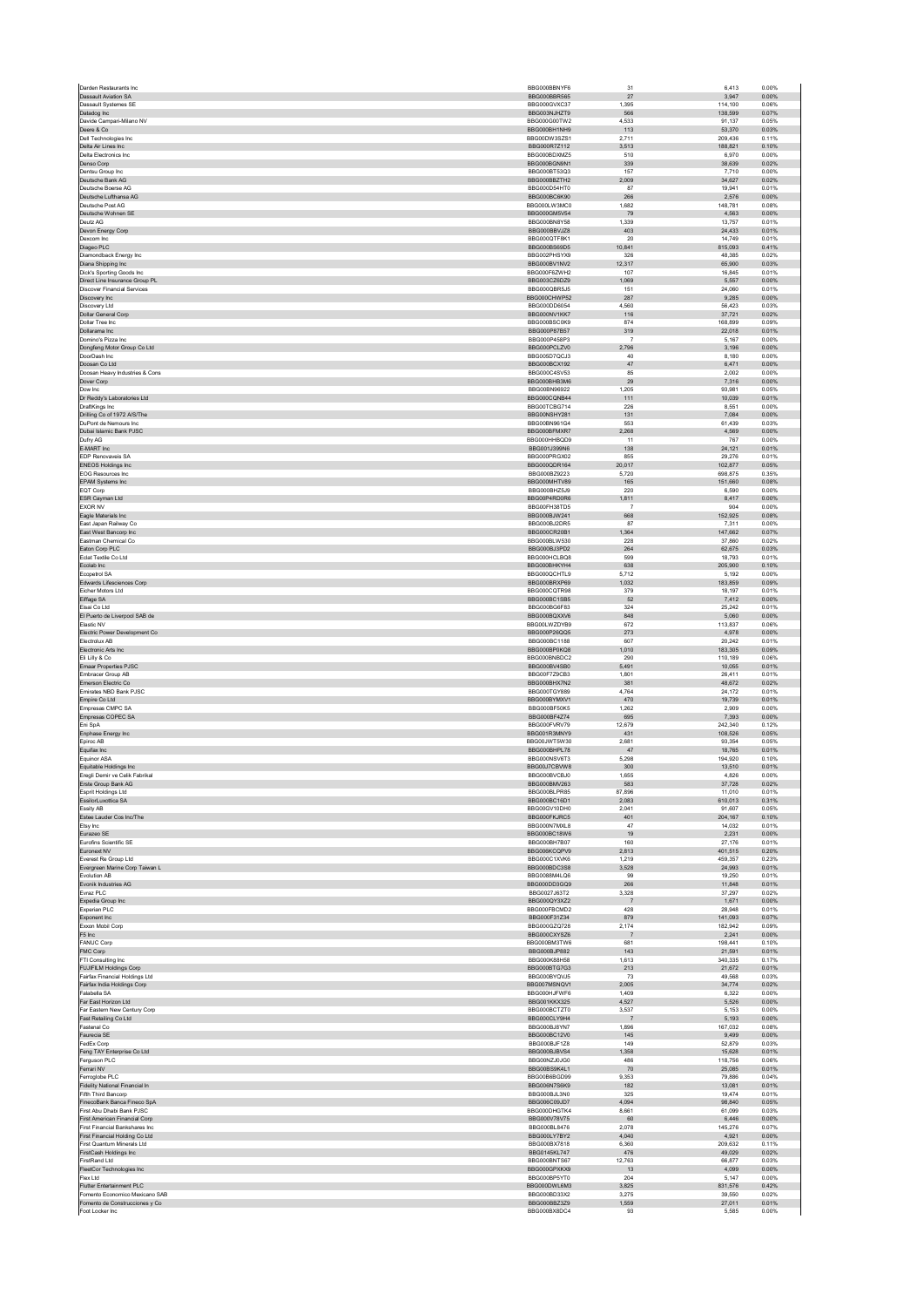|                                                                                          | BBG000BQPC32                                 | 6,654                | 190,083                  | 0.10%                   |
|------------------------------------------------------------------------------------------|----------------------------------------------|----------------------|--------------------------|-------------------------|
| Formosa Chemicals & Fibre Corp<br>Formosa Petrochemical Corp                             | BBG000BCW4G9<br>BBG000D0FJX0                 | 5,823                | 23,389<br>5,612          | 0.01%<br>0.00%          |
| Formosa Plastics Corp                                                                    | BBG000BCW5G6                                 | 1,177<br>1,784       | 9,224                    | 0.00%                   |
| Fortescue Metals Group Ltd                                                               | BBG000J47TP2                                 | 8,290                | 159,248                  | 0.08%                   |
| Fortive Corp.                                                                            | BBG00BLVZ228                                 | 1.592                | 167.079                  | 0.08%                   |
| Fortune Brands Home & Security<br>Fox Corp                                               | BBG001B4BV87<br>BBG00JHNJW99                 | 40<br>254            | 5,873<br>12,906          | 0.00%<br>0.01%          |
| Foxtons Group PLC                                                                        | BBG00563QG83                                 | 92,390               | 67,986                   | 0.03%                   |
| Franco-Nevada Corp                                                                       | BBG000RD3CL8                                 | 213                  | 40,512                   | 0.02%                   |
| Franklin Resources Inc.                                                                  | BBG000BD0TF8                                 | 429                  | 19,759                   | 0.01%                   |
| Frasers Group PLC                                                                        | BBG000DPM932                                 | 1,619                | 23,247                   | 0.01%                   |
| Freeport-McMoRan Inc<br>Fresenius Medical Care AG & Co                                   | BBG000BJDB15<br>BBG000DHXQT2                 | 5,250<br>2,179       | 301,334<br>194,755       | 0.15%<br>0.10%          |
| Fresenius SE & Co KGaA                                                                   | BBG000BS3BJ7                                 | 400                  | 22,148                   | 0.01%                   |
| Fubon Financial Holding Co Ltd                                                           | BBG000LH09B6                                 | 5.411                | 20.526                   | 0.01%                   |
| Fujitsu Ltd                                                                              | BBG000BGJWM6                                 | 76                   | 17,946                   | 0.01%                   |
| G5 Entertainment AB                                                                      | BBG000BMQJ99                                 | 401                  | 24,181                   | 0.01%                   |
| GDS Holdings Ltd<br><b>GEA Group AG</b>                                                  | BBG00DYK7TL5<br>BBG000BSV6W2                 | 126<br>1,424         | 8,204<br>107,136         | 0.00%<br>0.05%          |
| <b>GE Securities Co Ltd.</b>                                                             | BBG007WL04J3                                 | 5.339                | 13.996                   | 0.01%                   |
| GMO Payment Gateway Inc                                                                  | BBG000BD0YH5                                 | 779                  | 133,477                  | 0.07%                   |
| <b>GN Store Nord AS</b>                                                                  | BBG000BVGZ03                                 | 365                  | 31,594                   | 0.02%                   |
| <b>GS Holdings Corp</b>                                                                  | BBG000P3K9R4                                 | 175                  | 7,923                    | 0.00%                   |
| GXO Logistics Inc<br>Galaxy Entertainment Group Ltd                                      | BBG00YDGX945<br>BBG000BG5LL6                 | 6,029<br>5.791       | 753,242<br>41.277        | 0.38%<br>0.02%          |
| Galp Energia SGPS SA                                                                     | BBG000F7KWG7                                 | 572                  | 7,626                    | 0.00%                   |
| Gap Inc/The                                                                              | BBG000BKLH74                                 | 312                  | 7,581                    | 0.00%                   |
| Garmin Ltd                                                                               | BBG000C4LN67                                 | 536                  | 100,438                  | 0.05%                   |
| Gartner Inc<br>Gazprom PJSC                                                              | BBG000BB65D0<br>BBG000KGYRF8                 | 276<br>11.286        | 126,909<br>143.433       | 0.06%<br>0.07%          |
| Geberit AG                                                                               | BBG000FHLJD6                                 | 39                   | 43,806                   | 0.02%                   |
| Geely Automobile Holdings Ltd                                                            | BBG000BZ3PX4                                 | 1.205                | 4,526                    | 0.00%                   |
| Gem Diamonds Ltd                                                                         | BBG000QWK819                                 | 15,319               | 13,527                   | 0.01%                   |
| Generac Holdings Inc                                                                     | BBG000PQ4W72                                 | 27                   | 12,888                   | 0.01%                   |
| General Dynamics Corp<br>General Electric Co                                             | <b>BBG000BK67C7</b><br>BBG000BK6MB5          | 87<br>836            | 24.813<br>108,585        | 0.01%<br>0.05%          |
| General Mills Inc.                                                                       | BBG000BKCFC2                                 | 456                  | 42.296                   | 0.02%                   |
| General Motors Co                                                                        | BBG000NDYB67                                 | 1,523                | 122,778                  | 0.06%                   |
| Genmab A/S                                                                               | BBG000BKPC99                                 | 41                   | 22,753                   | 0.01%                   |
| <b>Genting Bhd</b>                                                                       | BBG000BF3RW5                                 | 1,871                | 2.884                    | 0.00%                   |
| Genting Malaysia Bhd<br>Genuine Parts Co                                                 | BBG000BDYR29<br>BBG000BKL348                 | 52,100<br>54         | 49,539<br>10,436         | 0.03%<br>0.01%          |
| Genworth Financial Inc                                                                   | BBG000J5Q6L2                                 | 5,624                | 31,329                   | 0.02%                   |
| George Weston Ltd                                                                        | BBG000BD1VR9                                 | 142                  | 22,600                   | 0.01%                   |
| Georgia Capital PLC                                                                      | BBG00KTP3406                                 | 106                  | 1.414                    | 0.00%                   |
| Gerdau SA                                                                                | BBG000N89B84                                 | 4,020                | 27,057                   | 0.01%                   |
| Giant Manufacturing Co Ltd<br>Gildan Activewear Inc                                      | BBG000DYGNB0<br>BBG000BQ5ZN1                 | 1,132<br>253         | 19,409<br>14,772         | 0.01%<br>0.01%          |
| Gilead Sciences Inc                                                                      | BBG000CKGBP2                                 | 1,054                | 105,245                  | 0.05%                   |
| Givaudan SA                                                                              | BBG000DB0Q75                                 | $\overline{4}$       | 28,892                   | 0.01%                   |
| <b>Gjensidige Forsikring ASA</b>                                                         | BBG00188QF09                                 | 731                  | 24,412                   | 0.01%                   |
| GlaxoSmithKline PLC                                                                      | BBG000CT5GJ1                                 | 24,841               | 743,497                  | 0.38%                   |
| Glencore PLC                                                                             | BBG001MM1KV4                                 | 25,176               | 175,858                  | 0.09%                   |
| Globe Life Inc<br>GoDaddy Inc.                                                           | BBG000BVD6X4<br>BBG006MDLY05                 | 38<br>1.423          | 4,943<br>166.043         | 0.00%<br>0.08%          |
| Godrej Consumer Products Ltd                                                             | BBG000H370F0                                 | 879                  | 15,757                   | 0.01%                   |
| Gold Fields Ltd                                                                          | BBG000G5S250                                 | 4,243                | 63,673                   | 0.03%                   |
| Golden Ocean Group Ltd                                                                   | BBG00GX8R037                                 | 1,413                | 17,528                   | 0.01%                   |
| Goldman Sachs Group Inc/The                                                              | BBG000C6CFJ5                                 | 207<br>400           | 109,069                  | 0.06%                   |
| Goodyear Tire & Rubber Co/The<br>Graco Inc                                               | BBG000BKNX95<br>BBG000BK9W84                 | 440                  | 11,730<br>48,792         | 0.01%<br>0.02%          |
| Grasim Industries Ltd                                                                    | BBG000BK6YB9                                 | 378                  | 11,337                   | 0.01%                   |
| Great Eastern Holdings Ltd                                                               | BBG000BFBC59                                 | 1.365                | 28.054                   | 0.01%                   |
| Great Wall Motor Co Ltd                                                                  | BBG000CYZ1K8                                 | 1,398                | 6,609                    | 0.00%                   |
| Great-West Lifeco Inc.                                                                   | BBG000BZ2Y20                                 | 551                  | 22,780                   | 0.01%                   |
| Green Cross Corp/South Korea<br>Greenyard NV                                             | BBG000BGY8Z8<br>BBG000BXB6B6                 | 38<br>362            | 9,621<br>5.666           | 0.00%<br>0.00%          |
| Greggs PLC                                                                               | BBG000BDKLH1                                 | 2,183                | 135.703                  | 0.07%                   |
| Grifols SA                                                                               | BBG000KXQMX1                                 | 687                  | 18,145                   | 0.01%                   |
| Groupe Bruxelles Lambert SA                                                              | BBG000BSDBX0                                 | 39                   | 5.928                    | 0.00%                   |
| Gruma SAB de CV                                                                          | BBG000LXPLN4                                 | 526                  | 9,278                    | 0.00%                   |
| Grupo Aval Acciones y Valores<br>Grupo Bimbo SAB de CV                                   | BBG001NNHMV0<br>BBG000BOC7M6                 | 17,576<br>5.763      | 6,290<br>24.390          | 0.00%<br>0.01%          |
| Grupo Carso SAB de CV                                                                    | BBG000BQXSD7                                 | 1,582                | 7,037                    | 0.00%                   |
| Grupo Financiero Banorte SAB d                                                           | BBG000LXL8D8                                 | 1.208                | 10.797                   | 0.01%                   |
| Grupo Financiero Inbursa SAB d                                                           | BBG000LXS146                                 | 5,203                | 8,574                    | 0.00%                   |
| Grupo Mexico SAB de CV<br>Grupo Televisa SAB                                             | BBG000BQCB47                                 | 11,763               | 70,591                   | 0.04%                   |
| Guangzhou R&F Properties Co Lt                                                           | BBG000BJDPF9<br>BBG000H80SY4                 | 5.521<br>5,725       | 17,272<br>2,929          | 0.01%<br>0.00%          |
| Gulf Oil Lubricants India Ltd                                                            | BBG005YZYRZ8                                 | 839                  | 7.000                    | 0.00%                   |
| Guotai Junan Securities Co Ltd                                                           | BBG00GBHRNH6                                 | 5,698                | 12,164                   | 0.01%                   |
| H & M Hennes & Mauritz AB                                                                | BBG000BM9JH9                                 | 1,331                | 36,001                   | 0.02%                   |
| H&R Block Inc                                                                            | BBG000BLDV98                                 | 546                  | 17.695                   | 0.01%                   |
| <b>HAL Trust</b><br><b>HCL Technologies Ltd</b>                                          | BBG000BGG9X8<br>BBG000C68V87                 | 66<br>603            | 15,075<br>14,720         | 0.01%<br>0.01%          |
| <b>HDFC Bank Ltd</b>                                                                     | BBG000NWKS18                                 | 8,265                | 739,747                  | 0.37%                   |
| <b>HEICO Corp</b>                                                                        | BBG000BL16Q7                                 | 4,304                | 853,718                  | 0.43%                   |
| HMM Co Ltd                                                                               |                                              |                      |                          |                         |
|                                                                                          | BBG000FQW6G9                                 | 294                  | 9.145                    | 0.00%                   |
| HOCHTIEF AG                                                                              | BBG000BC3V44                                 | 51                   | 5,611                    | 0.00%                   |
| HP Inc                                                                                   | BBG000KHWT55                                 | 2,023                | 104,791                  | 0.05%                   |
| <b>HSBC Holdings PLC</b><br>Haci Omer Sabanci Holding AS                                 | BBG000BS1N49<br>BBG000HN1YR5                 | 12,852<br>3,935      | 107,414<br>5,392         | 0.05%<br>0.00%          |
| Hackett Group Inc/The                                                                    | BBG000BBLQV7                                 | 1.827                | 51.583                   | 0.03%                   |
| Haidilao International Holding                                                           | BBG00LWM0XR7                                 | 7,522                | 23,356                   | 0.01%                   |
| Haier Smart Home Co Ltd                                                                  | BBG00Y6QRDM9                                 | 1.917                | 11.144                   | 0.01%                   |
| Haitong Securities Co Ltd<br>Halliburton Co                                              | BBG0029103Q8<br>BBG000BKTFN2                 | 10,331<br>1,292      | 12,594<br>40,630         | 0.01%<br>0.02%          |
| Halma PLC                                                                                | BBG000BDLT47                                 | 613                  | 36,568                   | 0.02%                   |
| Hamamatsu Photonics KK                                                                   | BBG000BKP2Q2                                 | 1,697                | 148,801                  | 0.08%                   |
| Hana Financial Group Inc                                                                 | BBG000J3FZK6                                 | 600                  | 29,181                   | 0.01%                   |
| Hanesbrands Inc                                                                          | BBG000D2ZTS8                                 | 1,701                | 39,123                   | 0.02%                   |
| Hang Lung Group Ltd<br>Hang Lung Properties Ltd                                          | BBG000BDWB08<br>BBG000BDTCX4                 | 1,531<br>2.334       | 4,500<br>6.606           | 0.00%<br>0.00%          |
| Hang Seng Bank Ltd                                                                       | BBG000BDWBR9                                 | 722                  | 18,183                   | 0.01%                   |
| Hankook Tire & Technology Co L                                                           | BBG002Y0WN38                                 | 135                  | 6,216                    | 0.00%                   |
| Hankyu Hanshin Holdings Inc                                                              | BBG000BH0115                                 | 81                   | 3,162                    | 0.00%                   |
| Hanmi Pharm Co Ltd                                                                       | BBG000QKWS63                                 | 47                   | 14,987                   | 0.01%                   |
| Hannover Rueck SE                                                                        | BBG000MDN4R3                                 | 46                   | 12.113                   | 0.01%                   |
| Harley-Davidson Inc<br>Hartford Financial Services Gr                                    | BBG000BKZTP3<br>BBG000G0Z878                 | 120<br>5,730         | 6,225<br>544,159         | 0.00%<br>0.28%          |
| Hasbro Inc                                                                               | BBG000BKVJK4                                 | 47                   | 6,523                    | 0.00%                   |
| Havells India Ltd                                                                        | BBG000D44YN2                                 | 1,015                | 26,230                   | 0.01%                   |
| HeidelbergCement AG                                                                      | BBG000BC1HT0                                 | 188                  | 17.513                   | 0.01%                   |
| Heineken Holding NV<br>Heineken NV                                                       | BBG000BC36N8<br>BBG000BW4R84                 | 270<br>10,174        | 34,279<br>1,573,279      | 0.02%<br>0.80%          |
| Hella GmbH & Co KGaA                                                                     | BBG000BLNNJ4                                 | 20                   | 1,904                    | 0.00%                   |
| Hellenic Bank PCL                                                                        | BBG000GJ6MT4                                 | 6,928                | 9,254                    | 0.00%                   |
| HelloFresh SE                                                                            | BBG003Q1CF78                                 | 340                  | 35.942                   | 0.02%                   |
| <b>Helvetia Holding AG</b>                                                               | BBG000GR9XT9                                 | 28                   | 4,490                    | 0.00%                   |
| Henderson Land Development Co<br>Hengan International Group Co                           | BBG000BDWF36<br>BBG000CJXNB5                 | 7,741<br>2,030       | 45,338<br>14,381         | 0.02%<br>0.01%          |
| Henkel AG & Co KGaA                                                                      | BBG000BC3925                                 | 4,743                | 526,261                  | 0.27%                   |
| Henry Schein Inc.                                                                        | BBG000BNMMJ3                                 | 1.493                | 159.239                  | 0.08%                   |
| Herbalife Nutrition Ltd                                                                  | BBG000MM5VL9                                 | 502                  | 28,241                   | 0.01%                   |
| Hermes International                                                                     | BBG000BDYY97                                 | 47                   | 112,419                  | 0.06%                   |
| Hero MotoCorp Ltd<br>Hershey Co/The                                                      | BBG000CSDVY4<br>BBG000BLHRS2                 | 197<br>109           | 8,976<br>28,891          | 0.00%<br>0.01%          |
| Hertz Global Holdings Inc                                                                | BBG011N57109                                 | 16                   | 556                      | 0.00%                   |
| <b>Hess Corp</b>                                                                         | BBG000BBD070                                 | 439                  | 44,735                   | 0.02%                   |
| Hewlett Packard Enterprise Co                                                            | BBG0078W3NQ3                                 | 2,366                | 51,322                   | 0.03%                   |
| Hexagon AB                                                                               | BBG000BF1LW0                                 | 3,786                | 82,620                   | 0.04%                   |
| Hilton Worldwide Holdings Inc<br>Hindalco Industries Ltd<br>Hindustan Petroleum Corp Ltd | BBG0058KMH30<br>BBG000CSJQQ8<br>BBG000CSNVZ2 | 33<br>2.926<br>1,714 | 7,141<br>25.743<br>9,273 | 0.00%<br>0.01%<br>0.00% |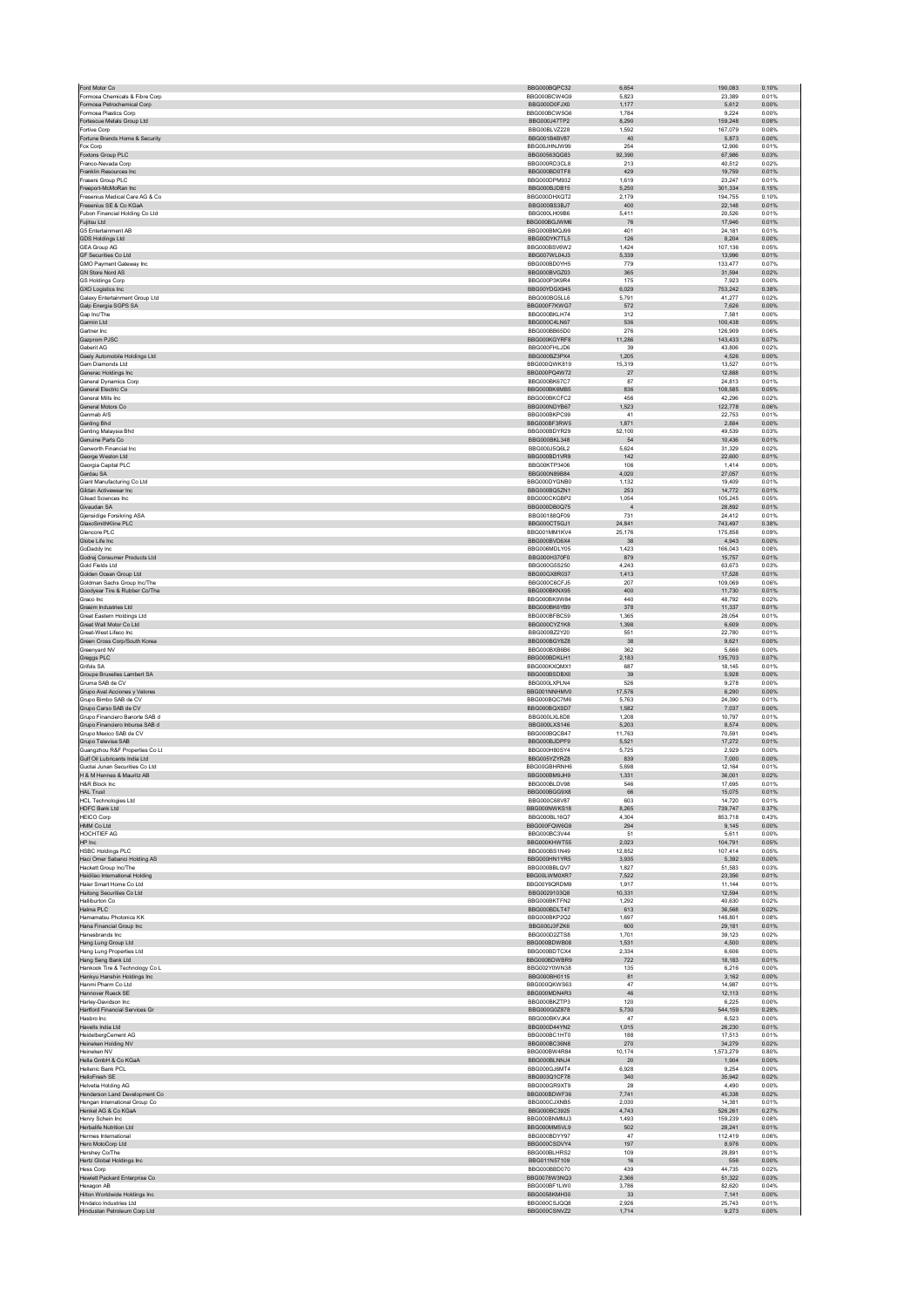| Hino Motors Ltd                                                 | BBG000CSMG04                 | 1,557           |                                      |
|-----------------------------------------------------------------|------------------------------|-----------------|--------------------------------------|
|                                                                 | BBG000BGPYD5                 | 502             | 5.680<br>0.00%                       |
| <b>Hitachi Construction Machinery</b><br>Hitachi Ltd            | BBG000BGGQ06<br>BBG000C2QRN8 | 73<br>1,036     | 2,908<br>0.00%<br>77,065<br>0.04%    |
| Holcim Ltd                                                      | BBG000BWZDP2                 | 560             | 39.342<br>0.02%                      |
| Home Depot Inc/The                                              | BBG000BKZB36                 | 627             | 358,073<br>0.18%                     |
| Hon Hai Precision Industry Co                                   | BBG000BHCH17                 | 12.156          | 71.828<br>0.04%                      |
| Honda Motor Co Ltd<br>Honeywell International Inc.              | BBG000C27673<br>BBG000H556T9 | 1,752<br>296    | 67,596<br>0.03%<br>85,011<br>0.04%   |
| Hong Kong Exchanges & Clearing                                  | BBG000BGW354                 | 10,583          | 850.283<br>0.43%                     |
| Hong Leong Bank Bhd                                             | BBG000BTPCC6                 | 1,418           | 8,716<br>0.00%                       |
| Hong Leong Financial Group Bhd                                  | BBG000BF4CF6<br>BBG000BDWVZ6 | 1.959           | 11.216<br>0.01%                      |
| Hongkong & Shanghai Hotels Ltd<br>Hongkong Land Holdings Ltd    | BBG000BFLFW1                 | 41,312<br>1,831 | 49,925<br>0.03%<br>13,093<br>0.01%   |
| Hormel Foods Corp                                               | BBG000BLF8D2                 | 194             | 13.045<br>0.01%                      |
| Hosken Consolidated Investment                                  | BBG000BFH308                 | 10,700          | 68,240<br>0.03%                      |
| Hotai Motor Co Ltd                                              | BBG000BPMGX5                 | 932             | 28.446<br>0.01%                      |
| Housing Development Finance Co                                  | BBG000CSRXZ4<br>BBG000BRYT97 | 20,528<br>7,857 | 982,402<br>0.50%<br>131,909<br>0.07% |
| Howden Joinery Group PLC<br>Howmet Aerospace Inc.               | BBG00DYNJGH9                 | 146             | 6.411<br>0.00%                       |
| Hoya Corp                                                       | BBG000BGSH67                 | 4,002           | 817,928<br>0.41%                     |
| Huatai Securities Co Ltd                                        | BBG008QGHMG4                 | 3.621           | 8.292<br>0.00%                       |
| Huaxia Bank Co Ltd<br><b>HubSpot Inc.</b>                       | BBG00709HB38                 | 2,123           | 2,572<br>0.00%                       |
| Humana Inc.                                                     | BBG000N7MZ06<br>BBG000BLKK03 | 126<br>299      | 114,654<br>0.06%<br>190.803<br>0.10% |
| Hummingbird Resources PLC                                       | BBG0019W9XB3                 | 9,885           | 2,670<br>0.00%                       |
| Hunan Valin Steel Co Ltd                                        | BBG00F136Q77                 | 5,159           | 5.702<br>0.00%                       |
| Huntington Bancshares Inc/OH                                    | BBG000BKWSR6                 | 993             | 21,063<br>0.01%                      |
| Huntington Ingalls Industries<br>Huntsman Corp                  | BBG001KJ2HM9<br>BBG000NS26Q8 | 13<br>126       | 3,420<br>0.00%<br>6.068<br>0.00%     |
| Hyundai Mobis Co Ltd                                            | BBG000BK3C57                 | 80              | 23,522<br>0.01%                      |
| Hyundai Motor Co                                                | BBG000BCVDK5                 | 326             | 63.452<br>0.03%                      |
| Hyundai Steel Co                                                | BBG000BCVFZ4                 | 294             | 13,939<br>0.01%                      |
| <b>ICICI Bank Ltd</b>                                           | BBG000BBL437                 | 4,016           | 55,000<br>0.03%                      |
| ICL Group Ltd<br><b>ICON PLC</b>                                | BBG000BJCNC8<br>BBG000CTSZQ6 | 601<br>2,170    | 7.976<br>0.00%<br>924,442<br>0.47%   |
| <b>IDEXX Laboratories Inc.</b>                                  | BBG000BLRT07                 | 27              | 24.115<br>0.01%                      |
| <b>IGM Financial Inc</b>                                        | BBG000BZ6FG2                 | 314             | 15,598<br>0.01%                      |
| IHI Corp                                                        | BBG000BM7CD0                 | 188             | 5,198<br>0.00%                       |
| ING Groep NV<br><b>IQVIA Holdings Inc</b>                       | BBG000BW4SZ2<br>BBG00333FYS2 | 3,289<br>493    | 62.976<br>0.03%<br>191,400<br>0.10%  |
| <b>ITOCHU Corp</b>                                              | BBG000B9WJ55                 | 629             | 26.435<br>0.01%                      |
| <b>ITV PLC</b>                                                  | BBG000DW76R4                 | 52,811          | 108,764<br>0.06%                     |
| Idemitsu Kosan Co Ltd                                           | BBG000BD7F98                 | 1,430           | 50,154<br>0.03%                      |
| lida Group Holdings Co Ltd.<br>Illinois Tool Works Inc          | BBG005CJZ9F9<br>BBG000BMBL90 | 599<br>126      | 0.01%<br>19.149<br>42,685<br>0.02%   |
| Illumina Inc.                                                   | BBG000DSMS70                 | 327             | 171.359<br>0.09%                     |
| Impala Platinum Holdings Ltd                                    | BBG000BTZK82                 | 1,757           | 34,075<br>0.02%                      |
| Indian Railway Catering & Tour                                  | BBG001HSFFN2                 | 776             | 11,935<br>0.01%                      |
| Industria de Diseno Textil SA                                   | BBG000C1W6R5                 | 2.757           | 123.028<br>0.06%                     |
| Industrial & Commercial Bank o<br>Industrial Bank Co Ltd        | BBG000Q16VR4<br>BBG00709J995 | 55,850          | 43,353<br>0.02%<br>9.129<br>0.00%    |
| Industrial Bank of Korea                                        | BBG000C40K84                 | 2,217<br>188    | 2,243<br>0.00%                       |
| Industrias Penoles SAB de CV                                    | BBG000LXSL15                 | 499             | 7,904<br>0.00%                       |
| Infineon Technologies AG                                        | BBG000C8L0S4                 | 317             | 20.226<br>0.01%                      |
| Info Edge India Ltd                                             | BBG000HS7804                 | 674             | 69,553<br>0.04%                      |
| Infosys Ltd<br>Ingevity Corp                                    | BBG000BSGQL7<br>BBG009LM28K6 | 1.803<br>1,466  | 62.902<br>0.03%<br>144,580<br>0.07%  |
| Inmobiliaria del Sur SA                                         | BBG000BH18T9                 | 443             | 5,336<br>0.00%                       |
| Innolux Corp                                                    | BBG000QY03R0                 | 5,791           | 5.643<br>0.00%                       |
| Innovent Biologics Inc                                          | BBG00M8832B5                 | 1,065           | 9,066<br>0.00%                       |
| Inpex Corp                                                      | BBG000DJ3642                 | 10,464          | 125.230<br>0.06%                     |
| Intact Financial Corp<br>Intel Corp                             | BBG000QDQ4F9<br>BBG000C0G1D1 | 48<br>3,324     | 8,628<br>0.00%<br>235,484<br>0.12%   |
| InterGlobe Aviation Ltd                                         | BBG000H3G1B2                 | 502             | 18.754<br>0.01%                      |
| Intercontinental Exchange Inc.                                  | BBG000C1FB75                 | 4,207           | 791,472<br>0.40%                     |
| International Business Machine                                  | BBG000BLNNH6                 | 683             | 125.631<br>0.06%                     |
| International Consolidated Air                                  | BBG000C04GS5                 | 9,893           | 26,258<br>0.01%                      |
| International Flavors & Fragra<br>International Game Technology | BBG000BLSL58<br>BBG0081VHTP3 | 150<br>87       | 31,117<br>0.02%<br>0.00%<br>3.441    |
| International Paper Co                                          | BBG000BM5SR2                 | 553             | 35,719<br>0.02%                      |
| Interpublic Group of Cos Inc/T                                  | BBG000C90DH9                 | 102             | 5,243<br>0.00%                       |
| Intesa Sanpaolo SpA                                             | BBG000BNSF93                 |                 |                                      |
|                                                                 |                              | 39,312          | 139,825<br>0.07%                     |
| Intuit Inc                                                      | BBG000BH5DV1                 | 24              | 21,613<br>0.01%                      |
| Intuitive Surgical Inc.                                         | BBG000BJPDZ1                 | 812             | 401.055<br>0.20%                     |
| Invesco Ltd<br>Investor AB                                      | BBG000BY2Y78<br>BBG000BG97S6 | 313<br>2.054    | 9,914<br>0.01%<br>71.055<br>0.04%    |
| Ionis Pharmaceuticals Inc                                       | BBG000JH6683                 | 2,498           | 104,537<br>0.05%                     |
| Isetan Mitsukoshi Holdings Ltd                                  | BBG000MF3SX0                 | 233             | 2,365<br>0.00%                       |
| <b>Isracard Ltd</b>                                             | BBG00NW1.IGV1                | $\overline{0}$  | $\overline{0}$<br>0.00%              |
| Israel Discount Bank Ltd                                        | BBG000HVQG80<br>BBG000BM8G22 | 2,207           | 20,426<br>0.01%<br>12.060<br>0.01%   |
| Isuzu Motors Ltd<br>Itau Unibanco Holding SA                    | BBG000BF0HQ7                 | 706<br>12,247   | 63,356<br>0.03%                      |
| Itausa SA                                                       | BBG000BY9ZS5                 | 20,370          | 44,919<br>0.02%                      |
| Ito En Ltd                                                      | BBG000BSVM57                 | 87              | 6.243<br>0.00%                       |
| Ivanhoe Mines Ltd                                               | BBG003CSCHG0                 | 1,714           | 19,264<br>0.01%                      |
| J D Wetherspoon PLC<br>J M Smucker Co/The                       | BBG000BT7S04<br>BBG000BT1715 | 6,362<br>93     | 113,896<br>0.06%<br>17,410<br>0.01%  |
| J Sainsbury PLC                                                 | BBG000BF0KW3                 | 1,561           | 8,021<br>0.00%                       |
| <b>JBS SA</b>                                                   | BBG000N6Q0M7                 | 8.385           | 0.04%<br>78.580                      |
| JD.com Inc                                                      | BBG005YHY0Q7                 | 5,670           | 285,587<br>0.14%                     |
| JFE Holdings Inc<br>JPMorgan Chase & Co                         | BBG000BQWB27<br>BBG000DMBXR2 | 632<br>2,013    | 11,081<br>0.01%<br>438,498<br>0.22%  |
| <b>JSW Steel Ltd</b>                                            | BBG000C1ZGP2                 | 1,839           | 22,324<br>0.01%                      |
| JTEKT Corp                                                      | BBG000BLSMV7                 | 416             | 4.997<br>0.00%                       |
| Jabil Inc<br>Jackson Financial Inc.                             | BBG000BJNGN9                 | 64<br>24        | 6,183<br>0.00%<br>1.406              |
| Jacobs Engineering Group Inc.                                   | BBG00922Y5Z6<br>BBG000BMFFQ0 | 33              | 0.00%<br>6,374<br>0.00%              |
| Japan Airlines Co Ltd                                           | BBG0038LG5T8                 | 1,019           | 26,730<br>0.01%                      |
| Japan Petroleum Exploration Co                                  | BBG000CTVC65                 | 479             | 14.346<br>0.01%                      |
| Japan Post Holdings Co Ltd                                      | BBG000HS7047                 | 4,653           | 49,841<br>0.03%                      |
| Japan Post Insurance Co Ltd<br>Jardine Cycle & Carriage Ltd     | BBG000C15837<br>BBG000BDGG14 | 260<br>1,365    | 5,737<br>0.00%<br>28,681<br>0.01%    |
| Jardine Matheson Holdings Ltd                                   | BBG000BKGRX9                 | 3,223           | 243,860<br>0.12%                     |
| Jefferies Financial Group Inc.                                  | BBG000BNHSP9                 | 2.145           | 114.461<br>0.06%                     |
| Jeronimo Martins SGPS SA                                        | BBG000BHWX29<br>BBG000FNYMJ6 | 253<br>23.350   | 7,963<br>0.00%<br>0.01%              |
| John Keells Holdings PLC<br>John Wood Group PLC                 | BBG000BCGVQ6                 | 2,394           | 23,756<br>8,523<br>0.00%             |
| Johnson & Johnson                                               | BBG000BMHYD1                 | 1,084           | 255,115<br>0.13%                     |
| Johnson Controls International                                  | BBG000BVWLJ6                 | 679             | 0.04%<br>75.949                      |
| Johnson Electric Holdings Ltd                                   | BBG000BDXKS7                 | 6,698           | 19,522<br>0.01%                      |
| Johnson Matthey PLC<br>Jollibee Foods Corp                      | BBG000BDNS10<br>BBG000BKTFZ9 | 82<br>2,606     | 3,141<br>0.00%<br>15,211<br>0.01%    |
| Jones Lang LaSalle Inc                                          | BBG000C2L2L0                 | $\overline{7}$  | 2,466<br>0.00%                       |
| Jubilant Foodworks Ltd                                          | BBG000PPXMG4                 | 174             | 11.540<br>0.01%                      |
| Julius Baer Group Ltd                                           | BBG000PJ8DQ5                 | 1,746           | 161,253<br>0.08%                     |
| Juniper Networks Inc.                                           | BBG000BY33P5                 | 230             | 11.309<br>0.01%                      |
| <b>KB Financial Group Inc</b><br><b>KBC Group NV</b>            | BBG000BPHXR1<br>BBG000BMVX65 | 5,487<br>320    | 349,144<br>0.18%<br>37,752<br>0.02%  |
| <b>KE Holdings Inc.</b>                                         | BBG00W9L9LX1                 | 208             | 0.00%<br>5,751                       |
| KGHM Polska Miedz SA                                            | BBG000CJ6JT5                 | 509             | 24,219<br>0.01%                      |
| <b>KION Group AG</b>                                            | BBG000BX9VY9                 | 34              | 5,123<br>0.00%                       |
| KKR & Co Inc                                                    | BBG000BCQ6J8                 | 80              | 8,185<br>0.00%                       |
| KLA Corp<br><b>KOC Holding AS</b>                               | BBG000BMTFR4<br>BBG000BVCWT3 | 487<br>10.628   | 287,972<br>0.15%<br>31.241<br>0.02%  |
| KR1 PLC                                                         | BBG000Q7Z863                 | 13,840          | 26,171<br>0.01%                      |
| Kajima Corp                                                     | BBG000BFRXZ3                 | 1,880           | 29.670<br>0.02%                      |
| Kakao Corp                                                      | BBG000C3SL93                 | 227             | 29.555<br>0.01%                      |
| Kao Corp<br>Kasikornbank PCL                                    | BBG000BG5Y92<br>BBG000BSM796 | 922<br>1,163    | 66,266<br>0.03%<br>0.00%<br>6,801    |
| Kawasaki Heavy Industries Ltd                                   | BBG000BM72Q8                 | 180             | 4,461<br>0.00%                       |
| Kellogg Co                                                      | BBG000BMKDM3                 | 265             | 23,522<br>0.01%                      |
| Keppel Corp Ltd                                                 | BBG000BFDJJ7                 | 619             | 3.234<br>0.00%                       |
| Kering SA<br>Kerry Group PLC                                    | BBG000BCB150<br>BBG000BHKB48 | 17<br>826       | 18,401<br>0.01%<br>145,120<br>0.07%  |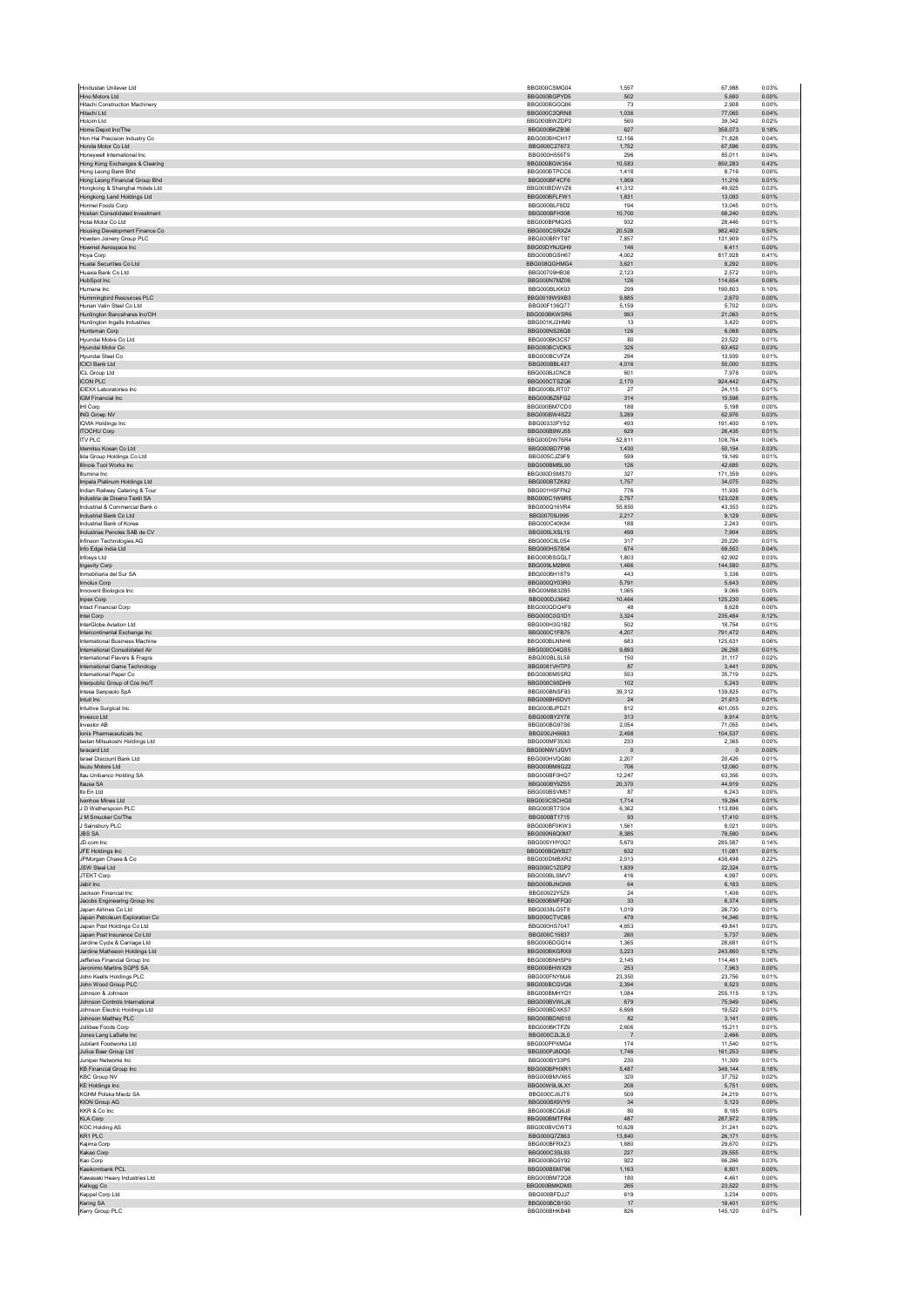| Keurig Dr Pepper Inc                                            | BBG000H62G63                 | 466            |                   | 0.01%          |
|-----------------------------------------------------------------|------------------------------|----------------|-------------------|----------------|
|                                                                 | BBG000TJM7F0                 |                | 23.624            |                |
| KeyCorp                                                         | BBG000BMQPL1                 | 520            | 16,531            | 0.01%          |
| Keyence Corp                                                    | BBG000BQF869                 | 193            | 166,644           | 0.08%          |
| Keysight Technologies Inc                                       | BBG0059FN811                 | 2,412          | 685.104           | 0.35%          |
| Kia Corp<br>Kikkoman Corp                                       | BBG000BCL1T3<br>BBG000BJ89N2 | 2,095<br>266   | 199,248<br>30.754 | 0.10%<br>0.02% |
| Kimberly-Clark Corp                                             | BBG000BMW2Z0                 | 260            | 51,125            | 0.03%          |
| Kingfisher PLC                                                  | BBG000BKH1W6                 | 1,783          | 11,236            | 0.01%          |
| Kinnevik AB                                                     | BBG000BP73C4                 | 385            | 18,888            | 0.01%          |
| Kinross Gold Corp                                               | BBG000BK4N16                 | 33,582         | 268,400           | 0.14%          |
| Kirin Holdings Co Ltd                                           | BBG000BFW551                 | 1.842          | 40.638            | 0.02%          |
| Knorr-Bremse AG                                                 | BBG000FMSMX9                 | 32             | 4,379             | 0.00%          |
| Kobayashi Pharmaceutical Co Lt                                  | BBG000BSYLZ3                 | 120            | 12,938            | 0.01%          |
| Kobe Bussan Co Ltd                                              | BBG000BX7GB9                 | 8,895          | 473.291           | 0.24%          |
| Kobe Steel Ltd                                                  | BBG000BGBGH5                 | 669            | 4,612             | 0.00%          |
| Kogan.com Ltd                                                   | BBG00D2480S1                 | 23,353         | 205.971           | 0.10%          |
| Kohl's Corp                                                     | BBG000CS7CT9                 | 2,300          | 156,268           | 0.08%          |
| Koito Manufacturing Co Ltd                                      | BBG000BMDLF1<br>BBG000BGGD50 | 47<br>4.911    | 3,389<br>158,005  | 0.00%<br>0.08% |
| Komatsu Ltd                                                     | BBG000C3VY91                 | 522            | 51,453            | 0.03%          |
| Kone Oyj<br>Konica Minolta Inc.                                 | BBG000BKYL35                 | 1.132          | 7.083             | 0.00%          |
| Koninklijke Ahold Delhaize NV                                   | BBG000BBBC58                 | 1,949          | 91,854            | 0.05%          |
| Koninklijke DSM NV                                              | BBG000BC0L94                 | 161            | 49,910            | 0.03%          |
| Koninklijke Philips NV                                          | BBG000JX4KH9                 | 319            | 16,331            | 0.01%          |
| Korea Shipbuilding & Offshore                                   | BBG000DBLYN7                 | 101            | 11,089            | 0.01%          |
| Korea Zinc Co Ltd                                               | BBG000BGZQ96                 | 21             | 12,673            | 0.01%          |
| Korean Air Lines Co Ltd                                         | BBG000BDSVK7                 | 362            | 12,297            | 0.01%          |
| Kose Corp                                                       | BBG000DHJ5F9                 | 67             | 10,376            | 0.01%          |
| Kotak Mahindra Bank Ltd                                         | BBG000CVD592                 | 452            | 15.025            | 0.01%          |
| Kraft Heinz Co/The                                              | BBG005CPNTQ2                 | 1,054          | 52,022            | 0.03%          |
| Kroger Co/The                                                   | BBG000BMY992                 | 6,218          | 387,072           | 0.20%          |
| Kubota Corp                                                     | BBG000BGGYY2                 | 10,145         | 309,417           | 0.16%          |
| Kuehne + Nagel International A                                  | BBG000HXJ2N8                 | 19             | 8,372             | 0.00%          |
| Kumba Iron Ore Ltd                                              | BBG000PPVK43                 | 886            | 35.147            | 0.02%          |
| Kuraray Co Ltd<br>Kweichow Moutai Co Ltd                        | BBG000BFY586<br>BBG00709HTQ4 | 140<br>93      | 1,668<br>41,322   | 0.00%<br>0.02% |
| Kyocera Corp                                                    | BBG000C26Y00                 | 120            | 10,286            | 0.01%          |
| Kyowa Kirin Co Ltd                                              | BBG000BG3926                 | 339            | 12,712            | 0.01%          |
| L'Oreal SA                                                      | BBG000BC98G6                 | 328            | 214.231           | 0.11%          |
| L3Harris Technologies Inc                                       | BBG000BLGFJ9                 | 68             | 19,914            | 0.01%          |
| <b>LANXESS AG</b>                                               | BBG000Q9TVP4                 | 50             | 4,250             | 0.00%          |
| <b>LEG Immobilien SE</b>                                        | BBG003T0P9C1                 | 66             | 12,660            | 0.01%          |
| LG Chem Ltd                                                     | BBG000HPD1L5                 | 39             | 27,426            | 0.01%          |
| LG Corp                                                         | BBG000BCXCN2                 | 196            | 18.375            | 0.01%          |
| LG Display Co Ltd                                               | BBG000F5DG01                 | 442            | 12,577            | 0.01%          |
| <b>LG Electronics Inc.</b>                                      | BBG000MND269                 | 373            | 59,500            | 0.03%          |
| LG Household & Health Care Ltd                                  | BBG000BB23H5                 | 60             | 70,452            | 0.04%          |
| LIC Housing Finance Ltd                                         | BBG000DSZX48                 | 24,066         | 164,603           | 0.08%          |
| LKQ Corp                                                        | BBG000PXDL44                 | 97             | 8.013             | 0.00%          |
| <b>LSL Property Services PLC</b>                                | BBG000QCS940                 | 3,953          | 30,193            | 0.02%          |
| <b>LUKOIL PJSC</b>                                              | BBG000NN8497                 | 863            | 106.257           | 0.05%          |
| LVMH Moet Hennessy Louis Vuitt                                  | BBG000BC7Q05                 | 555<br>20      | 631,045           | 0.32%<br>0.00% |
| Laboratory Corp of America Hol<br>Lam Research Corp             | BBG000D9DMK0<br>BBG000BNFLM9 | 227            | 8,832<br>224.315  | 0.11%          |
| Land & Houses PCL                                               | BBG000BDHYZ7                 | 37,811         | 13,700            | 0.01%          |
| Larsen & Toubro Ltd                                             | BBG000CVM7D3                 | 2.695          | 94,538            | 0.05%          |
| Las Vegas Sands Corp                                            | BBG000JWD753                 | 5,309          | 274,826           | 0.14%          |
| Lawson Inc                                                      | BBG000CRYS89                 | 80             | 5,200             | 0.00%          |
| Lazard Ltd                                                      | BBG000BT4C39                 | 1.161          | 69.692            | 0.04%          |
| Lear Corp                                                       | BBG000PTLGZ1                 | 118            | 29,799            | 0.02%          |
| Legal & General Group PLC                                       | BBG000BDQCG6                 | 3,190          | 17,682            | 0.01%          |
| Legend Holdings Corp                                            | BBG009DTJSJ0                 | 8,567          | 17,412            | 0.01%          |
| Legrand SA                                                      | BBG000NH2RJ4                 | 1,050          | 168,981           | 0.09%          |
| Leidos Holdings Inc                                             | BBG000C23PB0                 | 32             | 3.891             | 0.00%          |
| Lennar Corp                                                     | BBG000BN5HF7                 | 226            | 36,086            | 0.02%          |
| Lennox International Inc.                                       | BBG000BB5B84                 | 343            | 153,195           | 0.08%          |
| Lenovo Group Ltd                                                | BBG000BG4QM5                 | 16,509         | 26,096            | 0.01%          |
| Lenta International Co PJSC                                     | BBG0062L8TM1                 | 3,355          | 11,558            | 0.01%          |
| Leonardo SpA                                                    | BBG000BVVRJ4<br>BBG006GNRZ83 | 1.180<br>178   | 11.629<br>39,469  | 0.01%<br>0.02% |
| Liberty Broadband Corp<br>Liberty Media Corp-Liberty Bra        | BBG00BFHD1D0                 | 17             | 670               | 0.00%          |
| Liberty Media Corp-Liberty For                                  | BBG00BFHDCV6                 | 597            | 51,413            | 0.03%          |
| Liberty Media Corp-Liberty Sir                                  | BBG00BFHD827                 | 444            | 31,049            | 0.02%          |
| <b>Liberty TripAdvisor Holdings I</b>                           | BBG005DKM.I67                | 25             | 76                | 0.00%          |
| Lincoln National Corp                                           | BBG000BNC3Y9                 | 189            | 17,712            | 0.01%          |
| Linde PLC                                                       | BBG00GVR8YQ9                 | 695            | 331,091           | 0.17%          |
| Lion Corp                                                       | BBG000BQG001                 | 766            | 14,053            | 0.01%          |
| Lions Gate Entertainment Corp                                   | BBG000K1T0M8                 | 98             | 2,167             | 0.00%          |
| LivaNova PLC                                                    | BBG009LGHG16                 | 431            | 51.832            | 0.03%          |
|                                                                 |                              | 246            | 9,017             | 0.00%          |
| Lixil Corp                                                      | BBG000BCJCY6                 |                | 197,631           | 0.10%          |
| Lloyds Banking Group PLC                                        | BBG000BDQGR5                 | 221,937        |                   |                |
| Loblaw Cos Ltd                                                  | BBG000BZC425                 | 451            | 50,895            | 0.03%          |
| Localiza Rent a Car SA                                          | BBG000BJ9ZG                  | 6,703          | 87,731            | 0.04%          |
| Lockheed Martin Corp                                            | BBG000C1BW00                 | 37             | 18,320            | 0.01%          |
| Loews Corp                                                      | BBG000C45984                 | 612            | 48,611            | 0.02%          |
| Logan Group Co Ltd                                              | BBG005P687B1                 | 8,787          | 9,239             | 0.00%          |
| Logo Yazilim Sanayi Ve Ticaret                                  | BBG000BP78M2                 | 3,849          | 16,593            | 0.01%          |
| Lojas Renner SA                                                 | BBG000BYWZK7<br>BBG000BC85S0 | 7,183<br>4.902 | 43,351<br>632.863 | 0.02%<br>0.32% |
| London Stock Exchange Group PL                                  |                              |                |                   |                |
| Longfor Group Holdings Ltd<br>Lonza Group AG                    | BBG000CHNH78<br>BBG000NQXR55 | 399<br>110     | 2,586<br>126,954  | 0.00%<br>0.06% |
| Lopez Holdings Corp                                             | BBG000BF6M99                 | 116,675        | 9,158             | 0.00%          |
| Lotte Chemical Corp                                             | BBG000BHNW30                 | 24             | 5,950             | 0.00%          |
| Lotte Shopping Co Ltd                                           | BBG000BXDW54                 | 69             | 6.945             | 0.00%          |
| Louisiana-Pacific Corp                                          | BBG000BNF508                 | 391            | 42,124            | 0.02%          |
| Lowe's Cos Inc                                                  | BBG000BNDN65                 | 4,014          | 1,427,222         | 0.72%          |
| Loyalty Ventures Inc                                            | BBG012QVD574                 | 31             | 1,302             | 0.00%          |
| Luceco PLC                                                      | BBG00F0HWVJ4                 | 10,508         | 68,221            | 0.03%          |
| Lululemon Athletica Inc.                                        | BBG000R8ZVD1                 | 20             | 10.752            | 0.01%          |
| LyondellBasell Industries NV<br>M&G PLC                         | BBG000WCFV84                 | 730            | 92,652            | 0.05%<br>0.01% |
|                                                                 | BBG00K9ZPS45                 | 5,447          | 20,245            |                |
| M&T Bank Corp                                                   | BBG000D9KWL9<br>BBG000BN34Z6 | 79             | 16,789            | 0.01%          |
| M3 Inc<br>MBIA Inc                                              | BBG000BNQN34                 | 559<br>6.039   | 38,690<br>131.157 | 0.02%<br>0.07% |
| <b>MBK PCL</b>                                                  | BBG000DCXT62                 | 135,837        | 74,946            | 0.04%          |
| MEIJI Holdings Co Ltd                                           | BBG000BXR2F4                 | 366            | 29,998            | 0.02%          |
| METRO AG                                                        | BBG00CM7XMC5                 | 431            | 6,223             | 0.00%          |
| <b>MGM Resorts International</b>                                | BBG000C2BXK4                 | 3,197          | 197,351           | 0.10%          |
| MMC Norilsk Nickel PJSC                                         | BBG000KRLH06                 | 3.034          | 129.075           | 0.07%          |
| MRF Ltd                                                         | BBG000CVV6H1                 | 10             | 13,098            | 0.01%          |
| MRV Engenharia e Participacoes                                  | BBG000QWT9X3                 | 2,833          | 8,395             | 0.00%          |
| MS&AD Insurance Group Holdings                                  | BBG000MD5MH4                 | 785            | 33,297            | 0.02%          |
| MSCI Inc                                                        | BBG000RTDY25                 | 193            | 162,666           | 0.08%          |
| MTR Corp Ltd                                                    | BBG000MKLJD1                 | 2.230          | 16,464            | 0.01%          |
| Macy's Inc                                                      | BBG000C46HM9                 | 1,005          | 36,194            | 0.02%          |
| Magazine Luiza SA                                               | BBG000PWYLV3                 | 20,349         | 36,280            | 0.02%          |
| Magna International Inc.                                        | BBG000CZX2P0                 | 406            | 45,291            | 0.02%          |
| Magnit PJSC                                                     | BBG000VFBQG4<br>BBG000Q63JZ4 | 341<br>2.004   | 7,030<br>33.351   | 0.00%<br>0.02% |
| Magnitogorsk Iron & Steel Work                                  |                              |                |                   |                |
| Mahindra & Mahindra Ltd<br>Makita Corp                          | BBG000BKW6G6<br>BBG000BLVPB8 | 1,886<br>5,263 | 29,213<br>306,969 | 0.01%<br>0.16% |
| Malayan Banking Bhd                                             | BBG000BF4GM9                 | 18,068         | 49,512            | 0.03%          |
| ManpowerGroup Inc                                               | BBG000BNMHS4                 | 52             | 6,960             | 0.00%          |
| Manulife Financial Corp                                         | BBG000C0QCK8                 | 1,253          | 32.891            | 0.02%          |
| Mapfre SA                                                       | BBG000BCQ2W2                 | 5,272          | 14,889            | 0.01%          |
| Marathon Oil Corp                                               | BBG000C8H633                 | 1,387          | 31,321            | 0.02%          |
| Marathon Petroleum Corp                                         | BBG001DCCGR8                 | 1.373          | 120,809           | 0.06%          |
| Maravai LifeSciences Holdings                                   | BBG00Y1DFV91                 | 2,247          | 129,488           | 0.07%          |
| Marico Ltd                                                      | BBG000GPNZ21                 | 1.541          | 14.614            | 0.01%          |
| Markel Corp                                                     | BBG000FC7366                 | $44\,$         | 75,473            | 0.04%          |
| MarketAxess Holdings Inc.                                       | BBG000BJBZ23                 | 272            | 153,805           | 0.08%          |
| Marks & Spencer Group PLC                                       | BBG000BDTRV3                 | 2.451          | 10.566            | 0.01%          |
| Marriott International Inc/MD<br>Marriott Vacations Worldwide C | BBG000BGD7W6<br>BBG001J2R5H3 | 113<br>65      | 25,719<br>15,178  | 0.01%<br>0.01% |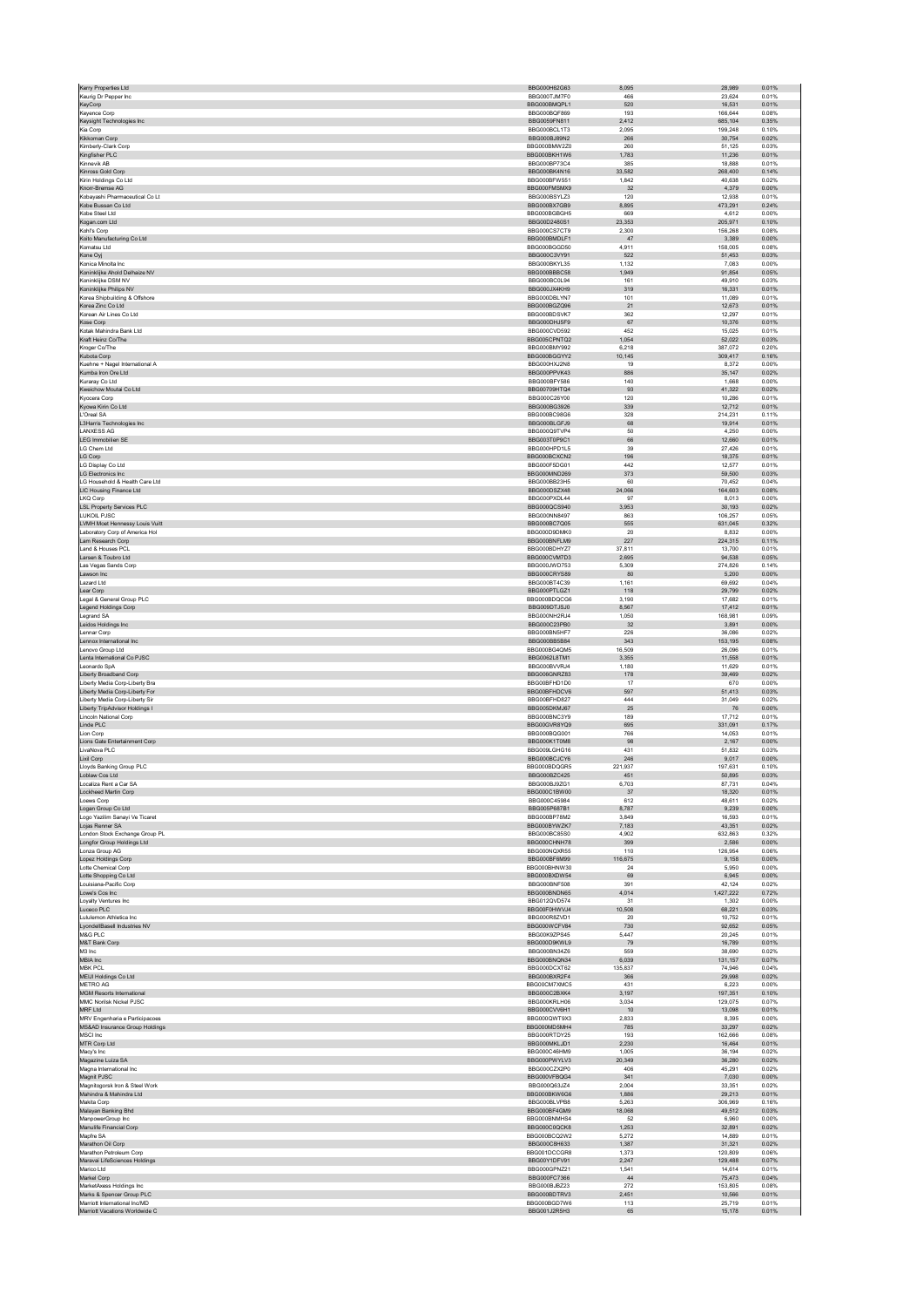|                                                        | BBG000BP4MH0                 | 158             | 37,813               | 0.02%          |
|--------------------------------------------------------|------------------------------|-----------------|----------------------|----------------|
| Martin Marietta Materials Inc<br>Marubeni Corp         | BBG000BGYMH7<br>BBG000B9Y8X6 | 48<br>2,429     | 28,919<br>32,475     | 0.01%<br>0.02% |
| Maruti Suzuki India Ltd                                | BBG000HFDLR7                 | 332             | 45.653               | 0.02%          |
| Masco Corp                                             | BBG000BNNKG9                 | 417             | 40,228               | 0.02%          |
| Masraf Al Rayan QSC                                    | BBG000M0HMD3                 | 19.335          | 33,890               | 0.02%          |
| Mastercard Inc<br>Match Group Inc                      | BBG000F1ZSQ2<br>BBG00VT0KNC3 | 5,280<br>80     | 2,609,701<br>14,530  | 1.32%<br>0.01% |
| Matichon PCL                                           | BBG000BKBWX3                 | 9,359           | 3.468                | 0.00%          |
| Mattel Inc                                             | BBG000BNNYW1                 | 193             | 5,725                | 0.00%          |
| Mazda Motor Corp<br>McCormick & Co Inc/MD              | BBG000BMCPZ1<br>BBG000G6Y5W4 | 1,549           | 16.371               | 0.01%          |
| McDonald's Corp                                        | BBG000BNSZP1                 | 93<br>666       | 12,384<br>245,473    | 0.01%<br>0.12% |
| McKesson Corp                                          | BBG000DYGNW7                 | 228             | 77.812               | 0.04%          |
| MediaTek Inc                                           | BBG000JLDX96                 | 301             | 17,816               | 0.01%          |
| Mediobanca Banca di Credito Fi                         | BBG000BBKYH7                 | 808             | 12,780               | 0.01%          |
| Medtronic PLC                                          | BBG000BNWG87                 | 2,148           | 305,600              | 0.15%          |
| Mega Financial Holding Co Ltd<br>Meituan               | BBG000DPT0K5<br>BBG00LLV9WW6 | 4,594<br>260    | 8,119<br>10.323      | 0.00%<br>0.01% |
| Melco Resorts & Entertainment                          | BBG000BHP8J4                 | 792             | 11,091               | 0.01%          |
| Melrose Industries PLC                                 | BBG00B5C2SM5                 | 10.469          | 31,186               | 0.02%          |
| MercadoLibre Inc                                       | BBG000GQPB11                 | 93              | 172,823              | 0.09%          |
| Mercedes-Benz Group AG<br>Merck & Co Inc               | BBG000CCVZZ9<br>BBG000BPD168 | 1,960<br>1.393  | 207,231<br>146,880   | 0.10%<br>0.07% |
| Merck KGaA                                             | BBG000BX4S53                 | 93              | 33,089               | 0.02%          |
| Meritz Financial Group Inc                             | BBG000R4Q930                 | 155             | 7,886                | 0.00%          |
| MetLife Inc.                                           | BBG000BB6KF5                 | 667             | 57.323               | 0.03%          |
| Meta Platforms Inc                                     | BBG000MM2P62                 | 1,159           | 535,951              | 0.27%          |
| Metallurgical Corp of China Lt                         | BBG000BNVDS3                 | 45,465          | 15.962               | 0.01%          |
| Metro Inc/CN<br>Mettler-Toledo International I         | BBG000BZNSD8<br>BBG000BZCKH3 | 354<br>71       | 25,930<br>166,720    | 0.01%<br>0.08% |
| Michelmersh Brick Holdings PLC                         | BBG000FT6L79                 | 37,791          | 90.116               | 0.05%          |
| Micro Focus International PLC                          | BBG000G4KKD2                 | 780             | 6,074                | 0.00%          |
| Microchip Technology Inc                               | BBG000BHCP19                 | 1.429           | 171.108              | 0.09%          |
| Micron Technology Inc                                  | BBG000C5Z1S3                 | 2,375           | 304,236              | 0.15%          |
| Microsoft Corp<br>Middleby Corp/The                    | BBG000BPH459<br>BBG000DON9R3 | 6,072<br>579    | 2,808,797<br>156,660 | 1.42%<br>0.08% |
| Midea Group Co Ltd                                     | BBG00DY63KP5                 | 116             | 1,850                | 0.00%          |
| Midland Holdings Ltd                                   | BBG000C0K2Y1                 | 75.053          | 12.446               | 0.01%          |
| Midland IC&I Ltd                                       | BBG000DR25W6                 | 79,584          | 1,825                | 0.00%          |
| Mirae Asset Securities Co Ltd                          | BBG000BCRXT7                 | 183             | 1,827                | 0.00%          |
| Mitsubishi Chemical Holdings C                         | BBG000C02Z05                 | 1,591           | 16.190               | 0.01%          |
| Mitsubishi Corp<br>Mitsubishi Electric Corp            | BBG000BB8GZ0<br>BBG000BGHX91 | 1,891<br>1.337  | 82,464<br>23.299     | 0.04%<br>0.01% |
| Mitsubishi Estate Co Ltd                               | BBG000BGXY46                 | 1,150           | 21,898               | 0.01%          |
| Mitsubishi HC Capital Inc.                             | BBG000BN2D69                 | 739             | 5,022                | 0.00%          |
| Mitsubishi Heavy Industries I t                        | BBG000BGPH88                 | 763             | 24.219               | 0.01%          |
| Mitsubishi Materials Corp<br>Mitsubishi Motors Corp    | BBG000BGFBD6<br>BBG000BKHVH7 | 120<br>2.223    | 2,825<br>8.524       | 0.00%<br>0.00% |
| Mitsubishi UFJ Financial Group                         | BBG000D2VLF3                 | 10,651          | 79,496               | 0.04%          |
| Mitsui & Co Ltd                                        | BBG000BTXPK9                 | 1,109           | 36,091               | 0.02%          |
| Mitsui Chemicals Inc.                                  | BBG000BG3V90                 | 146             | 5,405                | 0.00%          |
| Mitsui Fudosan Co Ltd                                  | BBG000BGXQ34                 | 386             | 10,502               | 0.01%          |
| Mizuho Financial Group Inc.                            | BBG000PPN705                 | 2,302           | 40.221               | 0.02%          |
| Moderna Inc<br>Mohawk Industries Inc                   | BBG003PHHZT1<br>BBG000FLZN98 | 53<br>163       | 18,603<br>40.750     | 0.01%<br>0.02% |
| Molson Coors Beverage Co                               | BBG000BS7KS3                 | 364             | 23.175               | 0.01%          |
| Moncler SpA                                            | BBG001MCDSD6                 | 195             | 19,531               | 0.01%          |
| Mondelez International Inc.                            | BBG000D4LWE6                 | 2.599           | 237.046              | 0.12%          |
| Mondi PLC<br>MongoDB Inc                               | BBG000PQKVN8<br>BBG0022FDRY8 | 681<br>193      | 23,149<br>140,538    | 0.01%<br>0.07% |
| Monolithic Power Systems Inc.                          | BBG000C30L48                 | 195             | 132,284              | 0.07%          |
| Monster Beverage Corp                                  | BBG008NVB1C0                 | 260             | 34,293               | 0.02%          |
| Montauk Renewables Inc                                 | BBG00YVSVT29                 | 2,840           | 42,101               | 0.02%          |
| Moody's Corp                                           | BBG000F86GP6                 | 53              | 28,322               | 0.01%          |
| Morgan Stanley                                         | BBG000BLZRJ2<br>BBG000BFXHL6 | 1,349<br>493    | 182.084<br>26.620    | 0.09%<br>0.01% |
| Mosaic Co/The<br>Motherson Sumi Systems Ltd            | BBG000CWNKS5                 | 3,926           | 16,221               | 0.01%          |
| Motor Oil Hellas Corinth Refin                         | BBG000DQZ3Q4                 | 3.799           | 81.706               | 0.04%          |
|                                                        |                              |                 |                      |                |
| Motorola Solutions Inc                                 | BBG000BP8Z50                 | $33\,$          | 12,438               | 0.01%          |
| Mowi ASA                                               | BBG000JDLY02                 | 32              | 1,044                | 0.00%          |
| Mr Cooper Group Inc.                                   | BBG002V098F7                 | $\overline{0}$  | 23                   | 0.00%          |
| Muenchener Rueckversicherungs-                         | BBG000BD9DM6                 | 127             | 51,887               | 0.03%          |
| Multi Commodity Exchange of In<br>MultiChoice Group    | BBG000Q47HF1<br>BBG00N2W9Y48 | 1,510<br>1,855  | 44,223<br>19,508     | 0.02%<br>0.01% |
| Murata Manufacturing Co Ltd                            | BBG000BM4K18                 | 120             | 13,105               | 0.01%          |
| Murphy Oil Corp                                        | BBG000BPMH90                 | 258             | 9.268                | 0.00%          |
| NAVER Corp                                             | BBG000PF9ZK9                 | 829             | 363,138              | 0.18%          |
| <b>NCSoft Corp</b>                                     | BBG000BZZ983                 | 12              | 8.865                | 0.00%          |
| NEC Corp<br>NIKE Inc.                                  | BBG000BGJMB0<br>BBG000C5HS04 | 190<br>3.344    | 12,041<br>766,536    | 0.01%<br>0.39% |
| NIO Inc                                                | BBG00LPXZB46                 | 226             | 9,862                | 0.00%          |
| NIPPON EXPRESS HOLDINGS INC                            | BBG010J1QJH7                 | 36              | 2,950                | 0.00%          |
| NN Group NV                                            | BBG006LJBQS1                 | 625             | 46,513               | 0.02%          |
| NOW Inc<br><b>NSK Ltd</b>                              | BBG005BLN209<br>BBG000BFJCN1 | 847<br>404      | 9,949<br>3,558       | 0.01%<br>0.00% |
| NTPC Ltd                                               | BBG000BMWKD4                 | 20.664          | 47.563               | 0.02%          |
| NTT Data Corp                                          | BBG000F2WJ74                 | 366             | 10,784               | 0.01%          |
| <b>NVIDIA Corp</b>                                     | BBG000BBJQV0                 | 853             | 345,178              | 0.17%          |
| NXP Semiconductors NV                                  | BBG000BND699                 | 3,357           | 1,051,798            | 0.53%          |
| Nan Ya Plastics Corp                                   | BBG000BDP260<br>BBG000F5VVB6 | 7,353<br>543    | 31,216<br>156.924    | 0.02%<br>0.08% |
| Nasdaq Inc<br>Naspers Ltd                              | BBG000CTYB91                 | 418             | 89,001               | 0.05%          |
| NatWest Group PLC                                      | BBG000BDYNG3                 | 12,918          | 54,314               | 0.03%          |
| National Bank of Canada                                | BBG000BZQ983                 | 116             | 12,226               | 0.01%          |
| Natura & Co Holding SA                                 | BBG00PSSP219                 | 4,240           | 26,627               | 0.01%          |
| Navient Corp<br>Nedbank Group Ltd                      | BBG004MN1R41<br>BBG000BFSBW3 | 876<br>1,496    | 25.582<br>22,558     | 0.01%<br>0.01% |
| Nemetschek SE                                          | BBG000BSYWP0                 | 538             | 94.946               | 0.05%          |
| Neste Oyj                                              | BBG000C4DP34                 | 627             | 42,492               | 0.02%          |
| Nestle India Ltd                                       | BBG000CX26S7                 | 57              | 20,800               | 0.01%          |
| Nestle SA                                              | BBG000CPBD63                 | 11.827          | 2.275.276            | 1.15%          |
| Net 1 UEPS Technologies Inc<br>NetApp Inc              | BBG000BXYSR6<br>BBG000FP1N32 | 1,021<br>416    | 7,473<br>52,573      | 0.00%<br>0.03% |
| NetEase Inc                                            | BBG000BX72V8                 | 4,542           | 141,132              | 0.07%          |
| Netflix Inc                                            | BBG000CL9VN6                 | 103             | 85,109               | 0.04%          |
| New China Life Insurance Co Lt                         | BBG0028VY3J4                 | 6.357           | 23.384               | 0.01%          |
| New Relic Inc                                          | BBG001NFKJ68<br>BBG000BDYD39 | 1,145<br>16,296 | 173,145<br>88.690    | 0.09%<br>0.04% |
| New World Development Co Ltd<br>New York Times Co/The  | BBG000FFC0B3                 | 2,155           | 143,142              | 0.07%          |
| Newell Brands Inc                                      | BBG000BQC9V2                 | 269             | 8,088                | 0.00%          |
| Newmont Corp                                           | BBG000BPWXK1                 | 699             | 59.589               | 0.03%          |
| News Corp                                              | BBG0035LY913                 | 226             | 6,945                | 0.00%          |
| Nexon Co Ltd                                           | BBG001CDRZ53                 | 516<br>347      | 13,704               | 0.01%          |
| Next PLC<br>Nibe Industrier AB                         | BBG000BDWPY0<br>BBG000BWPL11 | 5,012           | 52,698<br>104,113    | 0.03%<br>0.05% |
| Nice Ltd                                               | BBG000G1WXQ3                 | 57              | 24.077               | 0.01%          |
| Nidec Corp                                             | BBG000BR3NP6                 | 27              | 4,300                | 0.00%          |
| Nielsen Holdings PLC                                   | BBG0088CYPX8                 | 240             | 6.760                | 0.00%          |
| Nihon Kohden Corp                                      | BBG000BM1BV8                 | 3,521           | 132,686              | 0.07%          |
| Nikon Corp<br>Nine Dragons Paper Holdings Lt           | BBG000BGS2B4<br>BBG000LG3J96 | 393<br>3.328    | 5,817<br>4.915       | 0.00%<br>0.00% |
| Nintendo Co Ltd                                        | BBG000BLCPP4                 | 356             | 227,901              | 0.12%          |
| Nippon Shinyaku Co Ltd                                 | BBG000BJV019                 | 133             | 12,737               | 0.01%          |
| Nippon Steel Corp                                      | BBG000BG9X54                 | 735             | 16,496               | 0.01%          |
| Nissan Motor Co Ltd                                    | BBG000BGPQB4<br>BBG000BJ92M7 | 8,418<br>153    | 55,885<br>15.343     | 0.03%<br>0.01% |
| Nissin Foods Holdings Co Ltd<br>Nitori Holdings Co Ltd | BBG000BC0KD1                 | $\overline{7}$  | 1,370                | 0.00%          |
| Nitto Denko Corp                                       | BBG000BGP8R7                 | 62              | 6,623                | 0.00%          |
| Nokia Oyj                                              | BBG000BBWZ54                 | 14,643          | 127,660              | 0.06%          |
| Nomura Holdings Inc.                                   | BBG000BGX3Z0                 | 2,976           | 17,831               | 0.01%          |
| Nomura Real Estate Holdings In                         | BBG000BL5MY9                 | 107             | 3.367                | 0.00%          |
| Nomura Research Institute Ltd                          | BBG000KPFMH8<br>BBG00WR0QPZ7 | 67<br>240       | 3,924                | 0.00%<br>0.00% |
| Nongfu Spring Co Ltd<br>Nordea Bank Abp                | BBG00LWMJDL7                 | 1,727           | 2,175<br>29,132      | 0.01%          |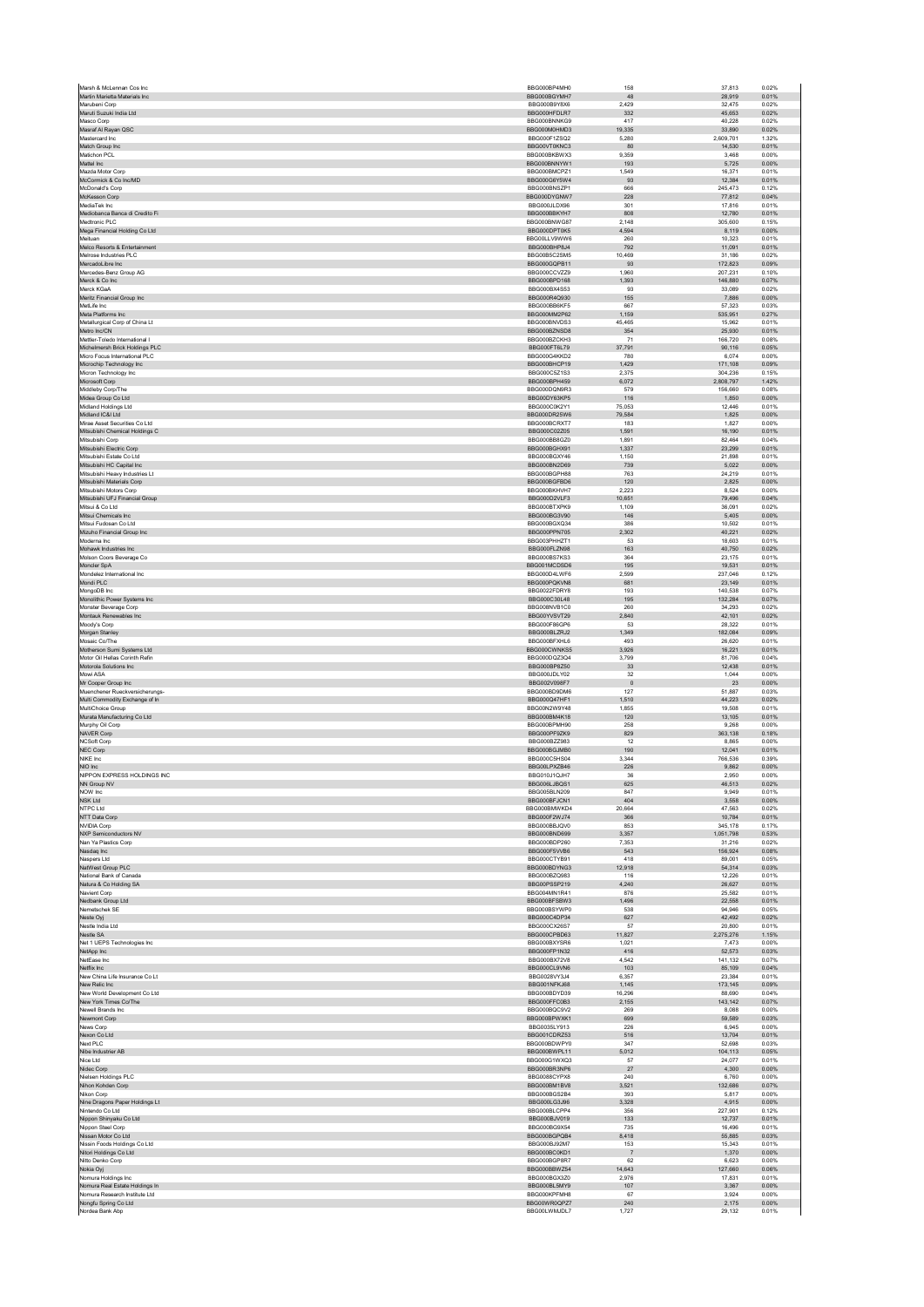| Nordic Entertainment Group AB                            | BBG00NKG5QV4                 | 335               | 23,862             | 0.01%          |
|----------------------------------------------------------|------------------------------|-------------------|--------------------|----------------|
| Nordstrom Inc.<br>Norfolk Southern Corp                  | BBG000G8N9C6<br>BBG000BQ5DS5 | 202<br>534        | 6.284<br>218,563   | 0.00%<br>0.11% |
| Norsk Hydro ASA                                          | BBG000C34KL7                 | 573               | 6,213              | 0.00%          |
| Northern Trust Corp                                      | BBG000BQ74K1                 | 67                | 10,951             | 0.01%          |
| Northland Power Inc.<br>Northrop Grumman Corp            | BBG000C0R327<br>BBG000BQ2C28 | 286<br>47         | 11,828<br>24,807   | 0.01%<br>0.01% |
| NortonLifeLock Inc                                       | BBG000BH2JM1                 | 11.829            | 422.690            | 0.21%          |
| Novanta Inc                                              | BBG000JB24Q5                 | 566               | 137,326            | 0.07%          |
| Novartis AG<br>Novatek PJSC                              | BBG000NQV2C4<br>BBG000QY6FL3 | 4.551<br>102      | 551,535<br>32,915  | 0.28%<br>0.02% |
| Novo Nordisk A/S                                         | BBG000F8TZ33                 | 1,805             | 278,956            | 0.14%          |
| Novolipetsk Steel PJSC                                   | BBG000PR0PJ6                 | 1.027             | 41.688             | 0.02%          |
| Novozymes A/S<br>Nucor Corp                              | BBG000BLL8K7<br>BBG000BQ8KV2 | 1,032<br>318      | 116,565<br>49,926  | 0.06%<br>0.03% |
| Nutrien Ltd                                              | BBG00JM9SL98                 | 386               | 39,931             | 0.02%          |
| O'Reilly Automotive Inc                                  | BBG000BGYWY6                 | 182               | 177,155            | 0.09%          |
| OMV AG<br>OPAP SA                                        | BBG000BL7SJ1<br>BBG000BCCML5 | 389<br>1,089      | 30.373<br>21,243   | 0.02%<br>0.01% |
| ORIX Corp                                                | BBG000BN25M8                 | 1,356             | 38.014             | 0.02%          |
| OSK Holdings Bhd                                         | BBG000BG2WF2                 | 56,115            | 16,118             | 0.01%          |
| OTP Bank Nyrt<br>OVS SpA                                 | BBG000FSWJT3<br>BBG00840K745 | 808<br>21.205     | 56,898<br>84.908   | 0.03%<br>0.04% |
| Obayashi Corp                                            | BBG000BFRCY0                 | 1,639             | 17,421             | 0.01%          |
| Obic Co Ltd                                              | BBG000BYYCK6                 | 566               | 145,963            | 0.07%          |
| Occidental Petroleum Corp<br>OceanPal Inc                | BBG000BQQ2S6<br>BBG013384JP8 | 1,837<br>1,175    | 73,234<br>3,282    | 0.04%<br>0.00% |
| Odontoprey SA                                            | BBG000QBXR73                 | 5.709             | 17.764             | 0.01%          |
| Oil & Natural Gas Corp Ltd                               | BBG000BF0B62                 | 3,695             | 9,736              | 0.00%          |
| Oji Holdings Corp<br>Okta Inc                            | BBG000BFYKK9<br>BBG001YV1SM4 | 785<br>473        | 5.226<br>145,709   | 0.00%<br>0.07% |
| Old Mutual Ltd                                           | BBG00KRBWLT8                 | 18,791            | 21,264             | 0.01%          |
| Old Republic International Cor                           | BBG000C4PLF7                 | 234               | 7.906              | 0.00%          |
| Olympus Corp<br>Omnicom Group Inc                        | BBG000BGS8G6<br>BBG000BS9489 | 1,446<br>104      | 45,755<br>10,485   | 0.02%<br>0.01% |
| Omron Corp                                               | BBG000BGJC59                 | 49                | 6,715              | 0.00%          |
| OneMain Holdings Inc                                     | BBG005497GZ3                 | 353               | 24,319             | 0.01%          |
| Onex Corp<br>Ono Pharmaceutical Co Ltd                   | BBG000BC6SL9<br>BBG000BJY392 | 104<br>140        | 11.219<br>4,769    | 0.01%<br>0.00% |
| Open Text Corp                                           | BBG000JXM895                 | 40                | 2.611              | 0.00%          |
| Oracle Corp                                              | BBG000BQLTW7                 | 4,785             | 574,002            | 0.29%          |
| Orbia Advance Corp SAB de CV<br>Orica Ltd                | BBG000C2R1L6<br>BBG000BZFW0  | 2,989<br>1.823    | 10,501<br>24.953   | 0.01%<br>0.01% |
| Orient Securities Co Ltd/China                           | BBG00D5Z9RW4                 | 5,059             | 5,944              | 0.00%          |
| Orion Corp/Republic of Korea                             | BBG00FDGYNT7                 | 161               | 19,339             | 0.01%          |
| Orkla ASA                                                | BBG000BDCCC5                 | 372               | 5,129              | 0.00%          |
| Otis Worldwide Corp<br>Otsuka Holdings Co Ltd.           | BBG00RP60KV0<br>BBG000DZLC98 | 4,415<br>959      | 528,735<br>47.732  | 0.27%<br>0.02% |
| Oversea-Chinese Banking Corp L                           | BBG000BFDN17                 | 2,689             | 31,278             | 0.02%          |
| Ovintiv Inc.<br>Owens Corning                            | BBG00R2NHR63<br>BBG000M44VW8 | 793<br>1,235      | 36.757<br>153,673  | 0.02%<br>0.08% |
| PACCAR Inc                                               | BBG000BQVTF5                 | 253               | 30,748             | 0.02%          |
| PI Industries Ltd                                        | BBG000CXGL90                 | 154               | 8.652              | 0.00%          |
| PICC Property & Casualty Co Lt                           | BBG000BYRGX1<br>BBG000BRD0D8 | 14,048<br>485     | 15,787             | 0.01%          |
| PNC Financial Services Group I<br>POSCO Holdings Inc     | BBG000BDVH79                 | 142               | 133,711<br>45,054  | 0.07%<br>0.02% |
| PPG Industries Inc                                       | BBG000BRJ809                 | 274               | 64,921             | 0.03%          |
| PTT Exploration & Production P                           | BBG000BTWVY2                 | 1.269             | 6.167              | 0.00%          |
| PTT Global Chemical PCL<br>PTT PCL                       | BBG0025BQ3G3<br>BBG000MMQYV9 | 1,831<br>7.830    | 4,428<br>12.251    | 0.00%<br>0.01% |
| PVH Corp                                                 | BBG000BRRG02                 | 60                | 8,788              | 0.00%          |
| Pacific Basin Shipping Ltd                               | BBG000BYXFS2<br>BBG000BB8SW7 | 340,961           | 172,036<br>24.246  | 0.09%          |
| Packaging Corp of America<br>Pactiv Evergreen Inc        | BBG00WXWG2M6                 | 129<br>60         | 1,045              | 0.01%<br>0.00% |
| Page Industries Ltd                                      | BBG000PVQ2X4                 | 27                | 19,964             | 0.01%          |
| Pagegroup PLC                                            | BBG000H7G4L6                 | 4,336             | 51,177             | 0.03%          |
| Palo Alto Networks Inc<br>Panasonic Corp                 | BBG0014GJCT9<br>BBG000C267K7 | 206<br>3.157      | 158,009<br>47.695  | 0.08%<br>0.02% |
| Pandora A/S                                              | BBG0016S3JL1                 | 37                | 6,404              | 0.00%          |
| Paragon Banking Group PLC                                | BBG000BY21W2                 | 5.723             | 60,398             | 0.03%          |
| Paramount Global<br>Parker-Hannifin Corp                 | BBG000C496P7<br>BBG000BR3KL6 | 519<br>92         | 21,539<br>40,282   | 0.01%<br>0.02% |
| Partners Group Holding AG                                | BBG000DYF655                 | $\overline{2}$    | 5.623              | 0.00%          |
| PayPal Holdings Inc.                                     | BBG0077VNXV6                 | 4,598             | 1,192,646          | 0.60%          |
| Paychex Inc<br>Pearson PLC                               | BBG000BQSQ38<br>BBG000BDY8C0 | 42<br>465         | 7,911<br>5,317     | 0.00%<br>0.00% |
| Pegatron Corp                                            | BBG000F0PKZ2                 | 2,197             | 7,546              | 0.00%          |
| Pendragon PLC                                            | BBG000BFQYW5<br>BBG000H6K1B0 | 188.132           | 81.311             | 0.04%          |
| Penske Automotive Group Inc<br>Pentair PLC               | BBG000C221G9                 | $70$<br>53        | 10,347<br>5,349    | 0.01%<br>0.00% |
| People's Insurance Co Group of                           | BBG003MLS984                 | 52,249            | 21,754             | 0.01%          |
| PepsiCo Inc                                              | BBG000DH7JK6<br>BBG000BMQGD0 | 2,825             | 675,057            | 0.34%<br>0.01% |
| Permanent TSB Group Holdings P<br>Pernod Ricard SA       | BBG000BC9MR3                 | 9,192<br>2,983    | 23.004<br>986,878  | 0.50%          |
| Perrigo Co PLC                                           | BBG000CNFQW6                 | 93                | 4,986              | 0.00%          |
| Persimmon PLC                                            | BBG000BDY6P0                 | 233               | 12,389             | 0.01%          |
| PetroChina Co Ltd<br>Petroleo Brasileiro SA              | BBG000BFNTD0<br>BBG000BF4R45 | 122,024<br>40.596 | 78,087<br>330.329  | 0.04%<br>0.17% |
| Pfizer Inc                                               | BBG000BR2B91                 | 3,210             | 260,712            | 0.13%          |
| Phillips 66                                              | BBG00286S4N9                 | 610               | 60,830             | 0.03%          |
| PhosAgro PJSC<br>Pidilite Industries Ltd                 | BBG001R16GZ5<br>BBG000CXSFG2 | 513<br>375        | 15.235<br>17,105   | 0.01%<br>0.01% |
| Pilgrim's Pride Corp                                     | BBG000BFLXV3                 | 33                | 1.291              | 0.00%          |
| Ping An Bank Co Ltd                                      | BBG00DY64HB6                 | 699               | 2,491              | 0.00%          |
| Ping An Insurance Group Co of<br>Pinterest Inc.          | BBG000GD4N44<br>BBG002583CV8 | 57,950<br>2.725   | 574,047<br>136.221 | 0.29%<br>0.07% |
| Pioneer Natural Resources Co                             | BBG000BXRPH1                 | 2,669             | 667,802            | 0.34%          |
| Piraeus Financial Holdings SA                            | BBG000BVLR50                 | 3.624             | 7.312              | 0.00%          |
| Piramal Enterprises Ltd<br>Plug Power Inc.               | BBG000CX3HS2<br>BBG000C1XSP8 | 88<br>200         | 4,305<br>7,754     | 0.00%<br>0.00% |
| Polski Koncern Naftowy ORLEN S                           | BBG000D0JDP8                 | 434               | 11.002             | 0.01%          |
| Polskie Gornictwo Naftowe i Ga                           | BBG000DB6KP2                 | 5,001             | 10,751             | 0.01%          |
| Polymetal International PLC<br>Polyus PJSC               | BBG0025RP8F9<br>BBG00H2CS6K7 | 2.291<br>142      | 55.764<br>17,275   | 0.03%<br>0.01% |
| Pool Corp                                                | BBG000BCVG28                 | $\overline{7}$    | 5,182              | 0.00%          |
| Porsche Automobil Holding SE                             | BBG000BCZ5F4                 | 496               | 64.733             | 0.03%          |
| Porto Seguro SA<br>Postal Savings Bank of China C        | BBG000D7JMP3<br>BBG00DSLKXX3 | 2,271<br>5.592    | 11,733<br>5.396    | 0.01%<br>0.00% |
| Poste Italiane SpA                                       | BBG009S5S6L1                 | 268               | 4,837              | 0.00%          |
| Pou Chen Corp                                            | BBG000BBQC07                 | 10,651            | 17,552             | 0.01%          |
| Power Corp of Canada<br>Powszechna Kasa Oszczednosci B   | BBG000BCC284<br>BBG000BMWXJ0 | 475<br>1,656      | 21.636<br>25,386   | 0.01%<br>0.01% |
| Powszechny Zaklad Ubezpieczen                            | BBG000BTY1D9                 | 1.547             | 18.657             | 0.01%          |
| PrairieSky Royalty Ltd                                   | BBG006FD67J9                 | 304               | 4,517              | 0.00%          |
| Principal Financial Group Inc<br>ProSiebenSat.1 Media SE | BBG000NSCNT7<br>BBG000CLKVQ0 | 160<br>489        | 15,894<br>10.720   | 0.01%<br>0.01% |
| Procter & Gamble Co/The                                  | BBG000BR2TH3                 | 2,157             | 485,405            | 0.25%          |
| Progressive Corp/The                                     | BBG000BR37X2                 | 292               | 41.221             | 0.02%          |
| Prosus NV<br>Prudential Financial Inc.                   | BBG00NQKSQ99<br>BBG000HCJMF9 | 14<br>480         | 1,631<br>71,472    | 0.00%<br>0.04% |
| Prudential PLC                                           | BBG000BDY322                 | 953               | 22.617             | 0.01%          |
| Prysmian SpA                                             | BBG000R58W81                 | 225               | 11,642             | 0.01%          |
| Public Bank Bhd<br>Publicis Groupe SA                    | BBG000BB2BD1<br>BBG000BCB3M7 | 63.831<br>1,066   | 87.668<br>98,662   | 0.04%<br>0.05% |
| PulteGroup Inc                                           | BBG000BR54L0                 | 308               | 24,205             | 0.01%          |
| Puniab National Bank                                     | BBG000GMJZ78                 | 3.620             | 2.499              | 0.00%          |
| QUALCOMM Inc<br>Qantas Airways Ltd                       | BBG000CGC1X8<br>BBG000BLCWX0 | 507<br>15.614     | 127,550<br>78.225  | 0.06%<br>0.04% |
| Qatar International Islamic Ba                           | BBG000PS8145                 | 2,511             | 8,735              | 0.00%          |
| Qatar Islamic Bank SAQ                                   | BBG000PS7ZP8                 | 3,742             | 25.909             | 0.01%          |
| Qatar National Bank QPSC<br>QinetiQ Group PLC            |                              | 18.145            | 138.392            | 0.07%          |
|                                                          | BBG000BBDH91                 |                   |                    |                |
| Qorvo Inc                                                | BBG000HF5083<br>BBG007TJF1N7 | 4,539<br>27       | 22,491<br>5,728    | 0.01%<br>0.00% |
| Quanta Computer Inc<br>Quanta Services Inc               | BBG000CL1KQ5<br>BBG000BBL8V7 | 3,392<br>32       | 15,967<br>5,102    | 0.01%<br>0.00% |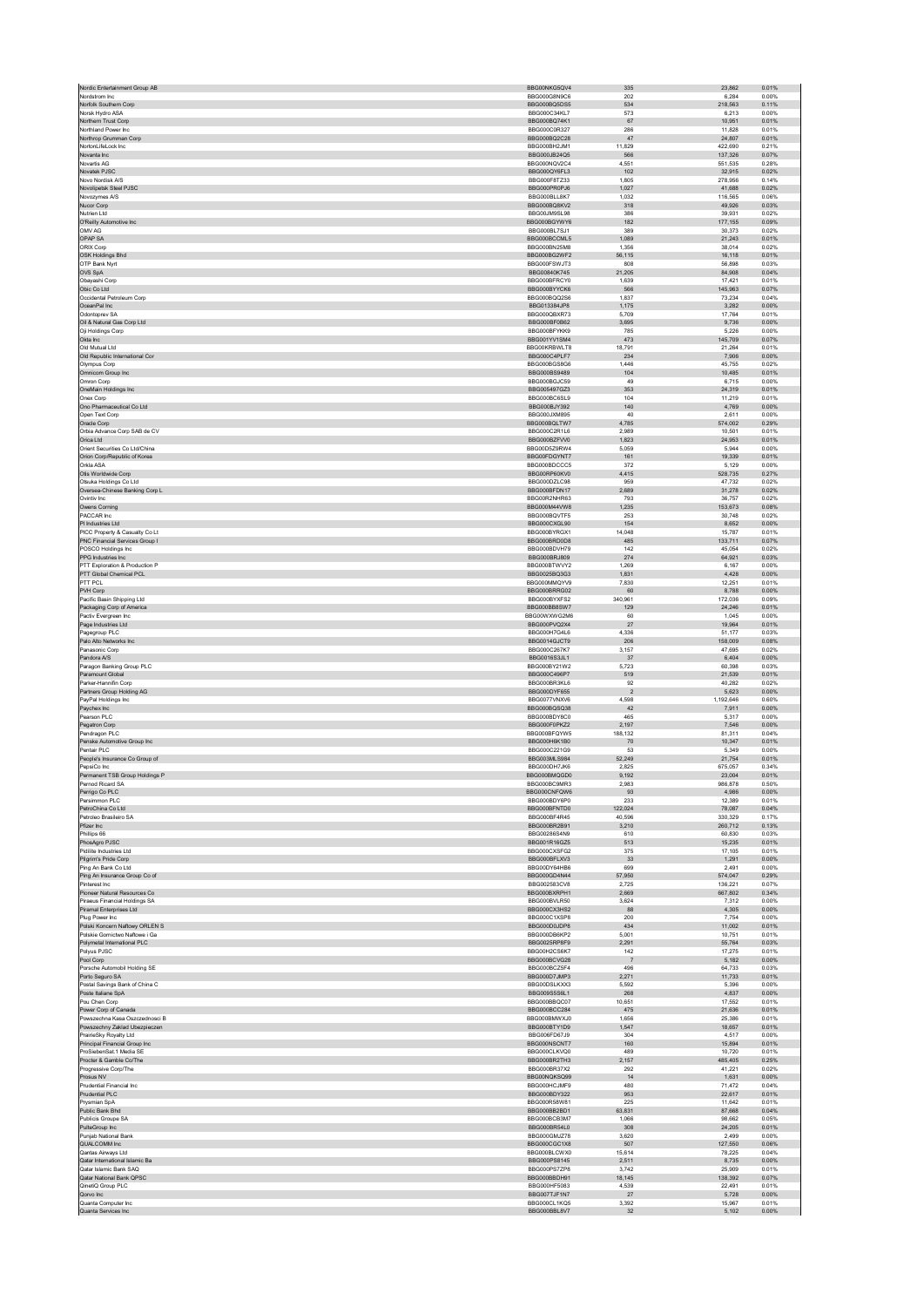| Quest Diagnostics Inc.                                          | BBG000BZTJQ8                        | 314             | 9,753               | 0.00%          |
|-----------------------------------------------------------------|-------------------------------------|-----------------|---------------------|----------------|
|                                                                 | BBG000BN84F3                        | 43              | 10.312              | 0.01%          |
| Quinenco SA<br>Qurate Retail Inc                                | BBG000HSJ2M0<br>BBG000PCQQL6        | 5,020<br>3,693  | 13,371<br>38,602    | 0.01%<br>0.02% |
| <b>RELX PLC</b>                                                 | BBG000D03XD4                        | 9.303           | 415.935             | 0.21%          |
| RHB Bank Bhd                                                    | BBG002HR1PP3                        | 10,165          | 18,021              | 0.01%          |
| RPM International Inc.                                          | BBG000DCNK80                        | 107             | 14.796              | 0.01%          |
| RTL Group SA                                                    | BBG000BLDDC4<br>BBG00W0JYQQ4        | 106<br>1,713    | 7,757<br>31,741     | 0.00%<br>0.02% |
| Rackspace Technology Inc<br>Radico Khaitan Ltd                  | BBG000BL2XZ7                        | 1.585           | 36.257              | 0.02%          |
| Raia Drogasil SA                                                | BBG000BTXK93                        | 5,405           | 32,434              | 0.02%          |
| Raiffeisen Bank International                                   | BBG000F4L.I27                       | 479             | 19.388              | 0.01%          |
| Rakuten Group Inc                                               | BBG000CGWW31<br>BBG000BGF6M7        | 1,249<br>2,537  | 17,213<br>20,001    | 0.01%<br>0.01% |
| Rallye SA<br>Ralph Lauren Corp                                  | BBG000BS0ZF1                        | 42              | 6.932               | 0.00%          |
| Randstad NV                                                     | BBG000BFFZH1                        | 291             | 27,362              | 0.01%          |
| Rational AG                                                     | BBG000C22V73                        | 76              | 106.957             | 0.05%          |
| Raymond James Financial Inc                                     | BBG000BS73J1                        | 84              | 11,592              | 0.01%          |
| Raytheon Technologies Corp<br>Realia Business SA                | <b>BBG000BW8S60</b><br>BBG000GTD3N2 | 5.111<br>18.702 | 604,950<br>23.285   | 0.31%<br>0.01% |
| Reckitt Benckiser Group PLC                                     | BBG000C38NP3                        | 363             | 42,886              | 0.02%          |
| Recordati Industria Chimica e                                   | BBG000BC7PF1                        | 1.091           | 96.444              | 0.05%          |
| Recruit Holdings Co Ltd                                         | BBG000F2BCY2                        | 213             | 17,739              | 0.01%          |
| Red Star Macalline Group Corp<br>Regeneron Pharmaceuticals Inc. | BBG009DL1Z82<br>BBG000C734W3        | 3,621<br>38     | 2,383<br>33.305     | 0.00%<br>0.02% |
| Regions Financial Corp                                          | BBG000Q3JN03                        | 5,029           | 150,791             | 0.08%          |
| Reinet Investments SCA                                          | BBG00J36Z0B0                        | 449             | 11.056              | 0.01%          |
| Reinsurance Group of America I                                  | BBG000BDLCQ0                        | 15              | 2,316               | 0.00%          |
| Reliance Industries Ltd<br>Reliance Steel & Aluminum Co         | BBG000BKVP93<br>BBG000CJ2181        | 5,861<br>24     | 256,799<br>5.406    | 0.13%<br>0.00% |
| Remgro Ltd                                                      | BBG000C55RJ9                        | 3,323           | 37,557              | 0.02%          |
| Renault SA                                                      | BBG000BKD864                        | 691             | 33,018              | 0.02%          |
| Renesas Electronics Corp                                        | BBG000MHQMB8                        | 619             | 10,522              | 0.01%          |
| Rentokil Initial PLC<br>Repligen Corp                           | BBG000BDZZM8<br>BBG000BS48J3        | 52,064<br>352   | 566,429<br>128.042  | 0.29%<br>0.06% |
| Repsol SA                                                       | BBG000C2V6W8                        | 1,307           | 21,337              | 0.01%          |
| Republic Services Inc.                                          | BBG000BPXVJ6                        | 839             | 160.922             | 0.08%          |
| ResMed Inc                                                      | BBG000L4M7F1                        | 444             | 159,177             | 0.08%          |
| Resona Holdings Inc.<br>Restaurant Brands Internationa          | BBG000C6HT37<br>BBG0076WG2V1        | 2,475<br>293    | 13.227<br>24.462    | 0.01%<br>0.01% |
| Rexel SA                                                        | BBG000M3SNV3                        | 3,661           | 102,110             | 0.05%          |
| Richard Pieris & Co PLC                                         | BBG000FP8L39                        | 54,498          | 9,093               | 0.00%          |
| Ricoh Co Ltd                                                    | BBG000BKFTL9                        | 666             | 8,515               | 0.00%          |
| Rio Tinto Ltd<br>Rio Tinto PLC                                  | BBG000BYLWT7<br>BBG000DZG3K1        | 1,561<br>2.460  | 156,242<br>224.198  | 0.08%<br>0.11% |
| Rite Aid Corp                                                   | BBG000BRWGG9                        | 206             | 4,169               | 0.00%          |
| Robert Half International Inc.                                  | BBG000BS5DR2                        | 951             | 145.823             | 0.07%          |
| Roche Holding AG                                                | BBG000BNV243                        | 453             | 259,384             | 0.13%          |
| Rockwell Automation Inc.<br>Rohm Co Ltd                         | BBG000BBCDZ2<br>BBG000BGNZR9        | 318<br>1,155    | 152.818<br>144.425  | 0.08%<br>0.07% |
| Roku Inc                                                        | BBG001ZZPQJ6                        | 27              | 8,357               | 0.00%          |
| Roper Technologies Inc                                          | BBG000F1ZSN5                        | 267             | 180.929             | 0.09%          |
| Rosneft Oil Co PJSC                                             | BBG000Q75BV1                        | 6,294           | 69,615              | 0.04%          |
| Ross Stores Inc.                                                | BBG000BSBZH7                        | 1,153           | 181,239             | 0.09%          |
| Rothschild & Co<br>Royal Bank of Canada                         | BBG000BVTPN6<br>BBG000BCJG31        | 295<br>556      | 18.620<br>81,205    | 0.01%<br>0.04% |
| Royal Caribbean Cruises Ltd                                     | BBG000BB5792                        | 87              | 9.153               | 0.00%          |
| Royal Mail PLC                                                  | BBG005CM0YV7                        | 2,608           | 24,584              | 0.01%          |
| Royalty Pharma PLC                                              | BBG00V1L5YZ5                        | 93              | 5,108               | 0.00%          |
| Rumo SA<br><b>Ryanair Holdings PLC</b>                          | BBG00G6D37M6<br>BBG000J9CBT0        | 6.117<br>1,199  | 26.829<br>168,712   | 0.01%<br>0.09% |
| Ryder System Inc                                                | BBG000BRVP70                        | 307             | 34,860              | 0.02%          |
| S&P Global Inc                                                  | BBG000BP1Q11                        | 295             | 191,703             | 0.10%          |
| SAP SE                                                          | BBG000BG7DY8                        | 2,382           | 465,336             | 0.24%          |
| <b>SCOR SE</b>                                                  | BBG000DZ5LK3                        | 173             | 7.414               | 0.00%          |
| SEB SA<br>SES SA                                                | BBG000BCCKX6<br>BBG000GXK7D7        | 15<br>468       | 3,221<br>5.100      | 0.00%<br>0.00% |
| SGS SA                                                          | BBG000BHR3B1                        | $\overline{1}$  | 6,736               | 0.00%          |
| SITC International Holdings Co                                  | BBG00159JSH2                        | 1,598           | 7,948               | 0.00%          |
| SK Biopharmaceuticals Co Ltd                                    | BBG002Q871F3                        | 221             | 24.907              | 0.01%          |
| SK Bioscience Co Ltd<br>SK Hynix Inc                            | BBG00N9MHSP4<br>BBG000GQVT51        | 120<br>2,435    | 31,280<br>369,096   | 0.02%<br>0.19% |
| SK Inc                                                          |                                     |                 | 31,995              | 0.02%          |
|                                                                 |                                     |                 |                     |                |
| SK Square Co Ltd                                                | BBG000C2JFR8<br>BBG011CLDZ86        | 110<br>73       | 5,610               | 0.00%          |
| SKF AB                                                          | BBG000BCD7X4                        | 171             | 5.568               | 0.00%          |
| SM Investments Corp                                             | BBG000DKX0B1                        | 193             | 4,919               | 0.00%          |
| <b>SMC Corp</b><br>SODEXO SA PF                                 | BBG000BLKXN0<br>BBG012G23H56        | 153<br>48       | 141.874<br>5,761    | 0.07%<br>0.00% |
| SPAR Group Ltd/The                                              | BBG000Q8ZZM3                        | 1,422           | 20,479              | 0.01%          |
| STMicroelectronics NV                                           | BBG000BHHK06                        | 1.789           | 121.490             | 0.06%          |
| SVB Financial Group                                             | BBG000BT0CM2                        | 146             | 136,602             | 0.07%          |
| Safran SA<br>Saga PLC                                           | BBG000BP01S8<br>BBG006K57CX2        | 37<br>7,603     | 6,176<br>40,367     | 0.00%<br>0.02% |
| Sage Group PLC/The                                              | BBG000BN0PP3                        | 2,344           | 37,228              | 0.02%          |
| Saipem SpA                                                      | BBG000BC9VV8                        | 1.114           | 3.216               | 0.00%          |
| Sampo Oyj                                                       | BBG000BRP3P6                        | 920<br>89       | 63,399              | 0.03%          |
| Samsung Biologics Co Ltd<br>Samsung C&T Corp                    | BBG0060N9DS7<br>BBG000D5PS68        | 196             | 93.265<br>26,974    | 0.05%<br>0.01% |
| Samsung Electro-Mechanics Co L                                  | BBG000BCXYZ1                        | 16              | 3,620               | 0.00%          |
| Samsung Electronics Co Ltd                                      | BBG000BCY2S8                        | 14.545          | 1,277,204           | 0.65%          |
| Samsung Engineering Co Ltd                                      | BBG000HTQXQ8                        | 235             | 6,226               | 0.00%          |
| Samsung Fire & Marine Insuranc<br>Samsung Life Insurance Co Ltd | BBG000BG7W76<br>BBG000FGB8Z9        | 76<br>151       | 17,736<br>11,182    | 0.01%<br>0.01% |
| Samsung SDI Co Ltd                                              | BBG000BCY0Q4                        | $_{\rm 3}$      | 2,371               | 0.00%          |
| San Miguel Corp                                                 | BBG000BFHD51                        | 2.116           | 6.558               | 0.00%          |
| Sands China Ltd<br>Sandvik AB                                   | BBG000PSNMN1<br>BBG000BR0GN6        | 6,550<br>296    | 20,985<br>11.352    | 0.01%<br>0.01% |
| Sanlam Ltd                                                      | BBG000CDQK77                        | 4,190           | 21,434              | 0.01%          |
| Sanofi                                                          | BBG000BWBBP2                        | 5,561           | 770,468             | 0.39%          |
| Santander Bank Polska SA                                        | BBG000DP4F92                        | 94              | 11.226              | 0.01%          |
| Santen Pharmaceutical Co Ltd<br>Saputo Inc                      | BBG000BJYV90<br>BBG000BHGZT3        | 819<br>159      | 13,760<br>4,937     | 0.01%<br>0.00% |
| Sartorius AG                                                    | BBG000BGC542                        | 106             | 98,959              | 0.05%          |
| Sartorius Stedim Biotech                                        | BBG000FH5WS9                        | 30              | 22,351              | 0.01%          |
| Sasol Ltd                                                       | BBG000BTZ0H6                        | 1.066           | 23.797              | 0.01%          |
| Sberbank of Russia PJSC<br>Schaeffler AG                        | BBG001VBZR00<br>BBG00B2FVG27        | 12,892<br>2,626 | 284,595<br>29,939   | 0.14%<br>0.02% |
| Schibsted ASA                                                   | BBG000BBMVZ1                        | 675             | 33,227              | 0.02%          |
| Schindler Holding AG                                            | BBG000BC8JQ2                        | 18              | 6,636               | 0.00%          |
| Schlumberger NV                                                 | BBG000BT41Q8                        | 1.630           | 67,161              | 0.03%          |
| Schneider Electric SE<br>Schroders PLC                          | BBG000BBWCH2<br>BBG000BF0TF3        | 3,923<br>176    | 1,058,361<br>11,704 | 0.54%<br>0.01% |
| Scotts Miracle-Gro Co/The                                       | BBG000BT5PG5                        | 164             | 36,381              | 0.02%          |
| Sea Ltd                                                         | BBG00HTBWMG5                        | 374             | 115,120             | 0.06%          |
| Seagate Technology Holdings PL                                  | BBG0113JGQF0                        | 970             | 150.665             | 0.08%          |
| Sealed Air Corp<br>Seazen Group Ltd                             | BBG000C22QV7<br>BBG003MJZ5R8        | 206<br>2,929    | 19,150<br>2,723     | 0.01%<br>0.00% |
| Secom Co Ltd                                                    | BBG000BNHG57                        | 65              | 6,178               | 0.00%          |
| Seegene Inc                                                     | BBG0014G4BH0                        | 227             | 16,012              | 0.01%          |
| Seiko Epson Corp                                                | BBG000PRVGB0                        | 327             | 8.085               | 0.00%          |
| Sekisui Chemical Co Ltd<br>Sekisui House Ltd                    | BBG000BG5531<br>BBG000BFTPN1        | 280<br>397      | 6,418<br>11,706     | 0.00%<br>0.01% |
| Service Corp International/US                                   | BBG000BTHH16                        | 1,531           | 149,471             | 0.08%          |
| ServiceNow Inc                                                  | BBG000M1R011                        | 1,646           | 1,469,389           | 0.74%          |
| Seven & i Holdings Co Ltd                                       | BBG000BNCSN6                        | 1.704           | 102.910             | 0.05%          |
| Severstal PAO<br>Shaanxi Coal Industry Co Ltd                   | BBG000Q3XWC4<br>BBG007FFWC39        | 1,849<br>12,155 | 54,777<br>32,075    | 0.03%<br>0.02% |
| Shanghai Pharmaceuticals Holdi                                  | BBG0015W4KX6                        | 2.490           | 6.492               | 0.00%          |
| Shanghai Pudong Development Ba                                  | BBG00709H9J6                        | 4,380           | 8,081               | 0.00%          |
| Sharp Corp/Japan                                                | BBG000BGL515                        | 388             | 6,123               | 0.00%          |
| Shaw Communications Inc<br>Shenzhen Overseas Chinese Town       | BBG000BSR5N9<br>BBG00F1364D9        | 1,012<br>14,645 | 42,313<br>22,300    | 0.02%<br>0.01% |
| Sherwin-Williams Co/The                                         | BBG000BSXQV7                        | 1.140           | 552.026             | 0.28%          |
| Shimadzu Corp<br>Shimao Group Holdings Ltd                      | BBG000BGRSS0<br>BBG000C0T6W5        | 2,496<br>4,493  | 144,740<br>4.043    | 0.07%<br>0.00% |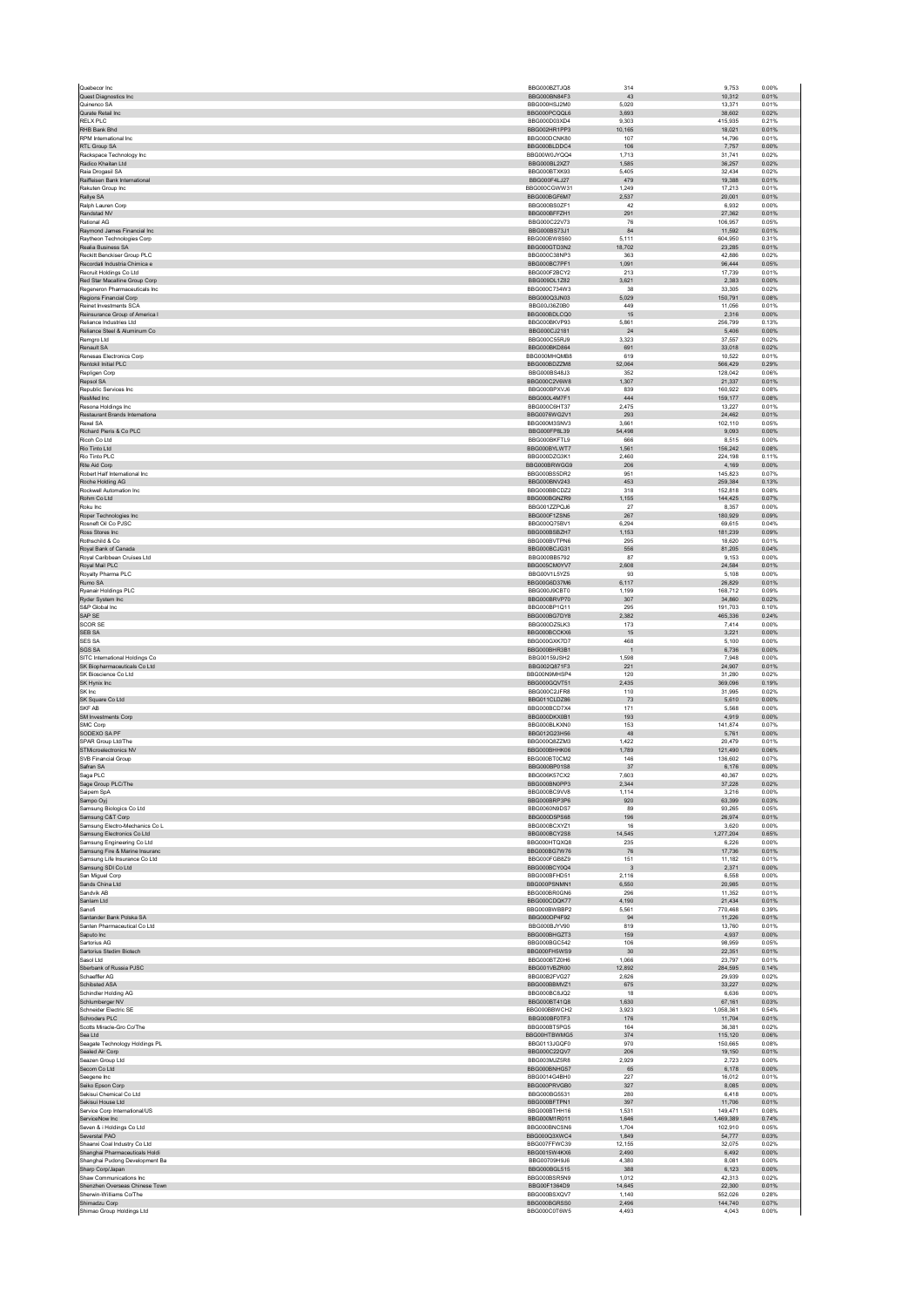| Shimizu Corp                                                    | BBG000BFRMJ5                        | 1,105           | 9,410                | 0.00%          |
|-----------------------------------------------------------------|-------------------------------------|-----------------|----------------------|----------------|
| Shin Kong Financial Holding Co                                  | BBG000BZBZS9                        | 9,523           | 5,231                | 0.00%          |
| Shin Poong Pharmaceutical Co L<br>Shin-Etsu Chemical Co Ltd.    | BBG000BG62G3<br>BBG000BG24K8        | 180<br>144      | 6,659<br>34.210      | 0.00%<br>0.02% |
| Shinhan Financial Group Co Ltd                                  | BBG000K7N844                        | 1,200           | 51,086               | 0.03%          |
| Shionogi & Co Ltd                                               | BBG000BJQ7X5                        | 104             | 10.052               | 0.01%          |
| Shiseido Co Ltd                                                 | BBG000BG7Y27                        | 659             | 50,486               | 0.03%          |
| Shopify Inc<br>Shoprite Holdings Ltd                            | BBG004DW5NB8<br>BBG000BFNXZ7        | 84<br>2.272     | 158,802<br>40.901    | 0.08%<br>0.02% |
| Showa Denko KK                                                  | BBG000BG05J9                        | 67              | 1,920                | 0.00%          |
| Shree Cement Ltd                                                | BBG000CZMT73                        | 28              | 14,060               | 0.01%          |
| Siam Cement PCL/The                                             | BBG000BSLLR6                        | 499             | 7,935                | 0.00%          |
| Siam Commercial Bank PCL/The<br>Siam Makro PCL                  | BBG000BSLKZ9<br>BBG000M262B7        | 1,977           | 10,338               | 0.01%          |
| Sibanye Stillwater Ltd                                          | BBG00R3JTQ15                        | 69<br>40,266    | 120<br>170,381       | 0.00%<br>0.09% |
| Siemens AG                                                      | BBG000BCCRV3                        | 1,329           | 317,308              | 0.16%          |
| Siemens Energy AG                                               | BBG00XLWSW57                        | 3,964           | 139,449              | 0.07%          |
| Siemens Gamesa Renewable Energ                                  | BBG000BH2X22                        | 348             | 11,484               | 0.01%          |
| Siemens Ltd                                                     | BBG000CZTJS5                        | 190             | 8.306                | 0.00%          |
| Signature Bank/New York NY<br>Signet Jewelers Ltd               | BBG000M6TR37<br>BBG000C4ZZ10        | 359<br>238      | 159,912<br>28,463    | 0.08%<br>0.01% |
| Signify NV                                                      | BBG00CTZ9MW1                        | 201             | 12,810               | 0.01%          |
| Sika AG                                                         | BBG000BC97P8                        | 248             | 142,302              | 0.07%          |
| Sime Darby Bhd                                                  | BBG000F9J6T8                        | 30.322          | 23.225               | 0.01%          |
| Sime Darby Plantation Bhd                                       | BBG00J88MJM2<br>BBG00J88MDX3        | 13,027          | 16,171               | 0.01%          |
| Sime Darby Property Bhd<br>Sinch AB                             | BBG00B0DSW69                        | 19,234<br>931   | 3,778<br>16.274      | 0.00%<br>0.01% |
| Sino Land Co Ltd                                                | BBG000BDSR53                        | 3,340           | 5,721                | 0.00%          |
| Sino-Ocean Group Holding Ltd                                    | BBG000PMF346                        | 18,772          | 6,027                | 0.00%          |
| Sinopharm Group Co Ltd                                          | BBG000VWV3Z5                        | 2,822           | 8,445                | 0.00%          |
| Sirius XM Holdings Inc<br>Skandinaviska Enskilda Banken         | BBG000BT0093<br>BBG000BGX763        | 1,371<br>1.785  | 11,977<br>34.134     | 0.01%<br>0.02% |
| Skanska AB                                                      | BBG000BCD9M2                        | 127             | 4,502                | 0.00%          |
| Skyworks Solutions Inc.                                         | BBG000KLB4Q1                        | 36              | 7.585                | 0.00%          |
| Smith & Nephew PLC                                              | BBG000BF2206                        | 1,522           | 36,666               | 0.02%          |
| Smiths Group PLC                                                | BBG000BF1SQ2                        | 7,851           | 231.010              | 0.12%          |
| Smurfit Kappa Group PLC<br>Snap Inc                             | BBG000NCTTW7<br>BBG00441QMJ7        | 272<br>206      | 20.603<br>13,348     | 0.01%<br>0.01% |
| Snap-on Inc                                                     | BBG000BT7JW9                        | 13              | 3.944                | 0.00%          |
| Snowflake Inc                                                   | BBG007DHGNJ4                        | 293             | 136,453              | 0.07%          |
| Societe BIC SA                                                  | BBG000BBX6X6                        | 183             | 13,559               | 0.01%          |
| Societe Generale SA                                             | BBG000BCDQ35                        | 1.125           | 53.127               | 0.03%          |
| Sodexo SA<br>Solvay SA                                          | BBG000BC1GH5<br>BBG000BQ5Z15        | 63<br>148       | 7,590<br>23.602      | 0.00%<br>0.01% |
| Sompo Holdings Inc                                              | BBG000QDQHZ8                        | 300             | 17,385               | 0.01%          |
| Sonova Holding AG                                               | BBG000RSPBY9                        | $\mathbf{3}$    | 1.618                | 0.00%          |
| Sony Group Corp                                                 | BBG000C26F38                        | 2.505           | 433.157              | 0.22%          |
| Southern Copper Corp                                            | BBG000BSHH72                        | 582             | 49,421               | 0.03%          |
| Spectrum Brands Holdings Inc.                                   | BBG000DS5588                        | 26              | 3.697                | 0.00%          |
| Spirit Airlines Inc<br>Spotify Technology SA                    | BBG000BF6RQ9<br>BBG003T4VFC2        | 300<br>43       | 9,009<br>13,949      | 0.00%<br>0.01% |
| Square Enix Holdings Co Ltd.                                    | BBG000BJXQM7                        | 1.232           | 86.813               | 0.04%          |
| Standard Bank Group Ltd                                         | BBG000BQR991                        | 3,287           | 39,667               | 0.02%          |
| Standard Chartered PLC                                          | BBG000BF2QW8                        | 2.248           | 18,780               | 0.01%          |
| Stanley Black & Decker Inc                                      | BBG000BTQR96<br>BBG000CTQBF3        | 39<br>365       | 10,120<br>58.742     | 0.01%<br>0.03% |
| Starbucks Corp<br>Starwood Property Trust Inc                   | BBG000M1J270                        | 93              | 3.115                | 0.00%          |
| State Bank of India                                             | BBG000GQ5749                        | 2,276           | 19,388               | 0.01%          |
| <b>State Street Corp</b>                                        | BBG000BKFBD7                        | 286             | 36,571               | 0.02%          |
| Steel Dynamics Inc                                              | BBG000HGYNZ9                        | 674             | 57,569               | 0.03%          |
| Steinhoff International Holdin                                  | BBG009T5PLG6                        | 158,388         | 68,574               | 0.03%          |
| Stellantis NV<br>Stora Enso Oyj                                 | BBG00793G288<br>BBG000G1VR87        | 39.601<br>5,318 | 1.033.164<br>134,262 | 0.52%<br>0.07% |
| Straumann Holding AG                                            | BBG000C1Y6Q4                        | 31              | 89,915               | 0.05%          |
| Stryker Corp                                                    | BBG000DN7P92                        | 480             | 176,567              | 0.09%          |
| Subaru Corp                                                     | BBG000BGR1H1                        | 764             | 18,761               | 0.01%          |
| Sul America SA                                                  | BBG000TDRS53                        | 980             | 6.649                | 0.00%          |
| Sumitomo Chemical Co Ltd<br>Sumitomo Corp                       | BBG000BG0GJ5<br>BBG000BB6ZY1        | 1,886<br>837    | 12,212<br>17,002     | 0.01%<br>0.01% |
| Sumitomo Dainippon Pharma Co L                                  | BBG000BG65R4                        | 186             | 2,950                | 0.00%          |
| Sumitomo Electric Industries L                                  | BBG000BLBD45                        | 730             | 13,068               | 0.01%          |
| Sumitomo Metal Mining Co Ltd                                    | BBG000BB13F8                        | 79              | 4.112                | 0.00%          |
| Sumitomo Mitsui Financial Grou                                  | BBG000PJ4DL4<br><b>BBG000LN14V1</b> | 1,110           | 52,292               | 0.03%          |
| Sumitomo Mitsui Trust Holdings<br>Sumitomo Realty & Development | BBG000BGY432                        | 9,599<br>163    | 440,601<br>6,587     | 0.22%<br>0.00% |
| Sumitomo Rubber Industries Ltd                                  | BBG000BL18R2                        | 1,127           | 15,776               | 0.01%          |
| Sun Art Retail Group Ltd                                        | BBG001RTXP48                        | 3.595           | 1.985                | 0.00%          |
| Sun Hung Kai Properties Ltd                                     | BBG000BF0155                        | 3,066           | 51,170               | 0.03%          |
| Sun Life Financial Inc                                          | BBG000LS68P3                        | 269             | 20,639               | 0.01%          |
| Sun Pharmaceutical Industries<br>Sunac China Holdings Ltd       | BBG000BV5G16<br>BBG000PZ8SG7        | 681<br>4,793    | 10,660<br>9,961      | 0.01%<br>0.01% |
| Sunny Optical Technology Group                                  | BBG000C16952                        | 353             | 15.349               | 0.01%          |
| Suntory Beverage & Food Ltd                                     | BBG004ML6D96                        | 459             | 22,822               | 0.01%          |
| Surgutneftegas PJSC                                             | BBG000NNC0N4                        | 2.504           | 18.411               | 0.01%          |
| Suzano SA<br>Suzuki Motor Corp                                  | BBG00J5Q0BS0<br>BBG000BGQTF3        | 1,311<br>370    | 19,465<br>19.586     | 0.01%<br>0.01% |
| Svenska Cellulosa AB SCA                                        | BBG000BCCG29                        | 1,781           | 43.494               | 0.02%          |
| Svenska Handelsbanken AB                                        | BBG000BGX8Y0                        | 1,827           | 27,165               | 0.01%          |
| Swatch Group AG/The                                             | BBG000BVQ866                        | 67              | 28,148               | 0.01%          |
| Swedbank AB                                                     | BBG000BQXJJ1                        | 562             | 15,561               | 0.01%          |
| Swire Pacific Ltd<br>Swire Properties Ltd.                      | BBG000BF0315                        | 19,891          | 38,150               | 0.02%          |
| Swiss Life Holding AG                                           | BBG000PQBD21<br>BBG000BRJTZ5        | 3.395<br>17     | 11,703<br>14,043     | 0.01%<br>0.01% |
| Swiss Re AG                                                     | BBG001P1Z4F4                        | 347             | 47,227               | 0.02%          |
| Symrise AG                                                      | BBG000N4B6Z1                        | 460             | 93,791               | 0.05%          |
| Synchrony Financial                                             | BBG00658F3P3                        | 3,097           | 197,632              | 0.10%          |
| Synopsys Inc                                                    | BBG000BSFRE3<br>BBG000BTVJ25        | 920<br>1,804    | 466,181<br>194,891   | 0.24%<br>0.10% |
| Sysco Corp<br>Sysmex Corp                                       | BBG000C2SF52                        | 193             | 35,854               | 0.02%          |
| T Rowe Price Group Inc                                          | BBG000BVMPN3                        | 57              | 15,393               | 0.01%          |
| T&D Holdings Inc                                                | BBG000BVF804                        | 491             | 8,641                | 0.00%          |
| <b>TCS Group Holding PLC</b>                                    | BBG005DXJS36                        | 3.650           | 423.270              | 0.21%          |
| <b>TDK Corp</b><br>TE Connectivity Ltd                          | BBG000C26MP9<br>BBG000RGM5P1        | 140<br>852      | 7,497<br>189,110     | 0.00%<br>0.10% |
| TJX Cos Inc/The                                                 | BBG000BV8DN6                        | 530             | 55,379               | 0.03%          |
| TOPPAN INC                                                      | BBG000BCN8S7                        | 286             | 7,371                | 0.00%          |
| Taisei Corp                                                     | BBG000BFR3K5                        | 578             | 24,145               | 0.01%          |
| <b>Taiwan Cement Corp</b>                                       | BBG000BCWQQ9                        | 10,905          | 26,021               | 0.01%          |
| Taiwan Semiconductor Manufactu<br>Take-Two Interactive Software | BBG000BD8ZK0<br>BBG000BS1YV5        | 16,810<br>601   | 1,410,332<br>146,983 | 0.71%<br>0.07% |
| Takeda Pharmaceutical Co Ltd                                    | BBG000BJPPH4                        | 2,383           | 89,291               | 0.05%          |
| Talanx AG                                                       | BBG000CRQVF3                        | 258             | 17.194               | 0.01%          |
| Tamburi Investment Partners Sp                                  | BBG000KDCQ25                        | 9,515           | 147,791              | 0.07%          |
| Tapestry Inc.                                                   | BBG000BY29C7                        | 119             | 6,643                | 0.00%          |
| <b>Target Corp</b><br>Tata Consultancy Services Ltd             | BBG000H8TVT2<br>BBG000Q0WCK6        | 259<br>5,908    | 82,366<br>408,642    | 0.04%<br>0.21% |
| Tata Consumer Products Ltd                                      | BBG000D1BVC8                        | 1,205           | 16.569               | 0.01%          |
| Tata Motors Ltd                                                 | BBG000D0Z6J2                        | 4,487           | 40,052               | 0.02%          |
| <b>Tata Steel Ltd</b>                                           | BBG000D0ZDF1                        | 1,301           | 26,749               | 0.01%          |
| Tatneft PJSC                                                    | BBG000B9X7K3                        | 995             | 56,780               | 0.03%          |
| Taylor Wimpey PLC<br>Tecan Group AG                             | BBG000BF4KL1<br><b>BBG000BNP507</b> | 5,984<br>113    | 19,564<br>94.605     | 0.01%<br>0.05% |
| <b>TechnipFMC PLC</b>                                           |                                     | 652             | 5,312                | 0.00%          |
| Techtronic Industries Co Ltd                                    | BBG00DL8NMV2                        |                 | 305,597              | 0.15%          |
| <b>Teck Resources Ltd</b>                                       | BBG000BFGXV9                        | 11,161          |                      |                |
|                                                                 | BBG000BCS9D6                        | 2,193           | 86,998               | 0.04%          |
| Teijin Ltd                                                      | BBG000BFXX22                        | 160             | 2,700                | 0.00%          |
| <b>Tekfen Holding AS</b>                                        | BBG000TFZRY9                        | 7.640           | 16.016               | 0.01%          |
| Teladoc Health Inc<br>Teleflex Inc                              | BBG0019T5SG0<br>BBG000BV59Y6        | 53              | 6,725                | 0.00%<br>0.39% |
| Telefonaktiebolaget LM Ericsso                                  | BBG000BX2SW5                        | 1,718<br>6,887  | 776,279<br>104,405   | 0.05%          |
| Teleperformance                                                 | BBG000BC86D4                        | 729             | 446,990              | 0.23%          |
| <b>Television Broadcasts Ltd</b>                                | BBG000BF07T6                        | 13.776          | 11.447               | 0.01%          |
| Tenaris SA                                                      | BBG000KF3XG0                        | 6,587           | 94,893               | 0.05%          |
| Tencent Holdings Ltd<br>Tencent Music Entertainment Gr          | BBG000BJ35N5<br>BBG00LDC5RK5        | 2,242<br>886    | 180,668<br>8,347     | 0.09%<br>0.00% |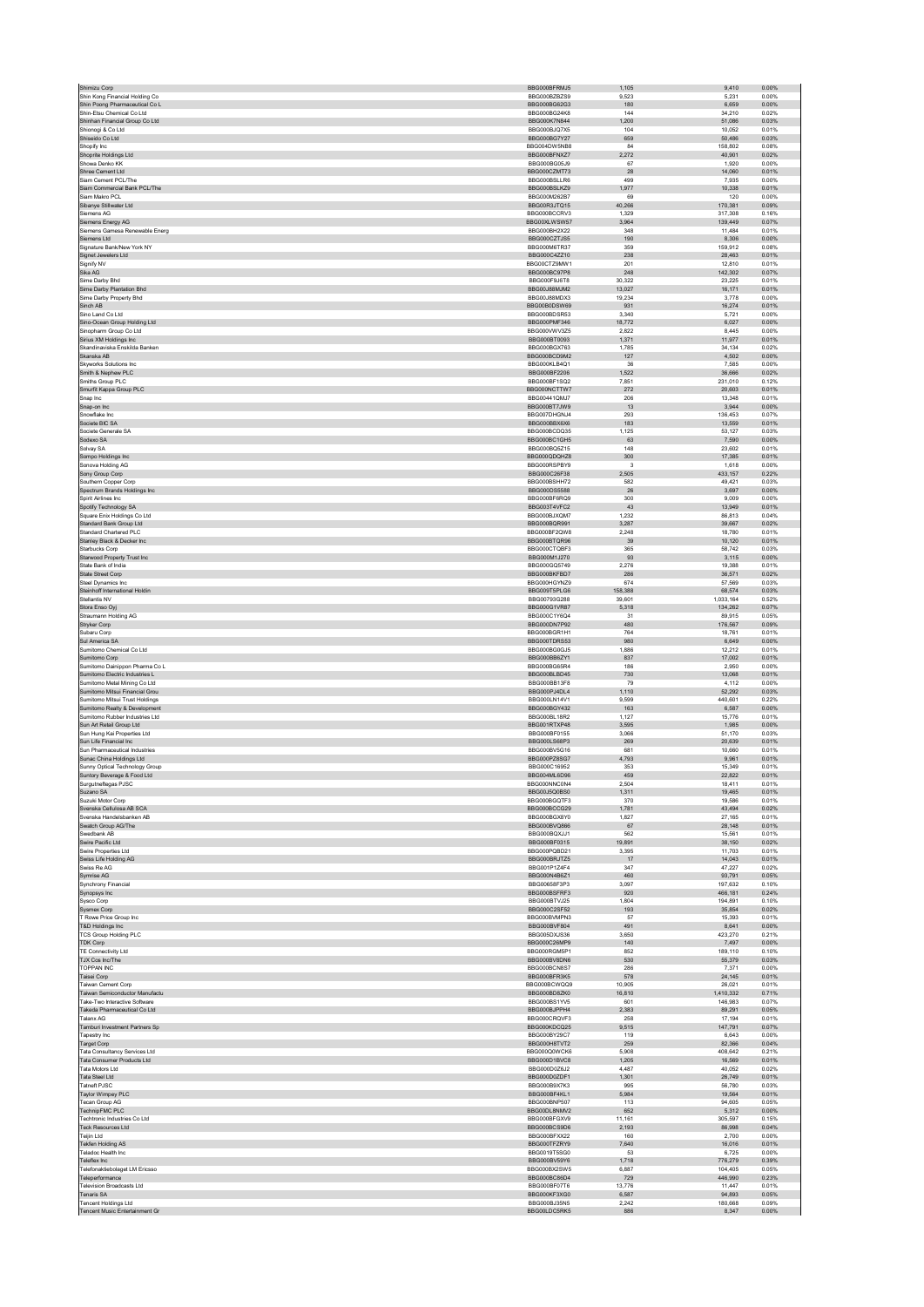| Teradyne Inc                                                   | BBG000BV4DR6                 | 650                     | 146,296            | 0.07%          |
|----------------------------------------------------------------|------------------------------|-------------------------|--------------------|----------------|
| Ternium SA                                                     | BBG000LTPD97                 | 120                     | 7,172              | 0.00%          |
| Terumo Corp<br>Tesco PLC                                       | BBG000BK08X8<br>BBG000BF46Y8 | 836<br>25,317           | 48.510<br>136,729  | 0.02%<br>0.07% |
| Tesla Inc                                                      | BBG000N9MNX3                 | 120                     | 174,161            | 0.09%          |
| Teva Pharmaceutical Industries                                 | BBG000HVWNL3                 | 2,855                   | 34,005             | 0.02%          |
| Texas Instruments Inc.                                         | BBG000BVV7G1                 | 3.571                   | 925,776            | 0.47%          |
| Thai Beverage PCL                                              | BBG000BQ6ZN0                 | 3.182                   | 2.143              | 0.00%          |
| <b>Thanachart Capital PCL</b><br>Thermo Fisher Scientific Inc. | BBG000BDJ6G7<br>BBG000BVDLH9 | 10,351<br>274           | 16,089<br>251,496  | 0.01%<br>0.13% |
| <b>Thomson Reuters Corp</b>                                    | BBG000BFK1R9                 | 160                     | 26,392             | 0.01%          |
| Thor Industries Inc.                                           | BBG000BV6R84                 | 1,066                   | 152,135            | 0.08%          |
| <b>Tiger Brands Ltd</b>                                        | BBG000C3KV44                 | 1.170                   | 18.255             | 0.01%          |
| Tingyi Cayman Islands Holding                                  | BBG000G5QMZ5                 | 31,145                  | 88,022             | 0.04%          |
| Titan Co Ltd<br>Tokio Marine Holdings Inc                      | BBG000D17Q16<br>BBG000BBN738 | 656<br>8,080            | 30.614<br>616,878  | 0.02%<br>0.31% |
| Tokyo Century Corp                                             | BBG000C4RCK9                 | 13                      | 887                | 0.00%          |
| Tokyo Electron Ltd                                             | BBG000BB59S7                 | 46                      | 36,151             | 0.02%          |
| Tokyu Corp                                                     | BBG000BCQ4G6                 | 47                      | 850                | 0.00%          |
| <b>TopBuild Corp</b><br>Toray Industries Inc                   | BBG0077VS2C0<br>BBG000BD5C60 | 475<br>1,118            | 180,404<br>9,107   | 0.09%<br>0.00% |
| Toronto-Dominion Bank/The                                      | BBG000BCRMB0                 | 768                     | 81,050             | 0.04%          |
| Tosei Corp                                                     | BBG000JPVC11                 | 2.090                   | 25.216             | 0.01%          |
| <b>Toshiba Corp</b>                                            | BBG000BD1N97                 | 357                     | 20,188             | 0.01%          |
| <b>Tosoh Corp</b>                                              | BBG000BCKVD5                 | 796                     | 16,212             | 0.01%          |
| <b>TotalEnergies SE</b><br>Tourmaline Oil Corp                 | BBG000C1M4K8<br>BBG0017DRN10 | 10,730<br>502           | 749,052<br>22,305  | 0.38%<br>0.01% |
| Toyo Suisan Kaisha Ltd                                         | BBG000BCV7S0                 | 146                     | 8.527              | 0.00%          |
| Toyo Tire Corp                                                 | BBG000BCLMY1                 | 619                     | 13,266             | 0.01%          |
| Toyota Industries Corp                                         | BBG000BD9J25                 | 464                     | 50,944             | 0.03%          |
| Toyota Motor Corp                                              | BBG000BCM915                 | 14,090                  | 354,348            | 0.18%          |
| Toyota Tsusho Corp<br><b>Tractor Supply Co</b>                 | BBG000BDGFD3<br>BBG000BLXZN1 | 240<br>585              | 15,170<br>191.851  | 0.01%<br>0.10% |
| Trade Desk Inc/The                                             | BBG00629NGT2                 | 1,025                   | 129,198            | 0.07%          |
| Trane Technologies PLC                                         | BBG000BM6788                 | 156                     | 43.321             | 0.02%          |
| TransDigm Group Inc                                            | BBG000L8CBX4                 | $20\,$                  | 17,477             | 0.01%          |
| Transocean Ltd<br>Travel + Leisure Co                          | BBG000BH5LT6<br>BBG000PV2L86 | 2,290<br>71             | 8,693<br>5.379     | 0.00%<br>0.00% |
| Travelers Cos Inc/The                                          | BBG000BJ81C1                 | 144                     | 30,951             | 0.02%          |
| <b>Travis Perkins PLC</b>                                      | BBG000BFDB86                 | 3,753                   | 108,697            | 0.06%          |
| <b>Treatt PLC</b>                                              | BBG000BB41Y8                 | 2,171                   | 51,964             | 0.03%          |
| Trip.com Group Ltd                                             | BBG000CWKYS8                 | 4,028                   | 136,412            | 0.07%          |
| <b>Truist Financial Corp</b>                                   | BBG000BYYLS8<br>BBG000QMPGL6 | 746<br>630              | 60.040<br>21,406   | 0.03%<br>0.01% |
| Tryg A/S<br>Tsingtao Brewery Co Ltd                            | BBG000BHWDF9                 | 3,062                   | 39.436             | 0.02%          |
| Tsuruha Holdings Inc                                           | BBG000JXTF38                 | 87                      | 11,411             | 0.01%          |
| Turk Hava Yollari AO                                           | BBG000BVFLX9                 | 2,361                   | 4,895              | 0.00%          |
| Turkiye Garanti Bankasi AS                                     | BBG000BHDJ67                 | 11.279                  | 13.165             | 0.01%          |
| Turkiye Is Bankasi AS                                          | BBG000BVF6R9                 | 8,264                   | 6,154              | 0.00%          |
| <b>Twist Bioscience Corp</b><br>Twitter Inc                    | BBG006KDCHJ4<br>BBG000H6HNW3 | 1,138<br>107            | 121,153<br>6,331   | 0.06%<br>0.00% |
| Tyson Foods Inc                                                | BBG000DKCC19                 | 316                     | 37,834             | 0.02%          |
| <b>UBS Group AG</b>                                            | BBG007936GV2                 | 1.768                   | 43.835             | 0.02%          |
| <b>UCB SA</b>                                                  | BBG000BD8CR4                 | 745                     | 116,928            | 0.06%          |
| <b>UOL Group Ltd</b>                                           | BBG000BFDYK2                 | 1.065                   | 7,704              | 0.00%          |
| UPL Ltd<br>UPM-Kymmene Oyj                                     | BBG000JN6ZM0<br>BBG000GM9CH9 | 1,400<br>3,355          | 19,352<br>175,597  | 0.01%<br>0.09% |
| US Bancorp                                                     | BBG000FFDM15                 | 1,075                   | 83.051             | 0.04%          |
| US Foods Holding Corp                                          | BBG00C6H6D40                 | 67                      | 3,189              | 0.00%          |
| Uber Technologies Inc                                          | BBG002B04MT8                 | 810                     | 46,702             | 0.02%          |
| Ulta Beauty Inc                                                | BBG00FWQ4VD6                 | $\overline{7}$          | 3,775              | 0.00%          |
| UltraTech Cement Ltd<br>Umicore SA                             | BBG000PZ2JC7<br>BBG000BN6FD2 | 183<br>442              | 25,721<br>24.708   | 0.01%<br>0.01% |
| Uni-President Enterprises Corp                                 | BBG000BF1ZZ6                 | 2,204                   | 7,515              | 0.00%          |
| UniCredit SpA                                                  | BBG000BN0LC6                 | 2,463                   | 52.178             | 0.03%          |
| Unicharm Corp                                                  | BBG000BDJH37                 | 712                     | 42,528             | 0.02%          |
| Unilever Indonesia Tbk PT                                      | BBG000BFGJG7                 | 11,370                  | 4,510              | 0.00%          |
| Unilever PLC<br>Union Pacific Corp                             | BBG000C0M8X7<br>BBG000BW3299 | 1.349<br>1,011          | 99.249<br>350,454  | 0.05%<br>0.18% |
| <b>Uniper SE</b>                                               | BBG007NDF7H0                 | 115                     | 7,534              | 0.00%          |
| Unipol Gruppo SpA                                              | BBG000BGHKH0                 | 3,879                   | 28,994             | 0.01%          |
| UnipolSai Assicurazioni SpA                                    | BBG000BCR6X1                 | 2,140                   | 8,300              | 0.00%          |
| <b>United Airlines Holdings Inc.</b>                           | BBG000M65M61                 | 272                     | 16.375             | 0.01%          |
| United Co RUSAL International<br>United Microelectronics Corp. | BBG000W4XX79<br>BBG000BCWT65 | 5,991<br>2,550          | 7,980<br>8.239     | 0.00%<br>0.00% |
| United Overseas Bank Ltd                                       | BBG000BFDWJ8                 | 586                     | 16,077             | 0.01%          |
| United Parcel Service Inc                                      | BBG000L9CV04                 | 323                     | 95,198             | 0.05%          |
| United Rentals Inc.                                            | BBG000BXMFC3                 | 312                     | 142.705            | 0.07%          |
| United Spirits Ltd                                             | BBG000KGJM66                 | 824                     | 13,691             | 0.01%          |
| United Therapeutics Corp<br>UnitedHealth Group Inc             | BBG000BV4XJ1<br>BBG000CH5208 | $\overline{7}$<br>2,004 | 1,978<br>1,383,796 | 0.00%<br>0.70% |
| Unity Software Inc                                             | BBG0056JW5G6                 | 592                     | 116,506            | 0.06%          |
| Universal Music Group NV                                       | BBG012J967J2                 | 379                     | 14.688             | 0.01%          |
| Unum Group                                                     | BBG000BW2QX0                 | 281                     | 9,507              | 0.00%          |
| VF Corp                                                        | BBG000BWCKB6                 | 69                      | 6,945              | 0.00%          |
| VK Co Ltd                                                      | BBG00178PGX3                 | 586                     | 9,337              | 0.00%          |
| VMware Inc<br>Vale SA                                          | BBG000BC9938<br>BBG000BHNR86 | 126<br>9.946            | 20,074<br>191.472  | 0.01%<br>0.10% |
| Valeo                                                          | BBG000BCGYJ8                 | 236                     | 9,794              | 0.00%          |
| Valero Energy Corp                                             | BBG000BBGGQ1                 | 633                     | 65,427             | 0.03%          |
| Valmet Ovi                                                     | BBG005PTLS84                 |                         | 19.127             | 0.01%          |
| Vedanta Ltd<br>Veeco Instruments Inc.                          |                              | 324                     |                    |                |
|                                                                | BBG000CZG8N8                 | 2,349                   | 14,831             | 0.01%          |
|                                                                | BBG000BDCB28                 | 176                     | 6.910              | 0.00%          |
| Veeva Systems Inc<br>Venator Materials PLC                     | BBG001CGB489<br>BBG00GNHP3Y0 | 40<br>1,246             | 14,035<br>4,355    | 0.01%<br>0.00% |
| VeriSian Inc                                                   | BBG000BGKHZ3                 | 40                      | 13,944             | 0.01%          |
| Verisk Analytics Inc                                           | BBG000BCZL41                 | 47                      | 14,659             | 0.01%          |
| Vertex Pharmaceuticals Inc.                                    | BBG000C1S2X2                 | 93                      | 28.148             | 0.01%          |
| Vestas Wind Systems A/S<br>Via S/A                             | BBG000BJBK53<br>BBG000BWXYF9 | 2,527<br>12,395         | 106,284            | 0.05%          |
| Viatris Inc.                                                   | BBG00Y4RQNH4                 | 166                     | 16,069<br>3.092    | 0.01%<br>0.00% |
| Vibra Energia SA                                               | BBG00JC2B374                 | 9,233                   | 48,790             | 0.02%          |
| Victoria's Secret & Co.                                        | BBG01103B471                 | 75                      | 5.761              | 0.00%          |
| Vienna Insurance Group AG Wien                                 | BBG000BJKZH7                 | 184                     | 7,163              | 0.00%          |
| Vinci SA                                                       | BBG000BDXBJ7<br>BBG002NLDLV8 | 170<br>3.197            | 24,687<br>36.940   | 0.01%<br>0.02% |
| Vipshop Holdings Ltd<br>Visa Inc                               | BBG000PSKYX7                 | 2,981                   | 888,587            | 0.45%          |
| Vistra Corp                                                    | BBG00DXDL6Q1                 | 1.231                   | 38.543             | 0.02%          |
| Vivendi SE                                                     | BBG000BC0R46                 | 904                     | 16,804             | 0.01%          |
| Volkswagen AG                                                  | BBG000BCH458                 | 472                     | 185,444            | 0.09%          |
| Volvo AB<br>Vonovia SE                                         | BBG000BCH2F1<br>BBG000BT0ZM1 | 1,146<br>649            | 36.498<br>49,230   | 0.02%<br>0.02% |
| Vova Financial Inc.                                            | BBG000BCWKD6                 | 113                     | 10.321             | 0.01%          |
| Vulcan Materials Co                                            | BBG000BWGYF8                 | 1,859                   | 530,791            | 0.27%          |
| W R Berkley Corp                                               | BBG000BD1HP2                 | 58                      | 6,563              | 0.00%          |
| WEG SA                                                         | BBG000BV7KG9                 | 8,443                   | 68.762             | 0.03%          |
| WH Group Ltd<br>WPP PLC                                        | BBG00699M8Q7<br>BBG000BF6B57 | 17,341<br>784           | 14,960<br>16.346   | 0.01%<br>0.01% |
| WW Grainger Inc                                                | BBG000BKR1D6                 | 40                      | 28,659             | 0.01%          |
| Wacker Neuson SE                                               | BBG000C6GMF0                 | 855                     | 33,773             | 0.02%          |
| Wal-Mart de Mexico SAB de CV                                   | BBG000BRQ507                 | 103,407                 | 528.811            | 0.27%          |
| Walgreens Boots Alliance Inc                                   | BBG000BWLMJ4                 | 1,038                   | 74,443             | 0.04%          |
| Walmart Inc<br>Walt Disney Co/The                              | BBG000BWXBC2<br>BBG000BH4R78 | 1.630<br>954            | 324.312<br>203,164 | 0.16%<br>0.10% |
| Wan Hai Lines Ltd                                              | BBG000GQF9B6                 | 799                     | 7,883              | 0.00%          |
| Wanhua Chemical Group Co Ltd                                   | BBG00709HM07                 | 493                     | 10.761             | 0.01%          |
| Want Want China Holdings Ltd                                   | BBG000R588R3                 | 3,794                   | 4,793              | 0.00%          |
| Warrior Met Coal Inc                                           | BBG00GD1JMV4                 | 448                     | 15,849             | 0.01%          |
| Wartsila OYJ Abp<br><b>Waste Connections Inc</b>               | BBG000BS65Q9<br>BBG000DZ8BC1 | 759<br>828              | 14,667             | 0.01%<br>0.08% |
| Waste Management Inc.                                          | BBG000BWVSR1                 | 774                     | 155,413<br>177.734 | 0.09%          |
| Waters Corp                                                    | BBG000FQRVM3                 | $60\,$                  | 30,703             | 0.02%          |
| Weichai Power Co Ltd                                           | BBG000L8BY83                 | 7.850                   | 21,133             | 0.01%          |
| Wells Fargo & Co<br>West Fraser Timber Co Ltd                  | BBG000BWQFY7<br>BBG000BD1GP4 | 10,346<br>1,346         | 682,788<br>176,838 | 0.35%<br>0.09% |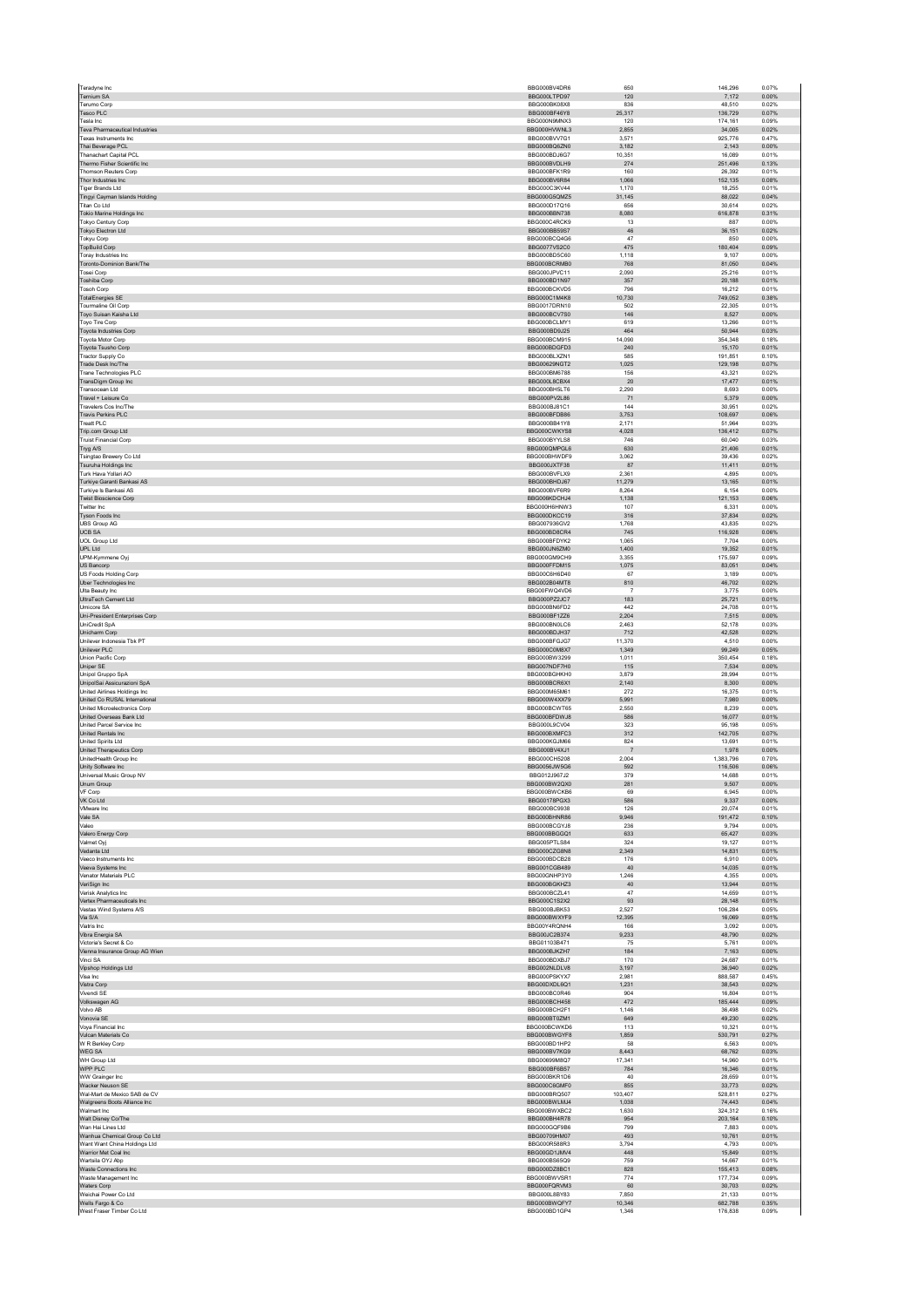| West Japan Railway Co                                                                                                                             | BBG000H5XXL7                                 | 27                             | 1.530                                                                        | 0.00%                                                               |
|---------------------------------------------------------------------------------------------------------------------------------------------------|----------------------------------------------|--------------------------------|------------------------------------------------------------------------------|---------------------------------------------------------------------|
| West Pharmaceutical Services I                                                                                                                    | BBG000BX24N8                                 | 33                             | 21,471                                                                       | 0.01%                                                               |
| Western Digital Corp                                                                                                                              | BBG000BWNFZ9                                 | 458                            | 41,113                                                                       | 0.02%                                                               |
| Western Union Co/The                                                                                                                              | BBG000BB5373                                 | 1,158                          | 28,411                                                                       | 0.01%                                                               |
| Westlake Corp<br>Westrock Co                                                                                                                      | BBG000PXZFW2<br>BBG008NXC572                 | 40<br>2.919                    | 5,336<br>178.128                                                             | 0.00%<br>0.09%                                                      |
| Wharf Holdings Ltd/The                                                                                                                            | BBG000BD5H69                                 | 2,731                          | 11,541                                                                       | 0.01%                                                               |
| Wharf Real Estate Investment C                                                                                                                    | BBG00J76TKS1                                 | 6,005                          | 41,952                                                                       | 0.02%                                                               |
| Wheaton Precious Metals Corp                                                                                                                      | BBG000BJCC41                                 | 649                            | 38,308                                                                       | 0.02%                                                               |
| <b>Whirlpool Corp</b>                                                                                                                             | BBG000BWSV34                                 | 68                             | 21,807                                                                       | 0.01%                                                               |
| Wickes Group PLC<br>Williams-Sonoma Inc                                                                                                           | BBG00ZVX07Y2<br>BBG000FSMWC3                 | $\overline{1}$<br>53           | 5<br>12,388                                                                  | 0.00%<br>0.01%                                                      |
| Willis Towers Watson PLC                                                                                                                          | BBG000DB3KT1                                 | 2.814                          | 919,273                                                                      | 0.47%                                                               |
| Wilmar International Ltd                                                                                                                          | BBG000BM10Z8                                 | 2,550                          | 10,769                                                                       | 0.01%                                                               |
| Wix.com Ltd                                                                                                                                       | BBG005CM7J89                                 | 39                             | 8,365                                                                        | 0.00%                                                               |
| Wolters Kluwer NV                                                                                                                                 | BBG000BCHRW7                                 | 946                            | 153.238                                                                      | 0.08%                                                               |
| Woori Financial Group Inc<br>Worldline SA/France                                                                                                  | BBG00LLPTRV9<br>BBG006N9S3T3                 | 728<br>208                     | 10,692<br>15.942                                                             | 0.01%<br>0.01%                                                      |
| Wuestenrot & Wuerttembergische                                                                                                                    | BBG000C23MM5                                 | 411                            | 11,365                                                                       | 0.01%                                                               |
| Wuliangye Yibin Co Ltd                                                                                                                            | BBG00DY65RX9                                 | 373                            | 17,953                                                                       | 0.01%                                                               |
| Wuxi Biologics Cayman Inc                                                                                                                         | BBG00GTY47H0                                 | 1,298                          | 21.194                                                                       | 0.01%                                                               |
| X5 Retail Group NV                                                                                                                                | BBG000DSM6V1                                 | 1,758                          | 64,001                                                                       | 0.03%                                                               |
| XP Inc<br>XPO Logistics Inc.                                                                                                                      | BBG012PQXTR0<br>BBG000L5CJF3                 | 99<br>27                       | 3,918<br>2,836                                                               | 0.00%<br>0.00%                                                      |
| Xero Ltd                                                                                                                                          | BBG003LRCPZ3                                 | 1,078                          | 152,483                                                                      | 0.08%                                                               |
| Xerox Holdings Corp                                                                                                                               | BBG00NNG2ZJ8                                 | 347                            | 10.804                                                                       | 0.01%                                                               |
| Xiaomi Corp                                                                                                                                       | BBG00KVTBY91                                 | 8,560                          | 28,544                                                                       | 0.01%                                                               |
| Xinyi Glass Holdings Ltd                                                                                                                          | BBG000LG6G08                                 | 2,929                          | 10,076                                                                       | 0.01%                                                               |
| Yakult Honsha Co Ltd                                                                                                                              | BBG000BCSQK0                                 | 220                            | 15,743                                                                       | 0.01%                                                               |
| Yamada Holdings Co Ltd<br>Yamaha Motor Co Ltd                                                                                                     | BBG000BL6414<br>BBG000BDDSG5                 | 3,637<br>282                   | 17,072<br>9.277                                                              | 0.01%<br>0.00%                                                      |
| Yamazaki Baking Co Ltd                                                                                                                            | BBG000BCSDX5                                 | 153                            | 2,794                                                                        | 0.00%                                                               |
| Yandex NV                                                                                                                                         | BBG001NVJ6W4                                 | 2,377                          | 197,835                                                                      | 0.10%                                                               |
| Yang Ming Marine Transport Cor                                                                                                                    | BBG000BJR7Y3                                 | 2,263                          | 13,614                                                                       | 0.01%                                                               |
| Yankuang Energy Group Co Ltd<br>Yapi ve Kredi Bankasi AS                                                                                          | BBG000BKZ1H3<br>BBG000BVET99                 | 5,458<br>14.223                | 14,926                                                                       | 0.01%                                                               |
| Yara International ASA                                                                                                                            | BBG000KDG7R6                                 | 315                            | 4.979<br>21,863                                                              | 0.00%<br>0.01%                                                      |
| Yihai International Holding Lt                                                                                                                    | BBG00D7FS688                                 | 732                            | 4.657                                                                        | 0.00%                                                               |
| Yue Yuen Industrial Holdings L                                                                                                                    | BBG000BG82F2                                 | 1,987                          | 4,570                                                                        | 0.00%                                                               |
| Yuhan Corp                                                                                                                                        | BBG000BDQQP5                                 | 464                            | 33,351                                                                       | 0.02%                                                               |
| Yum! Brands Inc.                                                                                                                                  | BBG000BH3GZ2                                 | 912                            | 174.163                                                                      | 0.09%                                                               |
| ZTE Corp<br>ZTO Express Cayman Inc                                                                                                                | BBG000FK8474<br>BBG00DY7QWH1                 | 2,410<br>399                   | 9,076<br>15,503                                                              | 0.00%<br>0.01%                                                      |
| Zalando SE                                                                                                                                        | BBG001XVXHF2                                 | 48                             | 5,296                                                                        | 0.00%                                                               |
| Zebra Technologies Corp                                                                                                                           | BBG000CC7LQ7                                 | 183                            | 149,411                                                                      | 0.08%                                                               |
| Zenkoku Hosho Co Ltd                                                                                                                              | BBG000C0PPJ2                                 | 450                            | 26,900                                                                       | 0.01%                                                               |
| Zijin Mining Group Co Ltd                                                                                                                         | BBG000DCTP29                                 | 7,189                          | 11,770                                                                       | 0.01%                                                               |
| Zillow Group Inc<br>Zimmer Biomet Holdings Inc                                                                                                    | BBG009NRSWJ4                                 | 113                            | 9,938                                                                        | 0.01%                                                               |
| Zions Bancorp NA                                                                                                                                  | BBG000BKPL53<br>BBG000BX9WL1                 | 17<br>1,728                    | 3,001<br>150,153                                                             | 0.00%<br>0.08%                                                      |
| Zoetis Inc                                                                                                                                        | BBG0039320N9                                 | 146                            | 49.154                                                                       | 0.02%                                                               |
| Zoominfo Technologies Inc                                                                                                                         | BBG00S1HJ3M8                                 | 1,431                          | 126,364                                                                      | 0.06%                                                               |
| Zurich Insurance Group AG                                                                                                                         | BBG000DM6PM0                                 | 2,672                          | 1,615,186                                                                    | 0.82%                                                               |
| abrdn plc                                                                                                                                         | BBG000N2C023                                 | 2,205                          | 9,897                                                                        | 0.01%                                                               |
| adidas AG                                                                                                                                         | BBG000FR1Q22                                 | 330                            | 130,887                                                                      | 0.07%                                                               |
| eBay Inc.<br>iA Financial Corp Inc                                                                                                                | BBG000C43RR5                                 | 1.158                          | 105.900                                                                      | 0.05%                                                               |
| iHeartMedia Inc                                                                                                                                   | BBG00K6988R4<br>BBG00P2FSNZ9                 | 80<br>$\mathbf{3}$             | 6,296<br>89                                                                  | 0.00%<br>0.00%                                                      |
| salesforce.com Inc                                                                                                                                | BBG000BN2DC2                                 | 443                            | 154,694                                                                      | 0.08%                                                               |
| thyssenkrupp AG                                                                                                                                   | BBG000BHPST9                                 | 162                            | 2,449                                                                        | 0.00%                                                               |
| voestalpine AG<br><b>Total</b>                                                                                                                    | BBG000FJH743                                 | 2,210                          | 110,623<br>178,670,511                                                       | 0.06%<br>90.43%                                                     |
| Held directly or by associated entities or by PSTs<br>Externally managed                                                                          |                                              |                                |                                                                              |                                                                     |
| Name of Fund Manager<br>Surfstitch Group Ltd<br>McAfee Corp<br><b>IHS Markit Ltd</b><br>Royal Dutch Shell PLC<br>CIT Group Inc.<br>ICA Gruppen AB |                                              |                                | Value (AUD)<br>$\mathbf{0}$<br>5,195<br>23.123<br>375,492<br>6,111<br>24.708 | Weighting (%)<br>0.00%<br>0.00%<br>0.01%<br>0.19%<br>0.00%<br>0.01% |
| Xilinx Inc<br>Doosan Heavy Industries & Construction Co Ltd                                                                                       |                                              |                                | 156,551<br>55                                                                | 0.08%<br>0.00%                                                      |
| MMC Norilsk Nickel PJSC                                                                                                                           |                                              |                                | 51,885                                                                       | 0.03%                                                               |
| <b>HollyFrontier Corp</b>                                                                                                                         |                                              |                                | 4,802                                                                        | 0.00%                                                               |
| Sberbank of Russia PJSC                                                                                                                           |                                              |                                | 17.597                                                                       | 0.01%                                                               |
| Nedbank Group Ltd<br>Athene Holding Ltd                                                                                                           |                                              |                                | 1,539<br>9.918                                                               | 0.00%<br>0.01%                                                      |
| <b>BHP Billiton PLC</b>                                                                                                                           |                                              |                                | 237,497                                                                      | 0.12%                                                               |
| antander Consumer USA Holdings Inc                                                                                                                |                                              |                                | 14,620                                                                       | 0.019                                                               |
| Total                                                                                                                                             |                                              |                                | 929,091                                                                      | 0.47%                                                               |
| <b>LISTED PROPERTY#</b>                                                                                                                           |                                              |                                |                                                                              |                                                                     |
| Name/kind of investment item                                                                                                                      | <b>Security Identifier</b>                   | <b>Units held</b>              | Value (AUD)                                                                  | Weighting (%)                                                       |
| Alexandria Real Estate Equitie                                                                                                                    | BBG000BC33T9<br>BBG000B9XYV2                 | 107<br>348                     | 32.662<br>139.848                                                            | 0.02%<br>0.07%                                                      |
| American Tower Corp<br>AvalonBay Communities Inc                                                                                                  | BBG000BLPBL5                                 | 119                            | 41,466                                                                       | 0.02%                                                               |
| Boston Properties Inc                                                                                                                             | BBG000BS5CM9                                 | 176                            | 27,819                                                                       | 0.01%                                                               |
| British Land Co PLC/The                                                                                                                           | BBG000BD7DW7                                 | 155                            | 1,531                                                                        | 0.00%                                                               |
| Camden Property Trust<br>CapitaLand Integrated Commerci                                                                                           | BBG000BB0V03<br>BBG000HR2RM5                 | 60<br>9.590                    | 14,724<br>19,960                                                             | 0.01%<br>0.01%                                                      |
| Covivio                                                                                                                                           | BBG000BJ2HD1                                 | 37                             | 4,195                                                                        | 0.00%                                                               |
| Crown Castle International Cor                                                                                                                    | BBG000FV1Z23                                 | 353                            | 101,292                                                                      | 0.05%                                                               |
| Daiwa House REIT Investment Co                                                                                                                    | BBG000DD3HR6<br>BBG000Q5ZRM7                 | $\overline{\mathbf{3}}$<br>193 | 12,469                                                                       | 0.01%                                                               |
| Digital Realty Trust Inc<br>Duke Realty Corp                                                                                                      | BBG000BHD8S7                                 | 320                            | 46,962<br>28.847                                                             | 0.02%<br>0.01%                                                      |
| Equinix Inc                                                                                                                                       | BBG000MBDGM6                                 | 799                            | 929,369                                                                      | 0.47%                                                               |
| Equity LifeStyle Properties In                                                                                                                    | BBG000BB7SX7                                 | 173                            | 20,867                                                                       | 0.01%                                                               |
| <b>Equity Residential</b>                                                                                                                         | BBG000BG8M31                                 | 401                            | 49,873                                                                       | 0.03%                                                               |
| <b>Essex Property Trust Inc</b><br>Extra Space Storage Inc.                                                                                       | BBG000CGJMB9<br>BBG000PV27K3                 | 68<br>93                       | 32,798<br>29.062                                                             | 0.02%<br>0.01%                                                      |
| Fibra Uno Administracion SA de                                                                                                                    | BBG001F4V2C0                                 | 1,651                          | 2,401                                                                        | 0.00%                                                               |
| Gecina SA                                                                                                                                         | BBG000BC2R35                                 | 26                             | 4.939                                                                        | 0.00%                                                               |
| Healthcare Trust of America In<br>Healthpeak Properties Inc.                                                                                      | BBG000PRJCX9<br>BBG000BKYDP9                 | 5,907<br>629                   | 271,292<br>31,213                                                            | 0.14%<br>0.02%                                                      |
| Host Hotels & Resorts Inc                                                                                                                         | BBG000BL8804                                 | 741                            | 17.731                                                                       | 0.01%                                                               |
| Inmobiliaria Colonial Socimi S                                                                                                                    | BBG000BR8552                                 | 666                            | 8,588                                                                        | 0.00%                                                               |
| Invitation Homes Inc                                                                                                                              | BBG00FQH6BS9                                 | 566                            | 35,285                                                                       | 0.02%                                                               |
| Iron Mountain Inc                                                                                                                                 | BBG000KCZPC3                                 | 401                            | 28,881                                                                       | 0.01%                                                               |
| Japan Metropolitan Fund Invest<br>Kimco Realty Corp                                                                                               | BBG000BLFT55<br>BBG000CN3S73                 | 6<br>231                       | 6,934<br>7.840                                                               | 0.00%<br>0.00%                                                      |
| Klepierre SA                                                                                                                                      | BBG000BDX939                                 | 500                            | 16,293                                                                       | 0.01%                                                               |
| <b>Land Securities Group PLC</b>                                                                                                                  | BBG000BDPHS3                                 | 1.224                          | 17,710                                                                       | 0.01%                                                               |
| Link REIT                                                                                                                                         | BBG000P9D267                                 | 2,503<br>244                   | 30,315                                                                       | 0.02%                                                               |
| Macerich Co/The<br>Medical Properties Trust Inc                                                                                                   | BBG000BL9C59<br>BBG000BGRB25                 | 339                            | 5,808<br>11.034                                                              | 0.00%<br>0.01%                                                      |
| Mid-America Apartment Communit                                                                                                                    | BBG000BLMY92                                 | 107                            | 33,611                                                                       | 0.02%                                                               |
| Nippon Building Fund Inc                                                                                                                          | BBG000HG80M2                                 | $\overline{1}$                 | 9,589                                                                        | 0.00%                                                               |
| Nomura Real Estate Master Fund                                                                                                                    | BBG009XZY7T2                                 | $\overline{4}$<br>453          | 7,204                                                                        | 0.00%                                                               |
| Prologis Inc<br>Public Storage                                                                                                                    | BBG000B9Z0J8<br>BBG000BPPN67                 | 126                            | 104,819<br>65.055                                                            | 0.05%<br>0.03%                                                      |
| Realty Income Corp                                                                                                                                | BBG000DHPN63                                 | 432                            | 42,559                                                                       | 0.02%                                                               |
| Regency Centers Corp                                                                                                                              | BBG000BL46Q4                                 | 193                            | 20,007                                                                       | 0.01%                                                               |
| SBA Communications Corp                                                                                                                           | BBG000D2M0Z7                                 | 89                             | 47,443                                                                       | 0.02%                                                               |
| SL Green Realty Corp<br>Segro PLC                                                                                                                 | BBG000BVP5P2<br>BBG000BF1HY7                 | 817<br>1.241                   | 80,530<br>33.205                                                             | 0.04%<br>0.02%                                                      |
| Simon Property Group Inc                                                                                                                          | BBG000BJ2D31                                 | 348                            | 76,418                                                                       | 0.04%                                                               |
| Sun Communities Inc                                                                                                                               | BBG000BLJWF3                                 | 93                             | 26,914                                                                       | 0.01%                                                               |
| UDR Inc                                                                                                                                           | BBG000C41023                                 | 220                            | 18,125                                                                       | 0.01%                                                               |
| Unibail-Rodamco-Westfield<br>VICI Properties Inc.<br>Ventas Inc                                                                                   | BBG00L16FN29<br>BBG00HVVB499<br>BBG000FRVHB9 | 179<br>854<br>422              | 17,265<br>35.348<br>29,693                                                   | 0.01%<br>0.02%<br>0.02%                                             |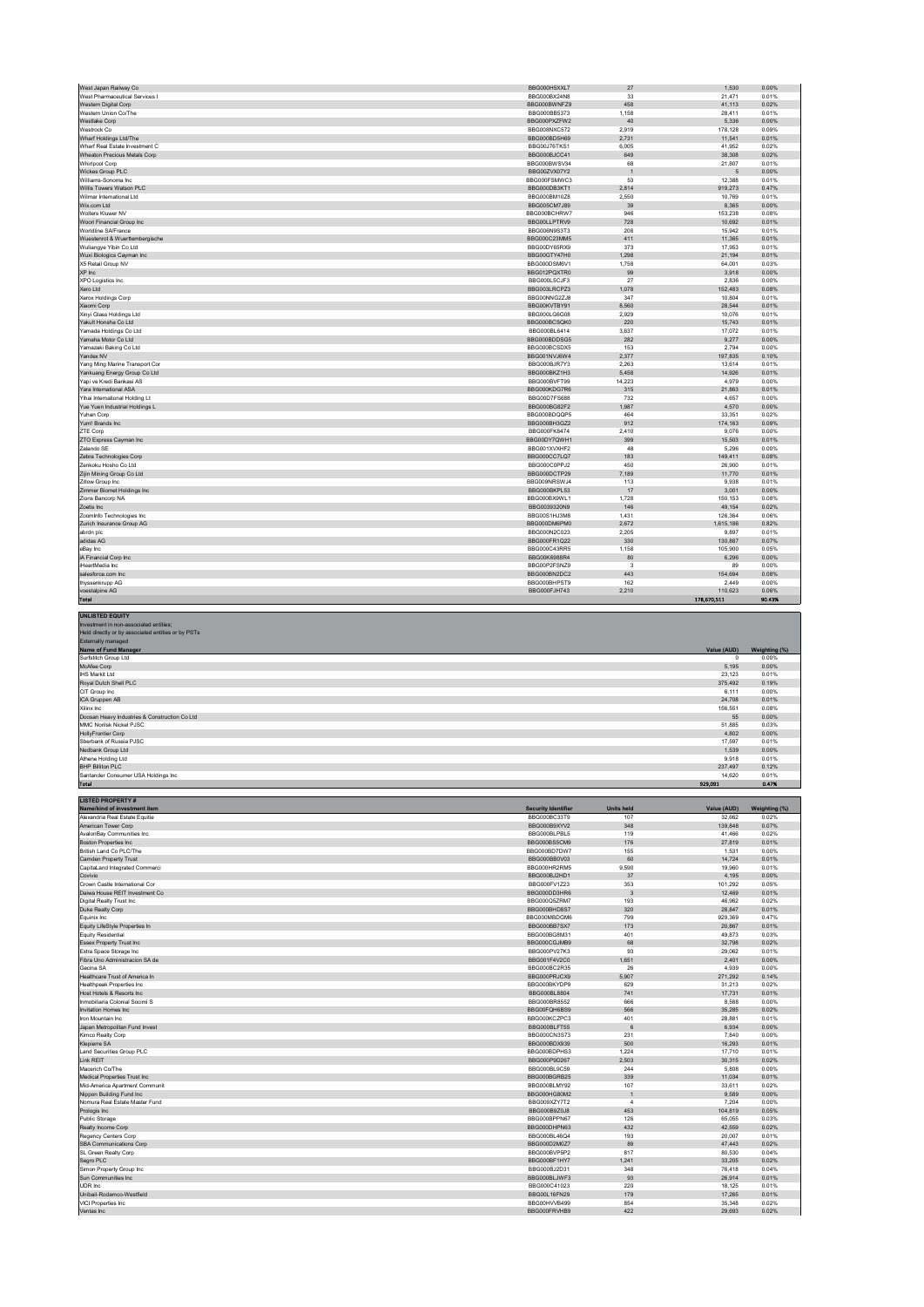| Vornado Realty Trust<br>WP Carey Inc                            | BBG000BWHD54<br>BBG000BCQM58 | 296<br>153        | 0.01%<br>17.055<br>17,278<br>0.01%   |
|-----------------------------------------------------------------|------------------------------|-------------------|--------------------------------------|
| Welltower Inc.<br>Weyerhaeuser Co                               | BBG000BKY1G5<br>BBG000BX3BL3 | 326<br>865        | 0.02%<br>38.479<br>0.02%<br>49,014   |
| Total                                                           |                              |                   | 2,799,620<br>1.42%                   |
| <b>LISTED INFRASTRUCTURE</b><br>Name/kind of investment item    | <b>Security Identifier</b>   | <b>Units held</b> | Value (AUD)<br>Weighting (%)         |
| AT&T Inc<br>Acciona SA                                          | BBG000BSJK37<br>BBG000BMJCK9 | 6,712<br>23       | 227,108<br>0.11%<br>6,056<br>0.00%   |
| Adani Ports & Special Economic                                  | BBG000L4ZG49                 | 2.008             | 27.139<br>0.01%                      |
| Adani Total Gas Ltd<br>Adani Transmission Ltd                   | BBG005MVWTN1<br>BBG008396OB3 | 1,263<br>1.077    | 40,242<br>0.02%<br>0.02%<br>34.678   |
| Advanced Info Service PCL<br>Aena SME SA                        | BBG000BL8TQ0<br>BBG003T4Y470 | 7,191<br>1,621    | 68,104<br>0.03%<br>351,883<br>0.18%  |
| Algonquin Power & Utilities Co<br>Alliant Energy Corp           | BBG000BLZFL5<br>BBG000DW4Q75 | 790<br>302        | 0.01%<br>15,714<br>0.01%<br>25,512   |
| Ameren Corp<br>America Movil SAB de CV                          | BBG000B9X8C0<br>BBG000CYPVX9 | 216<br>115,461    | 26,445<br>0.01%<br>184,558<br>0.09%  |
| American Electric Power Co Inc<br>American Water Works Co Inc.  | BBG000BB9KF2<br>BBG000TRJ294 | 1,750<br>780      | 214,123<br>0.11%<br>202.624<br>0.10% |
| Atlantia SpA<br>Atmos Energy Corp                               | BBG000PW1303<br>BBG000BRNGM2 | 1,075<br>1,271    | 29,346<br>0.01%<br>183,200<br>0.09%  |
| Axiata Group Bhd<br>BCE Inc                                     | BBG000NXP8K4<br>BBG000DQ7170 | 1,311<br>553      | 1,801<br>0.00%<br>39,659<br>0.02%    |
| <b>BT Group PLC</b><br>Bharti Airtel Ltd                        | BBG000C05R82<br>BBG000DX1FT6 | 25.560<br>10,908  | 80,734<br>0.04%<br>138,015<br>0.07%  |
| CCR SA                                                          | BBG000LVGQW7                 | 6,836             | 19,566<br>0.01%                      |
| CK Infrastructure Holdings Ltd<br>CLP Holdings Ltd              | BBG000H3CDH4<br>BBG000BDV566 | 3,828<br>7,389    | 33,527<br>0.02%<br>102,655<br>0.05%  |
| CMS Energy Corp<br>COSCO SHIPPING Energy Transpor               | BBG000BFVXX0<br>BBG000BLPS92 | 334<br>8,654      | 0.02%<br>29.910<br>4,534<br>0.00%    |
| CPFL Energia SA<br>Canadian Utilities Ltd                       | BBG000Q99216<br>BBG000BYDP11 | 2.123<br>175      | 14.069<br>0.01%<br>6,992<br>0.00%    |
| Cellnex Telecom SA<br>CenterPoint Energy Inc                    | BBG008G74Z89<br>BBG000FDBX90 | 8,077<br>656      | 646,600<br>0.33%<br>25.178<br>0.01%  |
| Centrais Eletricas Brasileiras<br>Centrica PLC                  | BBG000BDG493<br>BBG000BPFPZ1 | 646<br>38,393     | 5,333<br>0.00%<br>51,140<br>0.03%    |
| Cheniere Energy Inc.<br>China Gas Holdings Ltd                  | BBG000C3HSR0<br>BBG000C2ZS65 | 5,876<br>5,259    | 819,703<br>0.41%<br>15,030<br>0.01%  |
| China Merchants Port Holdings<br>China Mobile Ltd               | BBG000BGBQC8<br>BBG000BZWNT2 | 2.342<br>3,953    | 5.867<br>0.00%<br>32,639<br>0.02%    |
| China Resources Gas Group Ltd<br>China Suntien Green Energy Cor | BBG000DP29N2<br>BBG001657YZ9 | 2,130<br>9,253    | 16,554<br>0.01%<br>9,925<br>0.01%    |
| China Telecom Corp Ltd                                          | BBG000BL05Q0                 | 16,109            | 7,389<br>0.00%                       |
| China Tower Corp Ltd<br>China Unicom Hong Kong Ltd              | BBG00LD1QR26<br>BBG000DZ05Z7 | 55.384<br>35,513  | 8.403<br>0.00%<br>24,434<br>0.01%    |
| Chubu Electric Power Co Inc.<br>Chugoku Electric Power Co Inc/  | BBG000BNBHR7<br>BBG000BNC5C8 | 5,032<br>226      | 72,851<br>0.04%<br>2,517<br>0.00%    |
| Chunghwa Telecom Co Ltd<br>Consolidated Edison Inc.             | BBG000D2FM87<br>BBG000BHLYS1 | 22,043<br>373     | 127,662<br>0.06%<br>43.738<br>0.02%  |
| DHT Holdings Inc<br>DT Midstream Inc.                           | BBG000G3RXX7<br>BBG0112Z58J3 | 8,730<br>47       | 62,319<br>0.03%<br>3,115<br>0.00%    |
| DTE Energy Co<br>Deutsche Telekom AG                            | BBG000BB29X4<br>BBG000HJTKL0 | 214<br>3,740      | 35,231<br>0.02%<br>95,358<br>0.05%   |
| Dialog Axiata PLC<br>Dominion Energy Inc                        | BBG000QMQF55<br>BBG000BGVW60 | 284.693<br>771    | 21.048<br>0.01%<br>83,299<br>0.04%   |
| Duke Energy Corp<br>E.ON SE                                     | BBG000BHGDH5<br>BBG000BR7M47 | 714<br>3,876      | 103,007<br>0.05%<br>73.910<br>0.04%  |
| EDP - Energias de Portugal SA                                   | BBG000BPCKW8                 | 12,068            | 91,212<br>0.05%                      |
| <b>ENN Energy Holdings Ltd</b><br>Edison International          | BBG000N6X3L4<br>BBG000D7RKJ5 | 1.018<br>427      | 26.377<br>0.01%<br>40,130<br>0.02%   |
| Electricite de France SA<br>Emera Inc.                          | BBG000BJNCV9<br>BBG000BJJ834 | 895<br>412        | 14,454<br>0.01%<br>0.01%<br>28.393   |
| Emirates Telecommunications Gr<br>Enbridge Inc.                 | BBG000C0ZM17<br>BBG000C7P7N2 | 453<br>1,714      | 5,375<br>0.00%<br>92.232<br>0.05%    |
| Endesa SA<br>Enel Americas SA                                   | BBG000C1Q594<br>BBG000BKWZS9 | 1,571<br>48,983   | 49,648<br>0.03%<br>7,354<br>0.00%    |
| Enel SpA<br>Engie SA                                            | BBG000BK43F5<br>BBG000BJNPL1 | 11.686<br>3,623   | 128.794<br>0.07%<br>73,751<br>0.04%  |
| <b>Entergy Corp</b><br>Equitrans Midstream Corp                 | BBG000C1FQS9<br>BBG00K53L394 | 241<br>499        | 37.388<br>0.02%<br>7,100<br>0.00%    |
| <b>Essential Utilities Inc.</b><br>Evergy Inc.                  | BBG000BRMJN6<br>BBG00H433CR2 | 306<br>280        | 22,612<br>0.01%<br>0.01%<br>26.383   |
| Eversource Energy<br>Exelon Corp                                | BBG000BQ87N0<br>BBG000J6XT05 | 266<br>3.061      | 33,320<br>0.02%<br>243,151<br>0.12%  |
| FLEX LNG Ltd                                                    | BBG000R4RKQ9                 | 795               | 24,426<br>0.01%                      |
| Far EasTone Telecommunications<br>FirstEnergy Corp              | BBG000CK1XH9<br>BBG000BB6M98 | 10,251<br>725     | 32,922<br>0.02%<br>41.453<br>0.02%   |
| Fortis Inc/Canada<br>Fortum Ovi                                 | BBG000BYTHG6<br>BBG000CKYDQ7 | 647<br>169        | 43,016<br>0.02%<br>7.155<br>0.00%    |
| GAIL India Ltd<br>Getlink SE                                    | BBG000B9Y2W0<br>BBG000TVW0V9 | 6,578<br>1,613    | 15,724<br>0.01%<br>36,739<br>0.02%   |
| Global Ports Investments PLC<br>Globe Telecom Inc               | BBG001QSKQG0<br>BBG000BFXK57 | 10,867<br>742     | 0.03%<br>55,900<br>66,483<br>0.03%   |
| Golar LNG Ltd<br>Grupo Aeroportuario del Pacifi                 | BBG000K14TT5<br>BBG000BLDJX8 | 1.091<br>1,748    | 18,596<br>0.01%<br>33,146<br>0.02%   |
| Grupo Aeroportuario del Surest<br>Guanodono Investment Ltd.     | BBG000C98YD9<br>BBG000BDW8M1 | 1,653<br>9.452    | 46,973<br>0.02%<br>0.01%<br>16.526   |
| HCA Healthcare Inc<br>HK Electric Investments & HK E            | BBG000QW7VC1<br>BBG005Q0XWK0 | 191<br>1.498      | 67,558<br>0.03%<br>2.021<br>0.00%    |
| HKT Trust & HKT Ltd<br>Hafnia Ltd                               | BBG00226B1T3<br>BBG00N2XW7Z5 | 3,328<br>16,464   | 6,154<br>0.00%<br>44,630<br>0.02%    |
| <b>Helios Towers PLC</b>                                        | BBG00K7MFFV5                 | 5.231             | 0.01%<br>16,761                      |
| Hong Kong & China Gas Co Ltd<br>Hydro One Ltd                   | BBG000BDWT45<br>BBG00B0VKL16 | 42,156<br>965     | 90,286<br>0.05%<br>34,589<br>0.02%   |
| Iberdrola SA<br>Indosat Tbk PT                                  | BBG000BC49N1<br>BBG000DL53H8 | 6,287<br>15,324   | 102,361<br>0.05%<br>9,168<br>0.00%   |
| Indraprastha Gas Ltd<br>Indus Towers Ltd                        | BBG000BZWF19<br>BBG000TDKBZ4 | 1.490<br>2,842    | 12.968<br>0.01%<br>13,055<br>0.01%   |
| International Seaways Inc.<br><b>KDDI Corp</b>                  | BBG003MN93C9<br>BBG000BJ7JH8 | 1.374<br>2,373    | 27.747<br>0.01%<br>95,309<br>0.05%   |
| KT Corp<br>Kansai Electric Power Co Inc/T                       | BBG000BMQ2T4<br>BBG000BNBVX9 | 903<br>4,919      | 31,973<br>0.02%<br>0.03%<br>63.098   |
| Kinder Morgan Inc<br>Koninklijke KPN NV                         | BBG0019JZ882<br>BBG000BBDX14 | 3,335<br>4,909    | 72,745<br>0.04%<br>20.962<br>0.01%   |
| Korea Gas Corp<br>Kunlun Energy Co Ltd                          | BBG000C4WJ73<br>BBG000BDW4H6 | 333<br>14,793     | 15,045<br>0.01%<br>19,077<br>0.01%   |
| Kyushu Electric Power Co Inc.<br>LG Uplus Corp                  | BBG000BND3H7<br>BBG000F8XL84 | 533<br>550        | 0.00%<br>5.452<br>8,658<br>0.00%     |
| Liberty Global PLC                                              | BBG000BXWBN9                 | 15.061            | 575 382<br>0.29%                     |
| Liberty Latin America Ltd<br>Lumen Technologies Inc             | BBG00JHP6GP5<br>BBG000BGLRN3 | 1,232<br>2.839    | 19,463<br>0.01%<br>49,012<br>0.02%   |
| MD Medical Group Investments P<br>MTN Group Ltd                 | BBG003GTN5S5<br>BBG000C4S5Y8 | 2.030<br>10,063   | 0.01%<br>29.592<br>148,043<br>0.07%  |
| Millicom International Cellula<br>Mobile TeleSystems PJSC       | BBG000BZV950<br>BBG000CSZKR2 | 349<br>4,953      | 13,655<br>0.01%<br>54,160<br>0.03%   |
| NRG Energy Inc<br>National Grid PLC                             | BBG000D8RG11<br>BBG000FV67Q4 | 1,002<br>10.160   | 59,389<br>0.03%<br>200.603<br>0.10%  |
| Naturgy Energy Group SA<br>NextEra Energy Inc                   | BBG000BWYKD0<br>BBG000BJSBJ0 | 507<br>1,484      | 22,694<br>0.01%<br>190.548<br>0.10%  |
| NiSource Inc<br>Nippon Telegraph & Telephone C                  | BBG000BPZBB6<br>BBG000BHBZL6 | 464<br>2,674      | 17,619<br>0.01%<br>100,599<br>0.05%  |
| ONE Gas Inc<br>ONEOK Inc                                        | BBG004WQKD07<br>BBG000BQHGR6 | 1,438<br>617      | 153,430<br>0.08%<br>49,850<br>0.03%  |
| Orange SA                                                       | BBG000DQSHL6                 | 3,947             | 58,110<br>0.03%                      |
| Osaka Gas Co Ltd<br>PCCW Ltd                                    | BBG000BH2Y84<br>BBG000MDQKJ3 | 2,026<br>4,061    | 46,007<br>0.02%<br>2,830<br>0.00%    |
| PG&E Corp<br>PGE Polska Grupa Energetyczna                      | BBG000BQWPC5<br>BBG000BP0PD1 | 1.025<br>4,405    | 17.117<br>0.01%<br>12,119<br>0.01%   |
| PLDT Inc.<br>PPL Corp                                           | BBG000BFF220<br>BBG000BRJL00 | 113<br>911        | 5.547<br>0.00%<br>37,681<br>0.02%    |
| Pembina Pipeline Corp<br>Petronet LNG Ltd                       | BBG000BS6M19<br>BBG000F53YT2 | 630<br>2,310      | 26,307<br>0.01%<br>9.250<br>0.00%    |
| Pinnacle West Capital Corp                                      | BBG000BRDSX5                 | 45                | 4,382<br>0.00%                       |